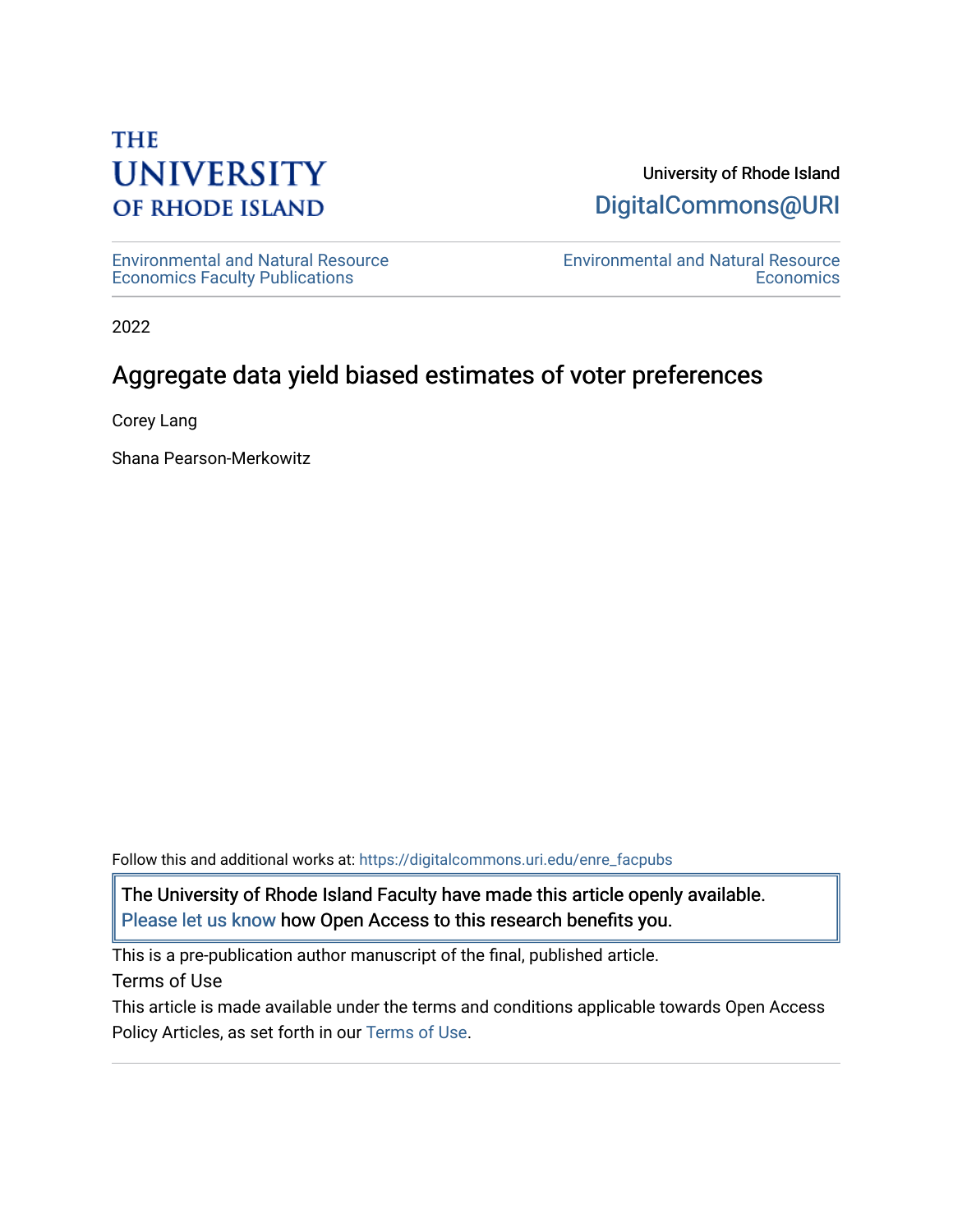## AGGREGATE DATA YIELD BIASED ESTIMATES OF VOTER PREFERENCES

Corey Lang[\\*](#page-1-0) and Shanna Pearson-Merkowitz

December 6, 2021

#### **Abstract**

l

Voter preferences and valuation of public goods are often estimated using aggregated votes matched with Census data at the same spatial scale. However, this method may yield biased estimates for two reasons we examine in this paper: using Census data ignores the selection process of who votes, and relying on comparisons between aggregated units makes models susceptible to omitted variable bias. To assess bias, we use both Monte Carlo simulation and a case study regarding a statewide environmental bond referendum for which we have collected aggregate data and individual exit poll data. Our results confirm the two sources of bias and show that aggregate model regression coefficients can be incorrect in magnitude and even sign. We conclude that using aggregate data will likely lead to incorrect assessment of valuation and distributional impacts of public good provision.

Keywords: valuation, voting, referendum, ecological fallacy, aggregation bias JEL codes: C15, C43, D72, H41, Q51

<span id="page-1-0"></span><sup>\*</sup> Corresponding author. Address: University of Rhode Island, Kingston, RI, 02881. Email: clang@uri.edu. For useful feedback, we thank Christian Vossler, Sarah Jacobson, Todd Guilfoos, Mark Agerton, Soren Anderson, Jesse Burkhardt, Kathy Baylis, Laura Grant, Yusuke Kuwayama, Lucija Muehlenbachs, two anonymous referees, and conference/seminar participants at W4133, RFF, and UC Davis. Author contributions: CL conceived of research, collected data, analyzed data, and wrote paper; SPM collected data and provided feedback. This work was supported by the University of Rhode Island Coastal Institute and the USDA National Institute of Food and Agriculture, Agricultural and Food Research Initiative Competitive Program, Agriculture Economics and Rural Communities, grant number 2015-67024-22937. The authors declare that they have no known competing financial interests or personal relationships that could have appeared to influence the work reported in this paper.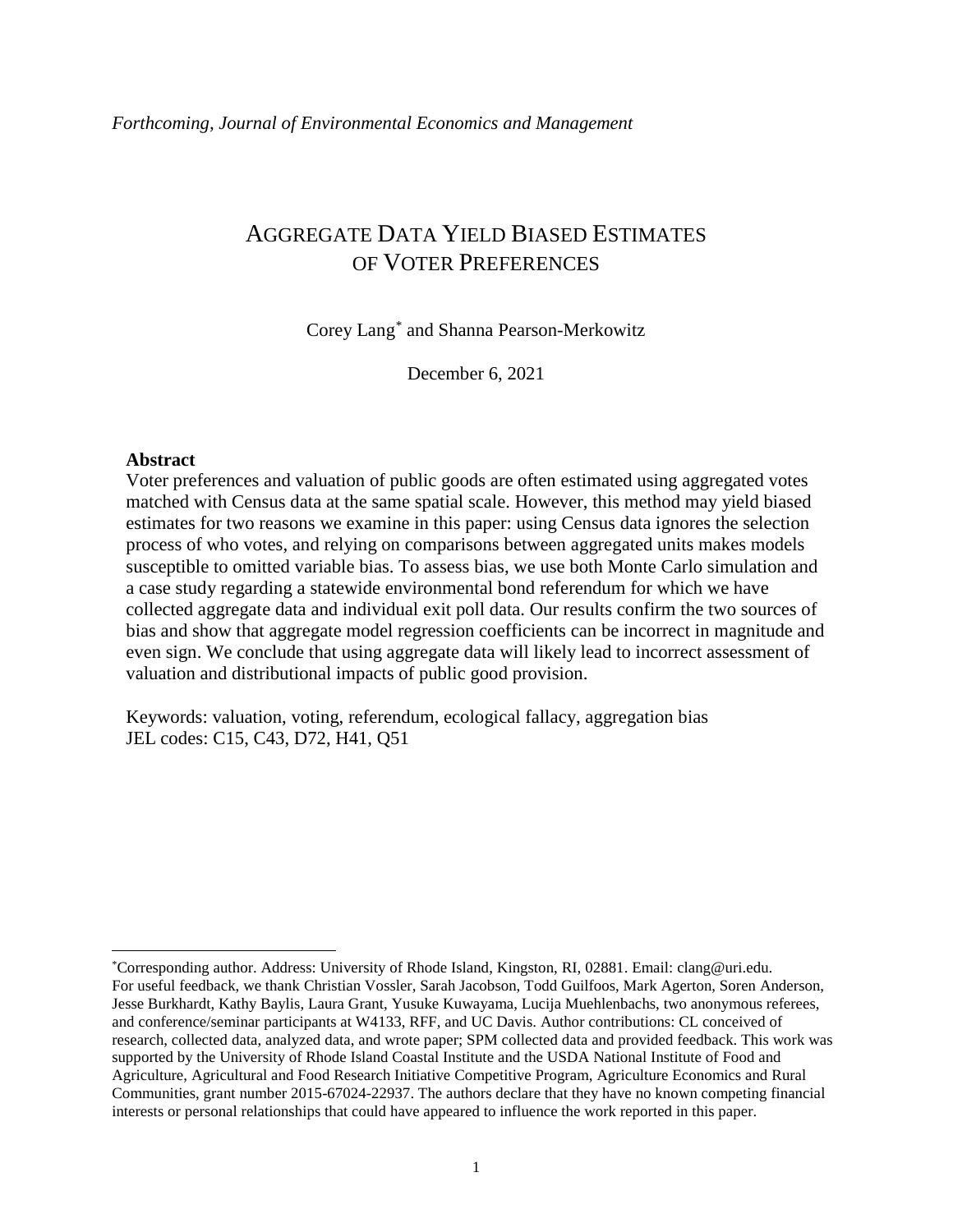## **1 INTRODUCTION**

l

Direct democracy plays a critical role in shaping state laws and policies and setting the level of local public goods (Matsusaka 2005). In recent years, voters have judged ballot questions related to gay marriage, marijuana legalization, Medicaid, and gun rights, and have voted on bond and tax referendums worth billions of dollars for environmental protection, education, and infrastructure, among others.

Many papers have examined determinants of referendum outcomes using publicly available, aggregated votes to estimate voter preferences and valuation of public goods. Environmental applications are most common in areas such as land conservation (Deacon and Shapiro 1975, Kotchen and Powers 2006, Banzhaf et al. 2010), carbon mitigation (Holian and Kahn 2015, Anderson et al. 2019), river restoration (Deacon and Schläpfer 2010), and general environmental quality (Kahn and Matsusaka 1997, Burkhardt and Chan 2017). Additional topics studied include tax restrictions (Cutler et al. 1999), school finance (Brunner and Ross 2010), and Medicaid expansion (Matsa and Miller 2018), among others. Official individual vote choices are unavailable because of the right to cast a secret ballot, but official aggregated votes by precinct, town, or county are widely available. The method of these papers always involves matching aggregate votes to Census demographics at the same spatial scale, and then regressing aggregate vote approval on Census demographics. These descriptive regression results are interpreted as voter preferences by demographic group, and if cost is included in the model the results can estimate willingness to pay. Table A1 in the online appendix lists 49 known papers that follow this framework.

The purpose of this paper is methodological: do regression results using aggregate data yield unbiased estimates of voter preferences on specific referendums and valuation of public goods more generally? While authors in this literature sometimes acknowledge that aggregation bias could be an issue, they never dwell on it and always assume it is minimal.<sup>[1](#page-2-0)</sup> However, we

<span id="page-2-0"></span><sup>&</sup>lt;sup>1</sup> Some papers (e.g., Kotchen and Powers 2006) argue that aggregation bias is not problem by citing Fischel (1979), who surveys voters in eight, rural New Hampshire towns about a referendum on a paper mill. However, the basis for this claim is that Fischel finds mean approval is similar between a survey and the official vote, and thus this is more about survey validity than unbiased regression estimates. Alternatively, some papers claim only to be interested in an aggregate level, i.e., precinct or town level determinants of approval (e.g., Banzhaf et al. 2010). However, omitted variables will still bias estimates in this case. Rarely do papers discuss the selection problem of voter participation and that Census population data does not represent the voting population well. Burkhardt and Chan (2017) argue that "a referendum is typically posed alongside other referenda as well as elections for public office. Therefore, it is unlikely that there is a strong correlation between turnout and voting outcomes for the referendum of interest, as many other factors drive voters' participation decision." Essentially, they argue that there is no additional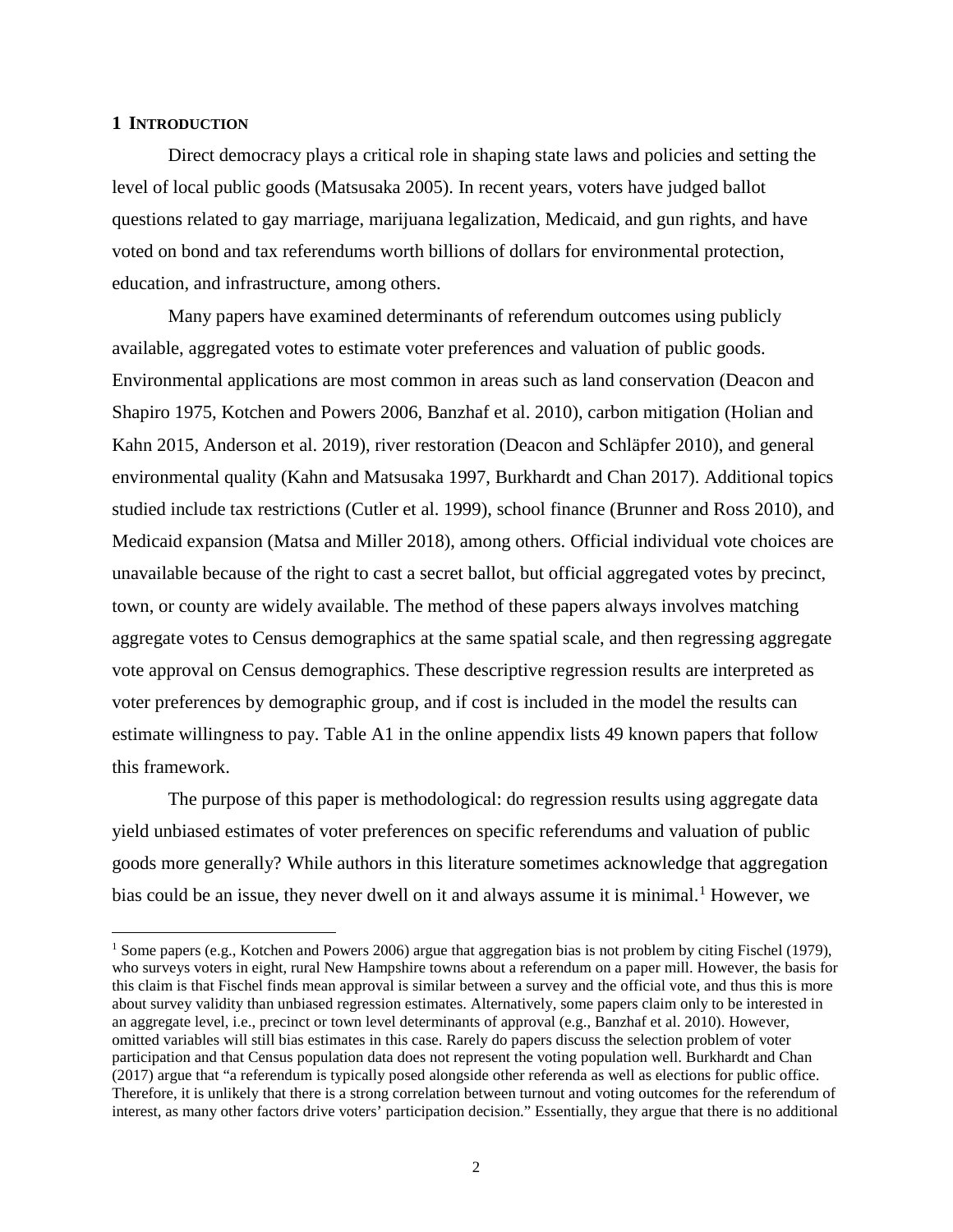find that aggregate model coefficients can be incorrect in magnitude and even sign, and can lead to incorrect assessment of valuation and distributional impacts of public good provision. We build on prior literature that has identified two sources of bias, but which have not been combined nor applied to a valuation setting. First, there may be omitted variables correlated with demographic characteristics and approval, and we focus particularly on spatially referenced omitted variables, which is an expression of ecological fallacy (Robinson 1950). People sort across neighborhoods, and people vote where they live, which means there are likely unobservable variables correlated with observable demographics and voter preferences, similar to findings in the housing market (Kuminoff et al. 2010). Because aggregate models rely entirely on spatial variation, or between-precinct variation, they are more susceptible to omitted spatial variable bias than models using individual data, which use both within- and between-precinct variation to estimate coefficients. The second source of bias is that aggregate Census population data mismeasure the voting population (McDonald and Popkin 2001). The choice to vote is a selection problem, and as a result voters are observably different than non-voters, with income, age, education, race, and ethnicity all correlated with who shows up to the polls (Leighley and Nagler 2013). Using Census population characteristics to proxy for the voting population ignores the selection problem and introduces systematic (non-random) measurement error in the independent variables.

We proceed on two fronts to understand the bias of estimating voter preferences using aggregate data. First, we develop a Monte Carlo simulation analysis that matches the salient structure of individual voting decisions and aggregated precinct records, and compare aggregate regression results to truth. Consistent with the problems identified above, the data generating process allows for selection in who votes, the presence of spatially omitted variables, and varying proportions of within- versus between-precinct variation in demographics. Unsurprisingly, spatial omitted variables cause bias; coefficients are downward (upward) biased when correlation is negative (positive). In terms of selection bias, when a group is disproportionately less likely to vote, the aggregate model regression coefficient for that group

 $\overline{\phantom{a}}$ 

selection issue for a given referendum, which may well be true, but obfuscates the larger point that using Census data ignores voter participation selection and does not accurately represent the socioeconomic characteristics of voters. Holian and Kahn (2015) actually analyze both individual and aggregate voter data and find substantial differences in coefficients between the two models. However, they do not highlight nor seek to explain these differences.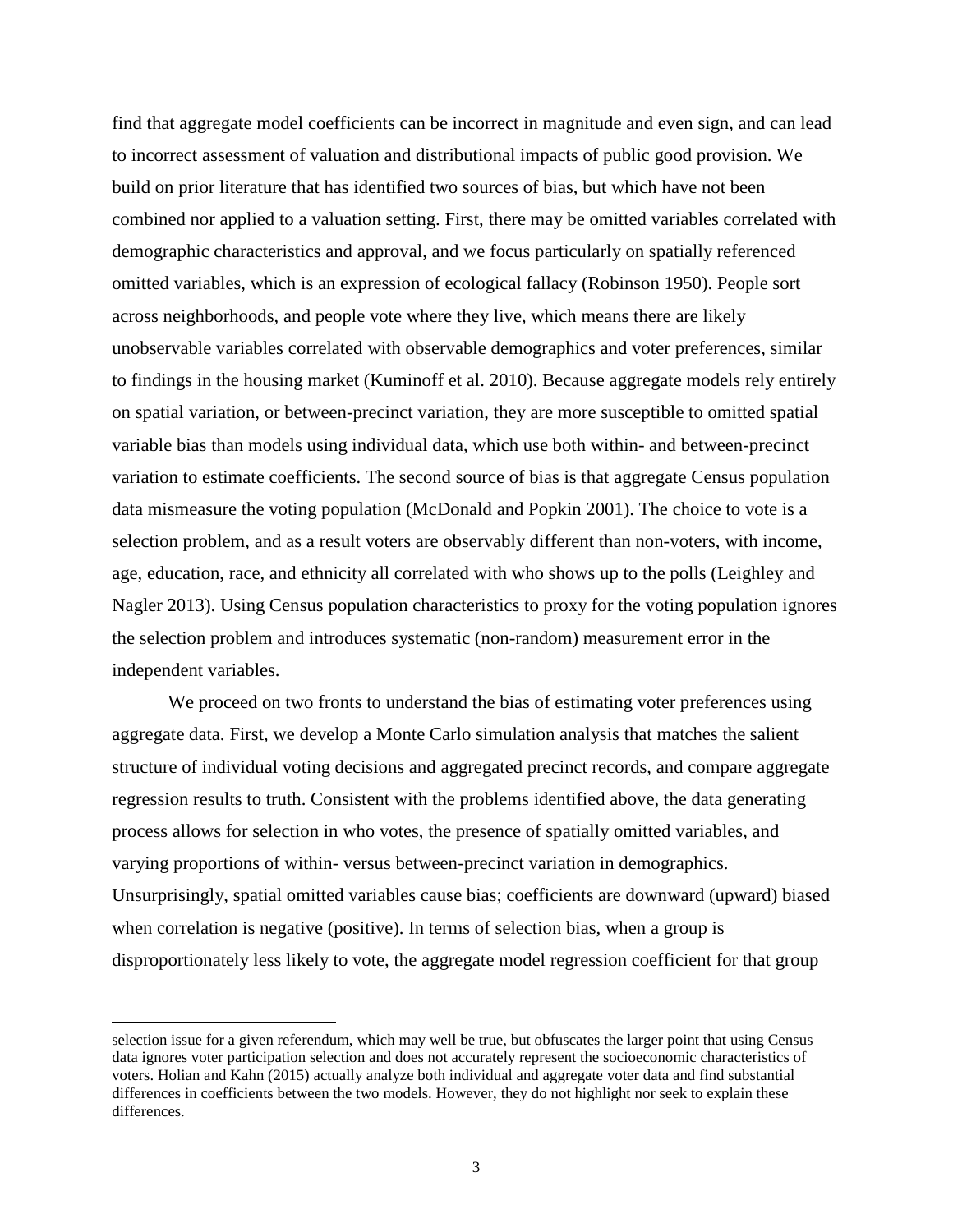will be attenuated. If a group is more likely to vote, the coefficient will be amplified. When both sources of bias are present, the coefficient bias cannot be signed. In addition, we also model an exit poll that samples individual voters at a small subset of precincts. In every case, the exit poll outperforms the aggregate model because 1) it controls for voter selection by only including voters in the sample and 2) estimates coefficients using individual, within-precinct variation that mitigates or eliminates bias from spatial omitted variables. Further, unbiasedness holds even if participation in the exit poll is endogenous.

The second thrust of analysis is a case study of a statewide bond referendum for environmental spending that was held in Rhode Island in November 2016. We built precinctlevel, aggregate data by matching precinct approval to socioeconomic information from the American Community Survey, which mirrors data construction in prior studies. Given the favorable performance of exit polls in the Monte Carlo analysis, we undertook an extensive exit poll that we use to benchmark the aggregate data regression results. We enlisted 80 undergraduate and graduate student volunteers who surveyed at 37 sample precinct locations and collected over 2,000 surveys as voters left the polls. Simple means comparisons between the two datasets suggest significant differences between the voting and general population, particularly among education and income groups, and in directions mostly consistent with the findings of Leighley and Nagler (2013). For example, while 37.2% of Rhode Island's adult population has a high school degree or less education, only 13.3% of our exit poll sample was at that education level. In addition, we estimate a large degree of within-precinct variation in referendum approval and socioeconomic variables. On average, about 95% of variation is within-precinct, meaning that aggregate models are using only 5% of total variation to estimate coefficients.

We estimate identical models of voter preferences for the bond referendum using the aggregate data and the individual exit poll data, regressing referendum approval on presidential vote and socioeconomic characteristics (age, education, income, and race). We find large and statistically significant differences between the two models. Coefficients on presidential vote are substantially different: the aggregate model's coefficient on Voted for Clinton is 32% larger than the individual model, and the aggregate model rejects the individual model's point estimate with over 99% confidence. Further, coefficients on voting for third party candidates are different by an order of magnitude. Coefficients on socioeconomic characteristics from the two models can differ in magnitude, significance, and sign, and present different pictures of which types of

4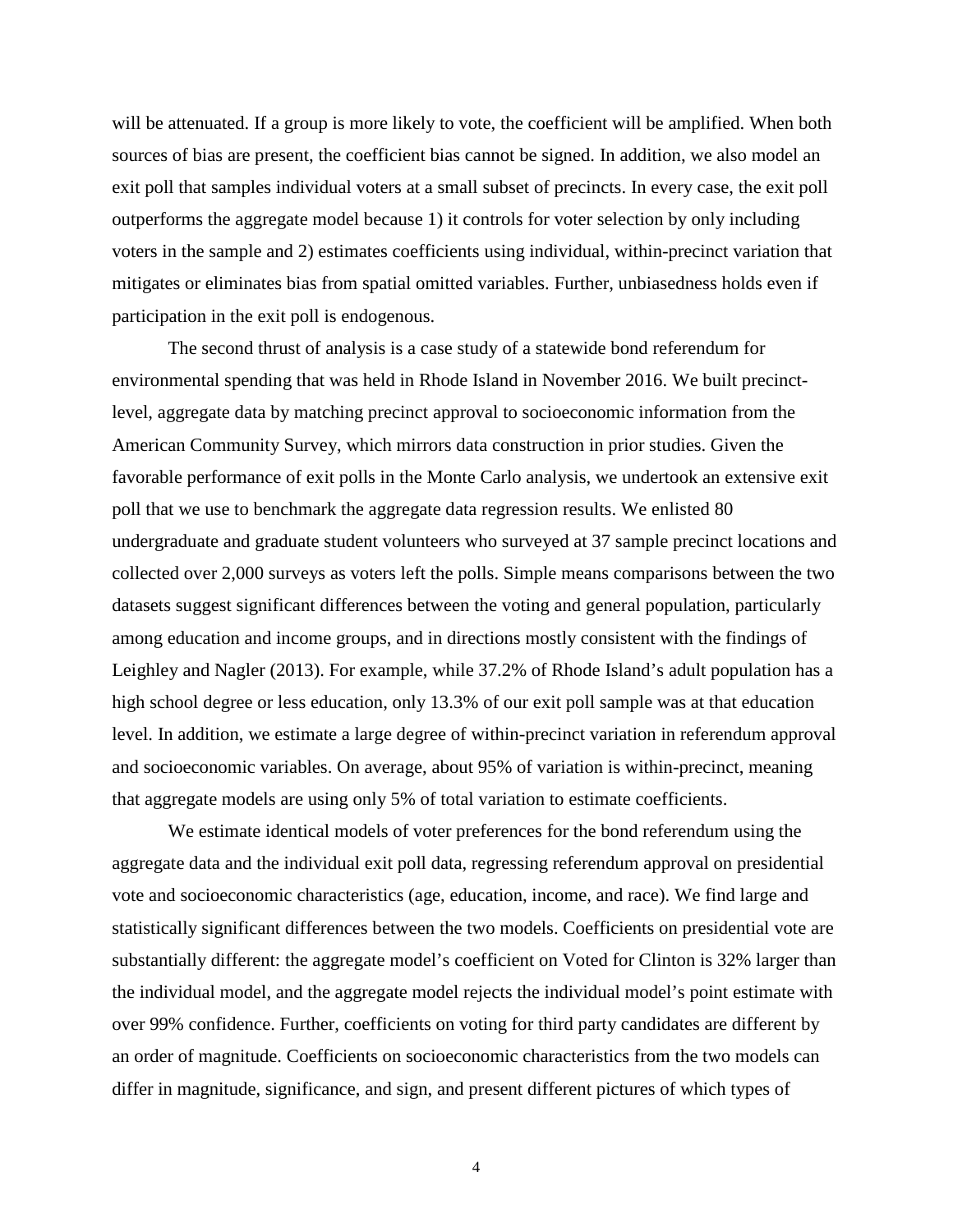voters support the referendum. For example, the aggregate model indicates that those with education levels of high school degree or less and college degree are most likely to support the referendum, whereas the individual model suggests it is those with a graduate degree that have the strongest support. We estimate additional models that support the two sources of bias being present in the aggregate model. First, we are able to find suggestive evidence of the presence of spatial omitted variable bias by including additional spatial controls and spatial fixed effects. Second, we develop a procedure with the exit poll data that simulates ignoring voter selection, and we find evidence that this induced mismeasurement can explain part of the discrepancy between the aggregate and individual voter preference estimates.

Lastly, in the spirit of Burkhardt and Chan (2017), we estimate willingness to pay (WTP) for the environmental referendum and the distribution of WTP across demographic groups. We find that estimated WTP is over 2.5 times larger using the aggregate model than the individual model. In terms of distributional impacts, sometimes the aggregate and individual results agree about which group wins and which loses, but the magnitudes of disparities can be substantially different. However, in the cases of educational attainment and race/ethnicity the models disagree about the direction of disparate impacts. While with different referendums or different states, the direction of bias may be different, these findings demonstrate that estimated valuation derived from aggregate voting data are likely to lead to incorrect inferences about overall benefits and the distributional impacts of a given policy or proposal.

This paper significantly advances the literature on empirical estimation of voter preferences and valuation through real-world referendum outcomes by demonstrating that aggregate data yield biased estimates and why. The underlying causes of the bias have been studied separately before. Issues regarding voter turnout and voter selection are well studied (Gerber and Green 2000, McDonald and Popkin 2001, Hajnal and Lewis 2003, Leighley and Nagler 2013, DellaVigna et al. 2016), though these papers do not examine preferences, only the decision to show up at the polls. Ecological fallacy or aggregation bias stemming from spatial omitted variables has been studied across many disciplines including political science, epidemiology, statistics, and economics (Robinson 1950, King 1997, Firebaugh 1978, Piantadosi et al. 1988, Greenland and Morgenstern 1989, Gotway and Young [2](#page-5-0)002, Banzhaf et al. 2019).<sup>2</sup>

l

<span id="page-5-0"></span><sup>&</sup>lt;sup>2</sup> The work in political science on this topic (e.g., King 1997) focuses on cross-level inference, such as estimating the number of registered Black voters given the number of registered voters and the number of Black people.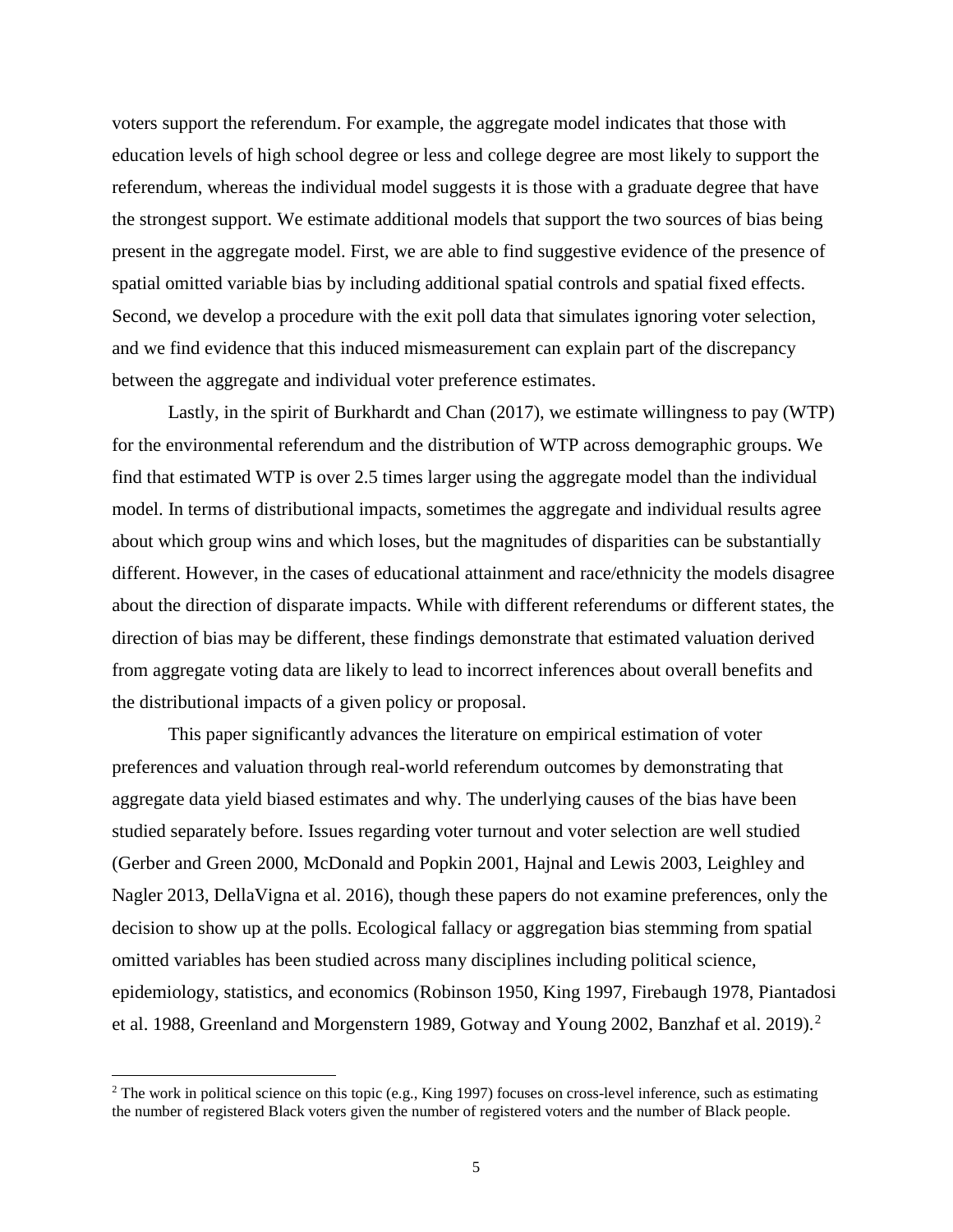However, this is the first paper to recognize both of these issues as possible sources of bias when estimating voter valuation using aggregate data. The integration of concepts is critical because we find that that the direction of bias cannot even be signed when both sources are present. Given the prevalence of these applications and the importance of understanding distributional impacts of policy, this is a critical methodological contribution.

## **2 MONTE CARLO SIMULATIONS**

l

### *2.1 Description of the Data Generating Process*

We design a data generating process (DGP) that matches the key elements of voting data to examine how ignoring voter selection or spatial omitted variables can lead to biased regression estimates of voter preferences. There are a total of  $N$  people living in  $J$  precincts, with the population for precinct *j* denoted  $N_i$ . For simplicity, all precincts have the same number of people,  $N_i = N/I$ . Individuals are indexed by *i* and *j*. There is a single demographic characteristic,  $x_{ij} \in \{0,1\}$ , and the proportion of the population with  $x_{ij} = 1$  is denoted  $\mu$ . These two groups may not be evenly distributed between precincts, i.e., there may be sorting. The degree of sorting is measured by the within-precinct variation, which we label  $\omega$ .<sup>[3](#page-6-0)</sup> Larger values of  $\omega$  imply less sorting (less segregation) and smaller values imply more sorting/segregation.

Not all people vote, and the non-random choice is dependent on x.  $d_{ij}$  is a binary variable that equals one if person *i* votes. We define the probability of voting for the  $x = 0$  population as  $\pi_1 = P(d_{ij} = 1 | x_{ij} = 0) \in (0,1)$  and the difference in probability of voting for the  $x = 1$ population as  $\theta_1 = P(d_{ij} = 1 | x_{ij} = 1) - P(d_{ij} = 1 | x_{ij} = 0)$ .  $\theta_1 > 0$  implies  $x = 1$  people are more likely to vote than  $x = 0$  people, and  $\theta_1 < 0$  the opposite. While the total number of people in each precinct is equal, the number of voters may be different across precincts due to  $\theta_1$ and  $\omega$ .

There is a referendum that voters vote on, and there is a latent variable,  $v_{ij}^*$ , that is interpreted as net utility from passage of the referendum.  $v_{ij}^* = \alpha + \beta x_{ij} + u_j + \varepsilon_{ij}$ , where  $u_j$  is

Robinson (1950) and Cho and Gaines (2004) are critical of the value of aggregate voting data in the context of cross-level inference, though Greiner and Quinn (2010) find that a combination of exit poll and aggregate data can be optimal under certain circumstances. Another example of aggregation bias research in political science is Gerber and Lewis (2004), who find that the influence of the median voter is dependent on within-district heterogeneity, which is only uncovered using individual data. These papers do not examine valuation.<br><sup>3</sup> Formally,  $\omega = 1 - R^2$ , and  $R^2$  comes from the regresion  $x_{ij} = \alpha_j + \epsilon_{it}$ , where  $\alpha_j$  is a precinct fixed effect.

<span id="page-6-0"></span>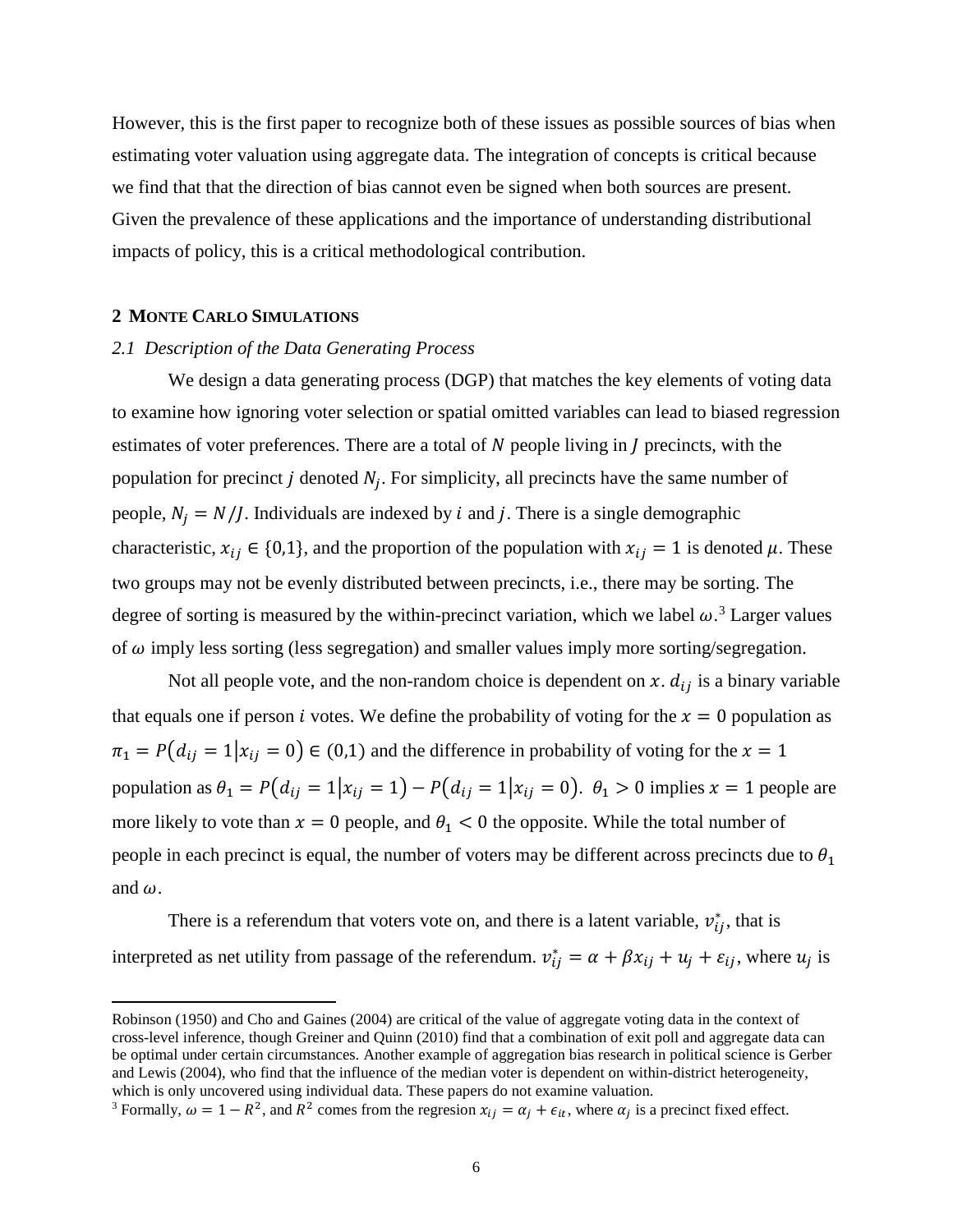an unobserved variable that is correlated with precinct averages of  $x$ , defined by the function  $u_j = \rho \bar{x}_j + \tau_j$ , where  $\tau_j \sim N(0, 1)$ , and  $\varepsilon_{ij} \sim N(0, \sigma^2)$ .<sup>[4](#page-7-0)</sup>  $v_{ij}^*$  is unobserved, but the vote choice, or approval,  $v_{ij}$  is observed, with  $v_{ij} = 1$  if  $v_{ij}^* > 0$  and  $v_{ij} = 0$  if  $v_{ij}^* \le 0$ .

The goal of empirical analysis is to estimate the propensity of the  $x = 1$  group to approve the referendum relative to the  $x = 0$  group, which is the relative preferences of the groups. We define  $\delta = E[v_{ij} | x_{ij} = 1, u_j] - E[v_{ij} | x_{ij} = 0, u_j]$  as the true measure of those relative preferences.

Regression analysis of aggregate data uses the average approval by precinct for people who voted, which we label  $\bar{\bar{v}}_j = \sum_{i \in j} (v_{ij} | d_{ij} = 1) / \sum_{i \in j} d_{ij}$ . Throughout this paper, two bars are used to denote averages of the voting population, and one bar is used for averages of the total population. At the aggregate level, the demographic characteristics of those who actually voted is not known, instead the average value of x for voters and non-voters,  $\bar{x}_j = \sum_{i \in j} x_{ij} / N_j$ , is used as the key explanatory variable. The aggregate regression model is  $\bar{\bar{v}}_j = \gamma_{agg} + \delta_{agg} \bar{x}_j + \varphi_j$  and has *I* observations.

To simulate an exit poll, a subset of precincts,  $I^S \in I$ , are randomly sampled, with the proportion of sampled precincts denoted  $p$ . Similar to the decision to vote, we allow the decision to participate in the exit poll  $(e_{ij})$  to be non-random and dependent on x. The probability of participation for the  $x = 0$  population is  $\pi_2 = P(e_{ij} = 1 | x_{ij} = 0, d_{ij} = 1, j \in J^S) \in (0,1)$  and the difference in probability of participation for the  $x = 1$  population as  $\theta_2 =$  $P(e_{ii} = 1 | x_{ii} = 1, d_{ii} = 1) - P(e_{ii} = 1 | x_{ii} = 0, d_{ii} = 1)$ .  $\theta_2 > 0$  implies  $x = 1$  people are more likely to participate in the exit poll than  $x = 0$  people, and  $\theta_2 < 0$  the opposite. The exit poll survey collects data on  $v_{ij}$  and  $x_{ij}$  from participants, which we assume are accurately reported, which is a fairly benign assumption given that exit polls are anonymous and confidential.<sup>[5](#page-7-1)</sup> The basic regression model resulting from the exit poll data is  $v_{ij} = \gamma_{ep} + \gamma_{ep}$  $\delta_{ep}x_{ij} + \varphi_{ij}$  and has  $\sum e_{ij}$  observations.

l

<span id="page-7-0"></span><sup>&</sup>lt;sup>4</sup> This formulation of ecological fallacy is consistent with modeling in other disciplines (e.g., Firebaugh 1978, Piantadosi et al. 1988), but instead of calling it omitted variable bias, a correlation between  $\bar{x}_j$  and  $v_{ij}^*$  is typically called group effects.

<span id="page-7-1"></span><sup>5</sup> Further, census data are also self-reported, so any misreporting in exit polls will likely also be present in the aggregate data.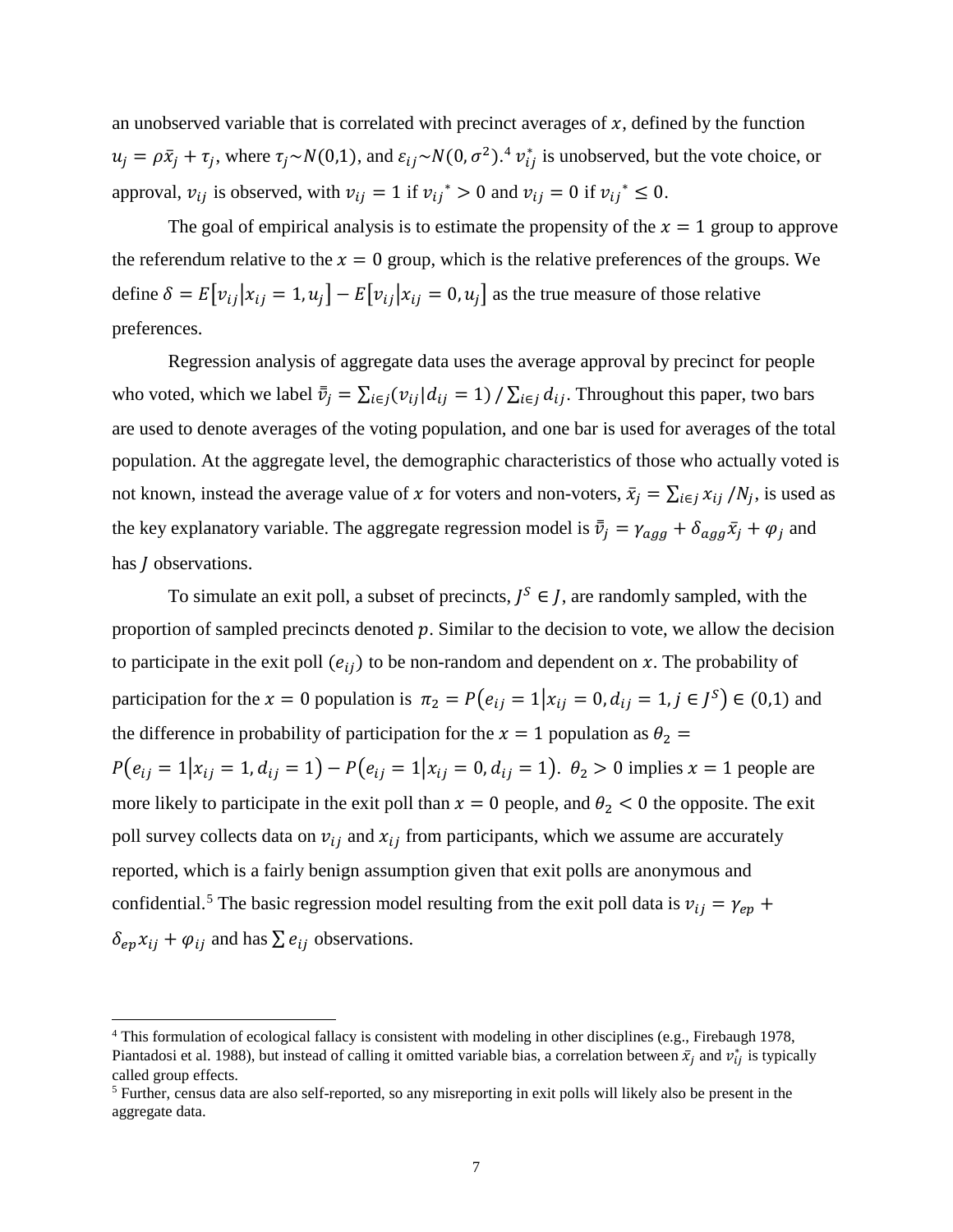We simulate the DGP under various parameterizations 100 times each in order to assess the distribution of coefficient bias present in the two regression models. For each iteration, we estimate  $\delta_{agg}$  and  $\delta_{ep}$ , and difference these coefficients from  $\delta$  to calculate bias. All models are

estimated using OLS, though logit analysis yields qualitatively identical findings.

For all results presented below, the following parameter values are used:  $N = 250,000, I = 500$ ,  $N_i = 500$ ,  $p = 0.1$ ,  $\pi_1 = 0.5$ ,  $\pi_2 = 0.1$ ,  $\beta = 1$ , and  $\sigma = 2$ .  $\alpha$  adjusts across parameterizations in order to ensure that  $E[P(v_{ii}^* > 0)] = 0.5$ . The critical parameters that we vary are  $\rho$ ,  $\mu$ ,  $\omega$ ,  $\theta_1$ , and  $\theta_2$ , which appear in the text box for reference.<sup>[6](#page-8-0)</sup>

| <b>Important Simulation parameters</b> |                                 |  |  |  |
|----------------------------------------|---------------------------------|--|--|--|
| D                                      | Sets correlation between        |  |  |  |
|                                        | spatial omitted variable and    |  |  |  |
|                                        | precinct mean demographics      |  |  |  |
| $\bf{u}$                               | Proportion of variation in $x$  |  |  |  |
|                                        | that is within-precinct         |  |  |  |
| $\mu$                                  | Proportion of the population in |  |  |  |
|                                        | $x = 1$ group                   |  |  |  |
| $\theta_1$                             | Differential rate of voting for |  |  |  |
|                                        | $x = 1$ group                   |  |  |  |
| $\theta_2$                             | Differential rate of exit poll  |  |  |  |
|                                        | participation for $x = 1$ group |  |  |  |

## *2.2 Assessing the role of spatial omitted variables*

The critical parameters for understanding spatial omitted variable bias are  $\rho$ , which is the parameter that sets  $Corr(\bar{x}_i, u_i)$ , and  $\omega$ , the proportion of within variation. We set  $\mu = 0.2$ , but other values produce similar results, and we set  $\theta_1 = 0$  and  $\theta_2 = 0$  in order to focus solely on the problem of omitted variables for now.

Figure 1 displays two plots of estimated biases for the two estimators. The left panel contains simulations with a large proportion of within-precinct variation,  $\omega \sim 95\%$ , and the right panel contains less,  $\omega \sim 80\%$ . These values were chosen based on the ranges observed in the exit poll data (explained below in Section 3.3). The vertical axis of each plot measures coefficient bias and the horizontal axis is different values of  $\rho$ , ranging from large negative to large positive.

For the aggregate model, the results are similar across plots; downward bias occurs when there is negative correlation and upward bias occurs when there is positive correlation. Further, the magnitude of bias grows with the magnitude of correlation. This finding is hardly novel, as it is consistent with standard omitted variable bias, in which bias is determined by the sign and strength of correlation and the coefficient on the unobserved variable. More novel, however, and specific to aggregation, we see that as the within-precinct variation decreases (moving from the

l

<span id="page-8-0"></span><sup>&</sup>lt;sup>6</sup> Simulation code is available by request.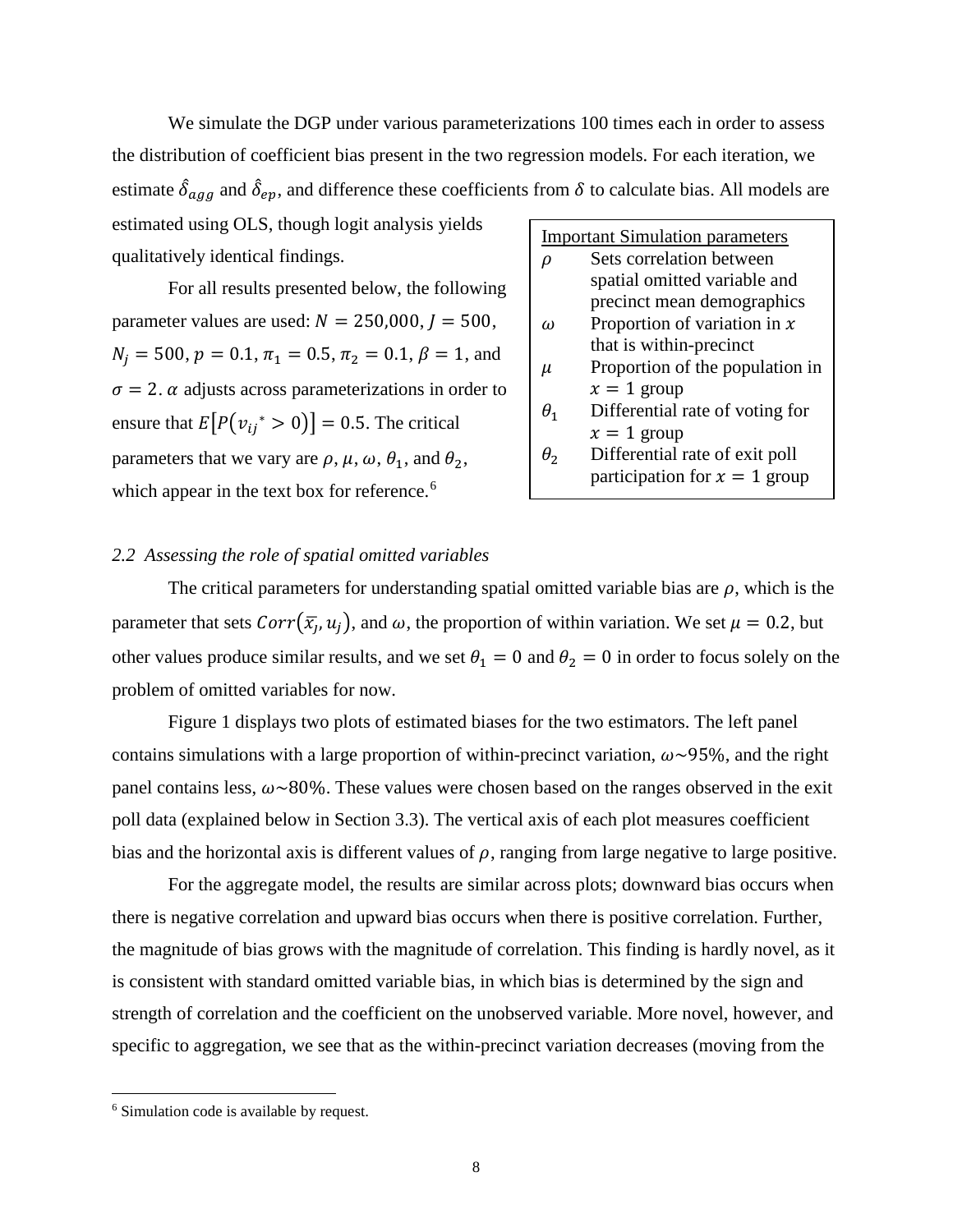left panel to the right), the variance of estimates decreases, so in essence the aggregate model is more consistently biased, though the magnitude of bias is unchanged. This occurs because as between-precinct variation increases, the more variation the aggregate model is able to use for estimation and the more precise the estimates become.

For the individual exit poll model, in addition to  $\rho$ , bias depends on the amount of within variation. In the left panel, there is no visual evidence of bias, though it does exist, but is very small in magnitude, with the sign of bias following that of the aggregate model. However in the right panel, the magnitude of bias increases, but is still four to five times smaller than the bias of the aggregate model. The intuition behind these results is that the exit poll model is able to use within-precinct variation for estimation, and this variation is less correlated with the unobserved variable than the between-precinct variation,  $|Corr(\bar{x}_i, u_i)| > |Corr(x_i, u_i)| > 0$ . As the within-precinct variation declines, the  $|Corr(x_{ij}, u_j)|$  increases and the exit poll bias increases. When all variation is between-precinct, meaning absolute segregation, then aggregate and individual model have equal bias.<sup>[7](#page-9-0)</sup>

### *2.3 Assessing the role of voter selection*

 $\overline{\phantom{a}}$ 

The aggregate model ignores voting participation selection and assumes that all people are equally likely to vote, and thus population demographic averages equal voter demographic averages. The critical parameters for understanding how this assumption may lead to bias are  $\mu$ , the proportion of the population with  $x = 1$ , and  $\theta_1$ , the differential rate of voting for those with  $x = 1$ . For all iterations, we set  $\rho = 0$ ,  $\tau_i = 0$ , and  $\theta_2 = 0$  to isolate the problem of mismeasurement. We set  $\omega \sim 80\%$ , but other values produce similar results.

Figure 2 presents two panels: the left sets  $\theta_1 = -0.2$  and the right sets  $\theta_1 = 0.2$ . The vertical axis of each plot measures coefficient bias and the horizontal axis is different values of  $\mu$ , ranging from 0.2 to 0.8.

For the aggregate model, the left panel shows that when the  $x = 1$  group is less likely to vote,  $\delta_{agg}$  is biased downwards when the  $x = 1$  group is less than half of the population and is

<span id="page-9-0"></span><sup>7</sup> While a spatial omitted variable is the focus here (consistent with prior ecological fallacy literature), there may also be an individual-level omitted variable. The online appendix explores this and finds that the aggregate model and exit poll model are equally biased in this case. In real applications, votes for president and a large number of socioeconomic variables are included in the regression model, thus individual-level omitted variables seems unlikely.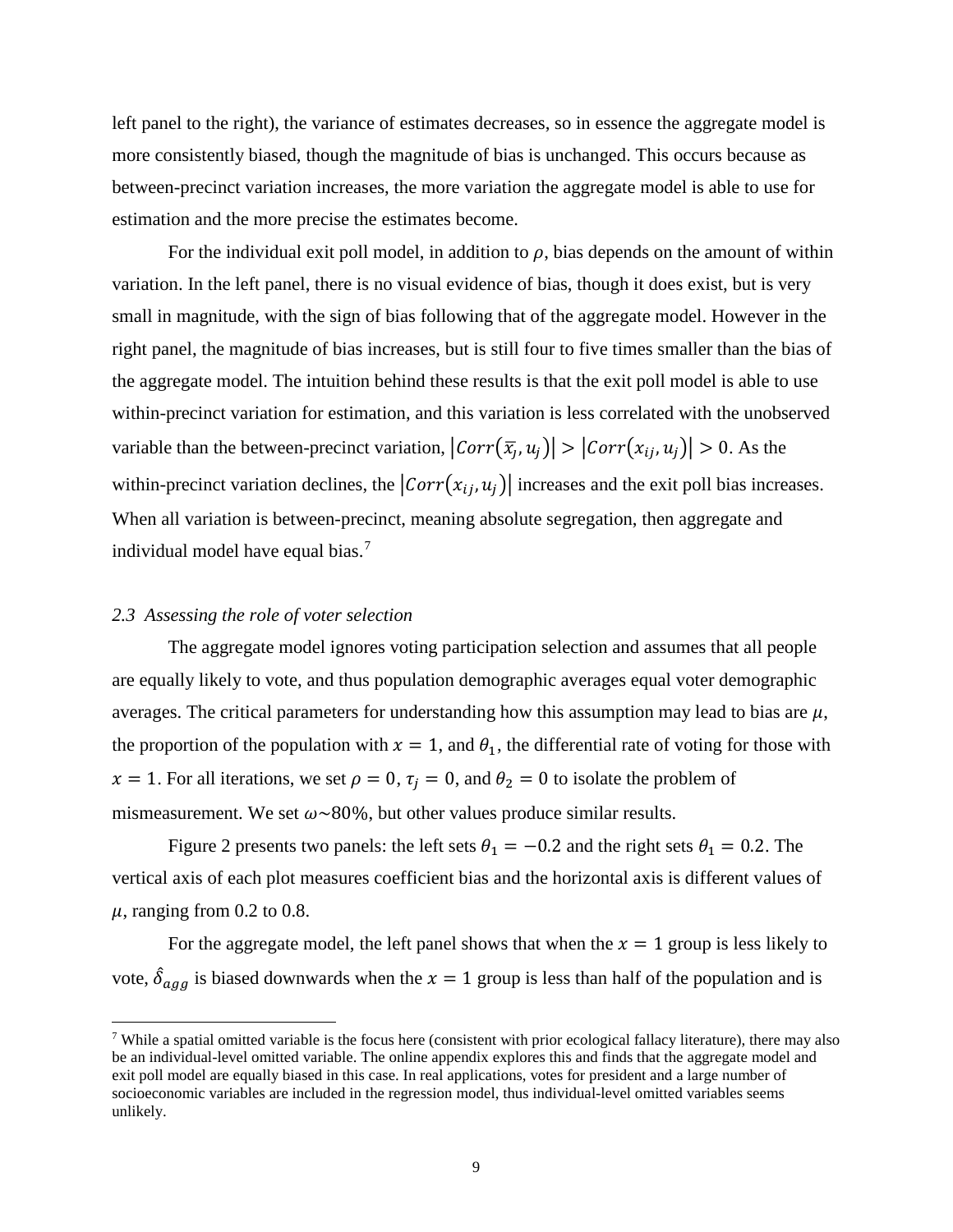biased upwards when the  $x = 1$  group is more than half of the population. The right panel shows the opposite pattern: when the  $x = 1$  group is more likely to vote,  $\delta_{agg}$  is biased upwards (downwards) when the  $x = 1$  group is less (more) than half of the population. The sign of bias is dependent on the sign of  $\delta$ . Since  $\delta$  is positive in these results, downward bias is attenuation bias and upward bias is amplification bias. Figure A2 in the online appendix presents results for a negative  $\delta$ , and the sign of bias is flipped from what appears in Figure 2.

The intuition behind these results stems from understanding how variance changes with the systematic measurement error created by ignoring selection. For the aggregate model,  $\hat{\delta}_{agg} = cov(\bar{x}_j, \bar{v}_j)/var(\bar{x}_j)$ . The true proportion of  $x = 1$  population voting is denoted  $\bar{\bar{x}}_j$ , and thus we can define the aggregate regression coefficient without a mismeasured voting population  $\delta'_{agg} = cov(\bar{\bar{x}}_j, \bar{\bar{v}}_j)/var(\bar{\bar{x}}_j)$ . When  $\mu$  is small, positive values of  $\theta_1$  compress the variance of x and compress the covariance of x and v, but less, such that  $var(\bar{x}_j) - var(\bar{x}_j) > cov(\bar{x}_j, \bar{v}_j)$  $cov(\bar{\bar{x}}_j, \bar{\bar{v}}_j)$ , which means that  $\delta_{agg} > \delta'_{agg}$ . When  $\mu$  is large, positive values of  $\theta_1$  expand variance and  $\delta_{agg} < \delta'_{agg}$ . Similar logic applies to the case of  $\theta_1 < 0$ . Figure A3 in the online appendix demonstrates the compression and expansion of variance for different values of  $\mu$  and  $\theta_1$ .

Results for the individual model indicate no bias for any parameterization of  $\mu$  and  $\theta_1$ because the exit poll sample comprises only voters and thus accounts for voter selection.

#### *2.4 Combined effects of spatial omitted variables and voter selection*

While Sections 2.2 and 2.3 examined sources of bias separately, we now combine the two sources, which is more likely to reflect actual data and applications. Figure 3 explores coefficient bias in the aggregate model and presents two panels: the left sets  $\mu = 0.2$  and the right sets  $\mu =$ 0.8. The vertical axis of each plot measures coefficient bias and the horizontal axis is different values of  $\theta_1 \in \{-0.2, 0, 0.2\}$ . Three different values of  $\rho$  are plotted (-0.4, 0, 0.4).

Figure 3 illustrates that bias cannot be signed when both sources of bias are present. When working with real data, researchers could measure  $\mu$  and gather additional data to approximate  $\theta_1$ , and based on results in Section 2.3 could sign coefficient bias if voter selection was the only source of bias. Similarly, if a researcher had intuition about the sign of  $\rho$ , though unobserved by definition, then based on results of Section 2.2 they could sign coefficient bias if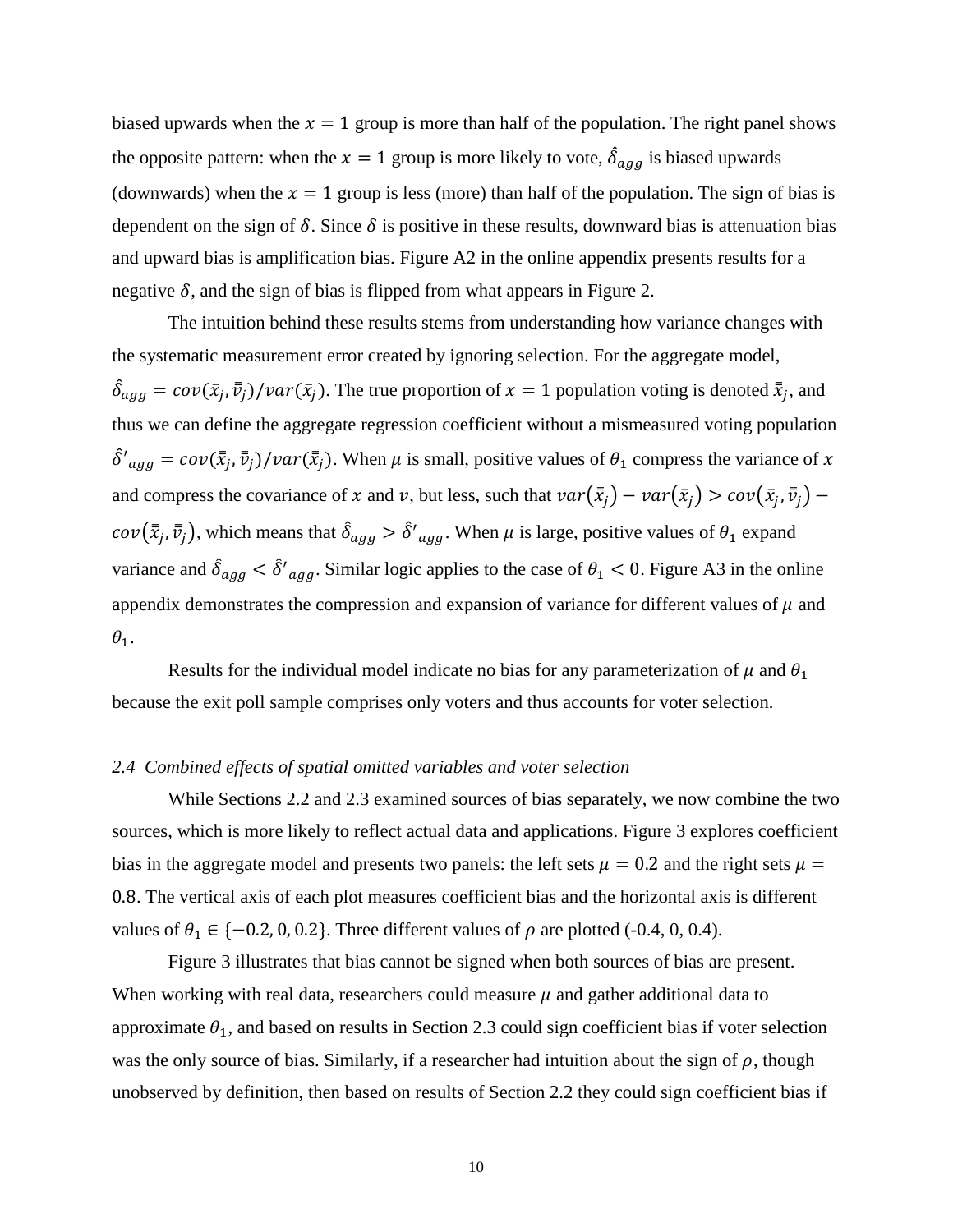spatial omitted variable bias was the only source of bias. However, Figure 3 makes clear that just knowing the sign of each individual source of bias does not necessarily allow a researcher to sign the overall bias. The magnitudes of these two sources matter critically when they differ in sign, and the magnitudes are unobservable. Thus, in real applications, aggregate data will not only yield biased coefficients, but the bias may be of unknown sign or magnitude.

## *2.5 Exit poll participation selection*

The exit poll relies on voluntary participation of voters. We now examine how selection into participation affects bias. The critical parameter is  $\theta_2$ , the differential rate of exit poll participation for those with  $x = 1$ . For all iterations, we set  $\rho = 0$  and  $\theta_1 = 0$  to isolate this selection problem. We set  $\omega \sim 80\%$  and  $\mu = 0.2$ , but these choices are inconsequential.

Figure 4 presents results. The vertical axis measures coefficient bias and the horizontal axis is different values of  $\theta_2$ , ranging from -50% to 50%. The figure demonstrates zero bias in the exit poll coefficient, even in fairly extreme cases of one group being 50% more or less likely to take the survey. Intuitively, the regression compares mean approval across groups, and this quantity does not change if the size of one group gets bigger or smaller. The statistics that do suffer are estimates of voter participation by group and estimates of the referendum outcome. Applying sample weights based on measured versus actual vote outcomes can mitigate this. However, in the context of preference estimation, this imprecision is not as important as the regression coefficients.

In the online appendix, we additionally examine the cases of exit poll participation being correlated with approval and being correlated with an omitted variable that is also correlated with approval. Both of these variants also indicate zero bias in the exit poll coefficients.

#### *2.6 Extensions of the Basic Data Generating Process*

l

The DGP described above focuses on a single, binary characteristic. While helpful for clear exposition, we now discuss how the results generalize to more complex, realistic DGPs.<sup>[8](#page-11-0)</sup> If a second demographic characteristic is added, the magnitude of bias for both aggregate and exit poll models is unchanged, but the variance in estimates from the aggregate model increases when correlation between the two independent variables is non-zero. We also investigate the case in

<span id="page-11-0"></span><sup>8</sup> These results are discussed in more detail in the online appendix, specifically Figures A7-13.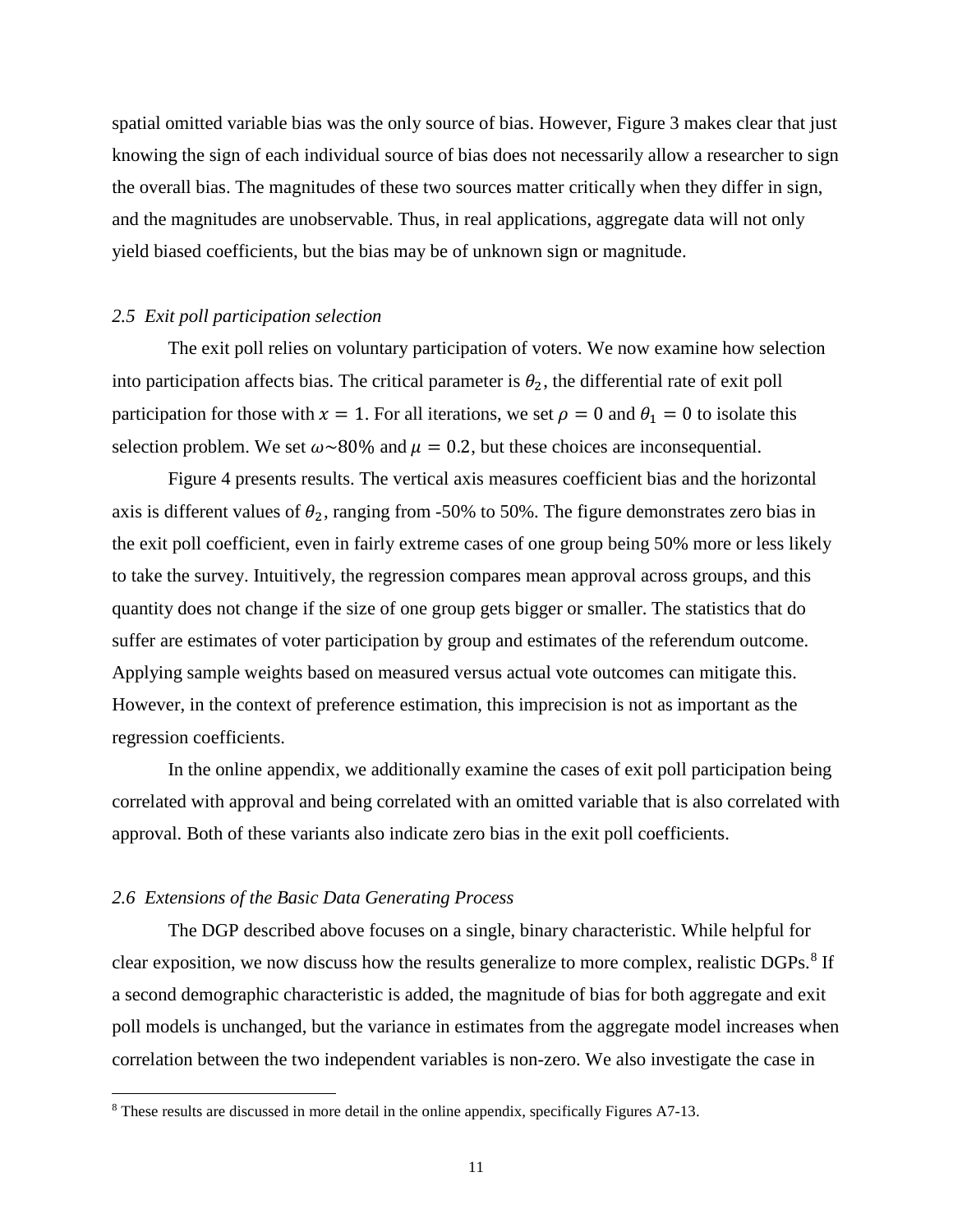which the two independent variables have not just an additive effect on the dependent variable, but a multiplicative effect too. When a spatial omitted variable is present, the average bias of the main effect is similar to Figure 1 for both models, but the variance of the aggregate model grows. In terms of the interaction effect, the exit poll model is unbiased, but the aggregate model struggles with attenuation bias and large variance. Shifting to selection still in the context of multiplicative effects in the DGP, the exit poll model estimates are unbiased for both the main effect and the interaction effect. In contrast, the aggregate model estimates of the main effect exhibit similar bias as in the simple model, but the bias grows and can flip signs depending on the correlation between the two independent variables. The aggregate model estimates of the interaction effect suffer attenuation bias and increased variance.

In addition, we investigate different formulations of a single demographic characteristic. First, we modify the DGP to include a multinomial demographic characteristic instead of binary. We find similar results that bias in the aggregate model depends on distance from 50% population representation and the differential likelihood of voting. Second, we modify the DGP to include a continuous variable. The results indicate that any kind of voter selection leads to attenuation bias in the aggregate model. While this pattern is different than what is observed with discrete variables, it is consistent with the understanding of differences in variance between the total population and the voting population driving bias (see Section 2.3).

Summarizing the simulation results, in all cases we consider, the exit poll always performs at least as well as the aggregate model in terms of estimating unbiased voter preferences, and outperforms the aggregate model in most cases, including those that have realistic parameterizations.

## **3 CASE STUDY DATA**

The case study focuses on a 2016 Rhode Island statewide bond referendum called the Green Economy Bonds (GEB). If approved, GEB would authorize the state to raise \$35 million through bond sales with proceeds to be allocated for a suite of environmental priorities, including land conservation, brownfield remediation, stormwater pollution prevention, and bike paths. Bond repayment is financed through general revenue, which is primarily state income taxes and sales taxes. GEB passed with 67.6% approval, and 58.0% of the voting age population

12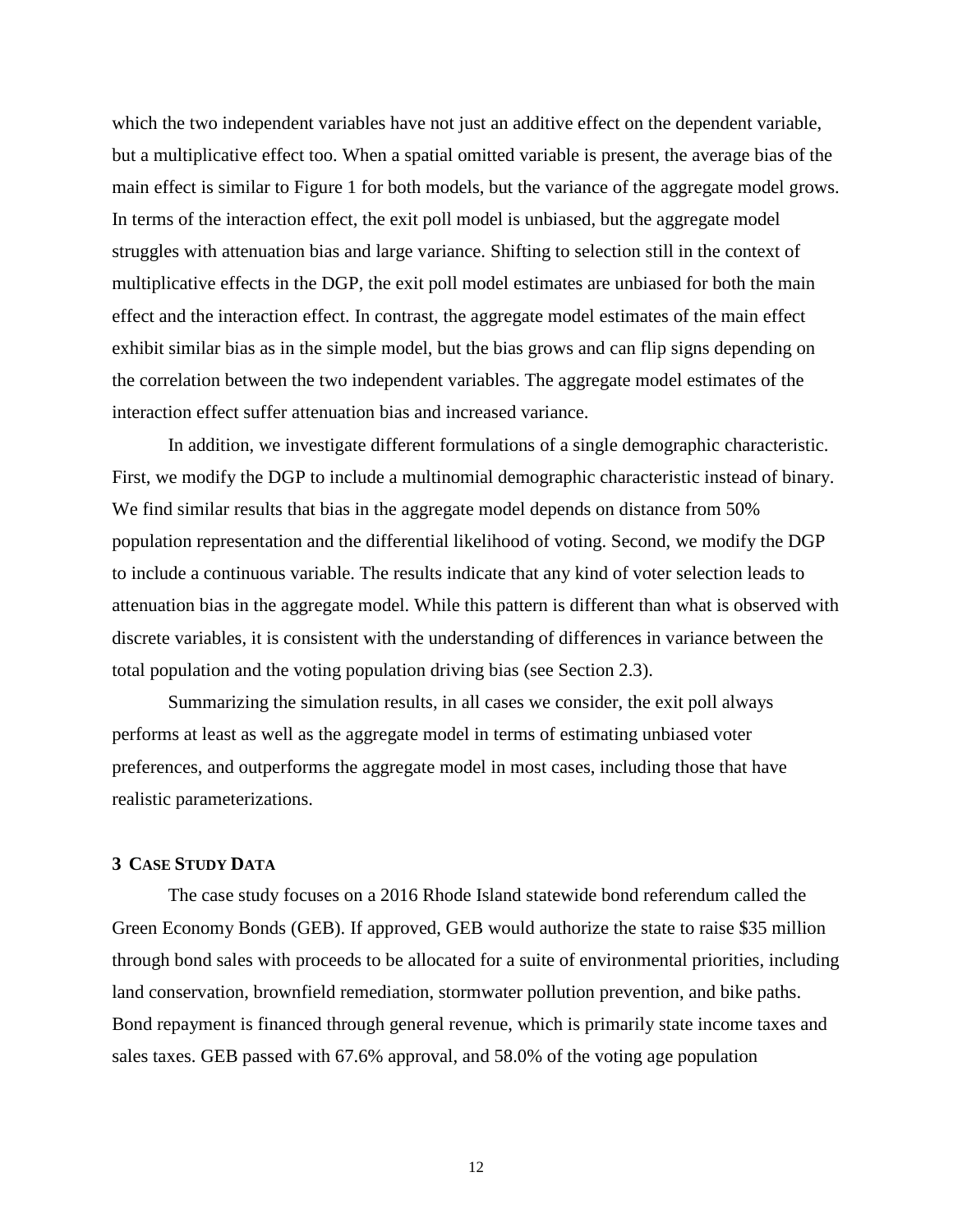participated in the election. The goal of the empirical analysis is to estimate relative voter preferences of various partisan and socioeconomic groups for GEB.

## *3.1 Aggregate Data*

From the Rhode Island Secretary of State, we obtained official vote tallies for GEB and the presidential race by precinct, of which there are 416. We also downloaded socioeconomic data at the Census block group level from the American Community Survey 2013-2017. From rigis.org, we downloaded a 2016 precinct shapefile, which we then overlaid with the block group shapefile to calculate area weights, which were then used to calculate the approximate socioeconomic mix for each precinct. This construction replicates the method of other research using aggregate data (e.g., Kotchen and Powers 2006, Banzhaf et al. 2010), though many papers use units of analysis larger than precincts.

We estimate the following descriptive regression model, which mirrors prior research:

$$
\bar{\bar{v}}_j = \overline{P}_j \delta_1 + \overline{X}_j \delta_2 + Z_j \delta_3 + \varepsilon_j \qquad (1)
$$

 $\bar{v}_j$  is the proportion of voters voting yes on GEB in precinct *j*, and  $\bar{P}_j$  is a vector of the proportions of voters voting for presidential contenders. Consistent with notation in Section 2, we use the double bar on these two variables to indicate a mean of the voting population.  $\overline{X}_i$  is a vector of socioeconomic characteristics, each defined as the proportion of the population that is a given age, education level, gender, etc. A single bar is used here to denote that the average includes non-voters. The coefficients of interest are  $\hat{\delta}_1$  and  $\hat{\delta}_2$ , which give the relative propensities of various partisan and socioeconomic groups to vote in favor of GEB.  $Z_i$  is a vector of location characteristics that may influence voting on GEB. Specifically, we include population density, 2016 residential property tax rate, average house sales price, acres preserved by state funds within 2km of precinct, precinct centroid distance to an existing bike path, and the number of remediated brownfields. Equation (1) is estimated by weighted least squares, with precincts weighted by the total number of votes for GEB officially recorded.

## *3.2 Exit Poll*

We designed an exit poll survey to elicit votes for GEB and president and several socioeconomic characteristics (age, gender, race/ethnicity, income, education, and homeowner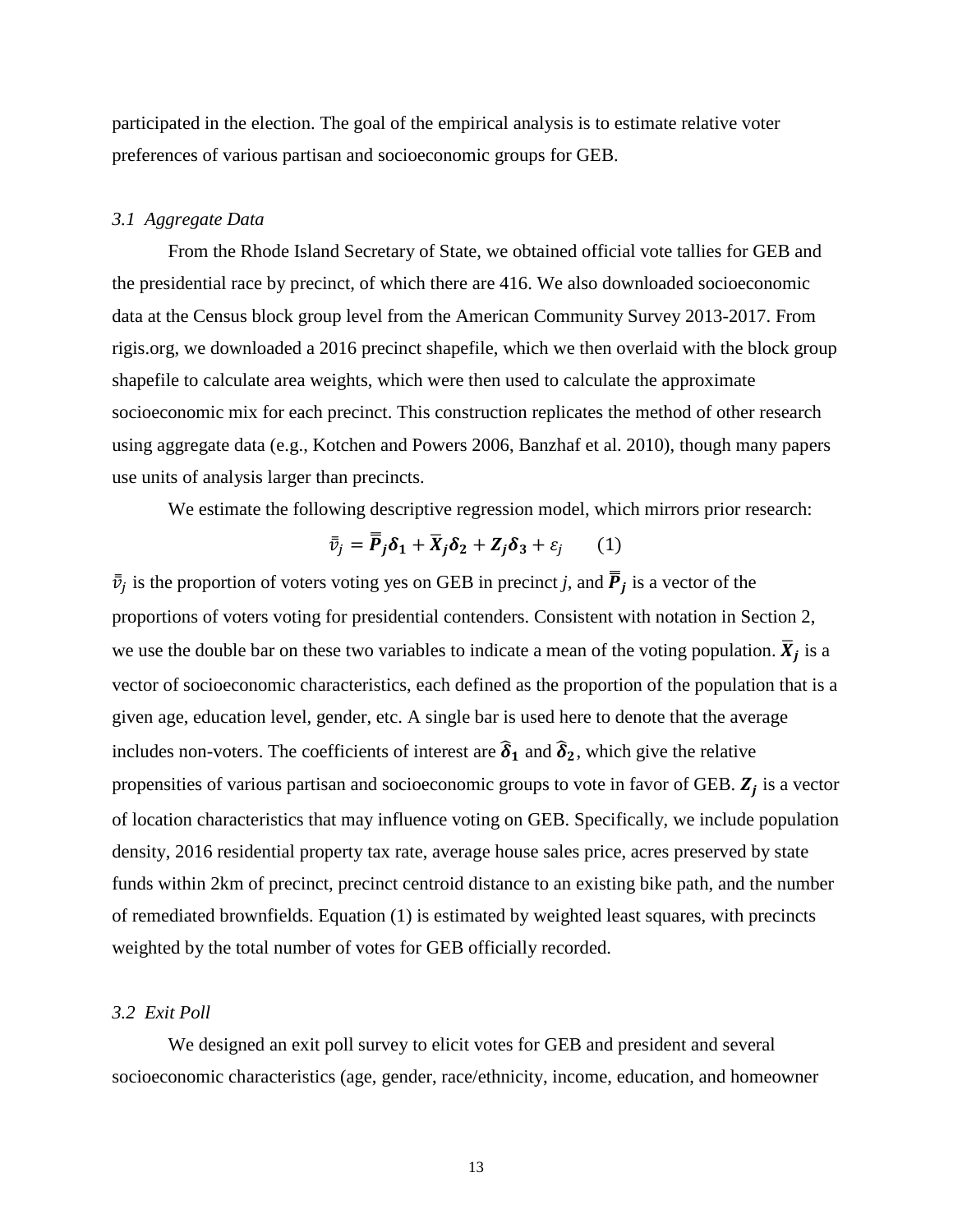status).<sup>[9](#page-14-0)</sup> All questions were multiple choice or yes/no, and age, income, and education questions intentionally used ranges that matched ranges of ACS variables to enable comparison. The questions were straightforward and phrased in plain language that followed the format used by national presidential exit polls, such as "In the Presidential election, who did you just vote for?". The complete survey instrument is provided in the appendix.

To implement the exit poll, we recruited 80 undergraduate and graduate student volunteers and placed them at 37 polling locations around the state for full day shifts. We chose sample poll locations to be representative of the state's socioeconomic characteristics, partisanship, and geographic scope. The online appendix provides additional details on the selection of sample precincts. While voters could vote early or by mail, there were significant hurdles to these options in Rhode Island in 2016, and only 8.5% of ballots cast were done in these ways.

Pollsters approached voters about survey participation as they were leaving the poll. The survey was completely anonymous and self-administered, which should mitigate social desirability bias. Pollsters reported an estimated 50% response rate. On Election Day, a total of 2,033 surveys were completed, which is the sample we use for analysis.[10](#page-14-1)

We estimate the following model, which is the individual analogue of Equation (1):

$$
v_{ij} = P_{ij}\delta_1 + X_{ij}\delta_2 + Z_j\delta_3 + \varepsilon_{ij} \quad (2)
$$

 $v_{ij}$  is binary and equals one if voter *i* in precinct *j* voted to approve GEB,  $P_{ij}$  is a vector of binary variables for presidential vote,  $X_{ij}$  is a vector of socioeconomic characteristics. As in Equation (1),  $\hat{\delta}_1$  and  $\hat{\delta}_2$  are the coefficients of interest. We estimate Eq. (2) using weighted least squares, with individual sampling weights determined by a person's votes for GEB and president (described below).

l

<span id="page-14-0"></span><sup>9</sup> An alternative source of individual data is a phone or internet survey, which is used for predictive election polling (e.g., CNN, Pew) and by some academic research. However, if the research question is explicitly about voters, exit polls have an advantage because the sample is necessarily all only voters. With other methods, it is necessary to generate a likely voter model, which is often inaccurate (Rogers and Aida 2014). Further, which voters respond to phone or internet surveys can change over time leading to inaccurate conclusions (Gelman et al. 2016).

<span id="page-14-1"></span><sup>&</sup>lt;sup>10</sup> These data were previously used to investigate preferences for smart growth (dual approval of environmental preservation and affordable housing) (Pearson-Merkowitz and Lang 2020).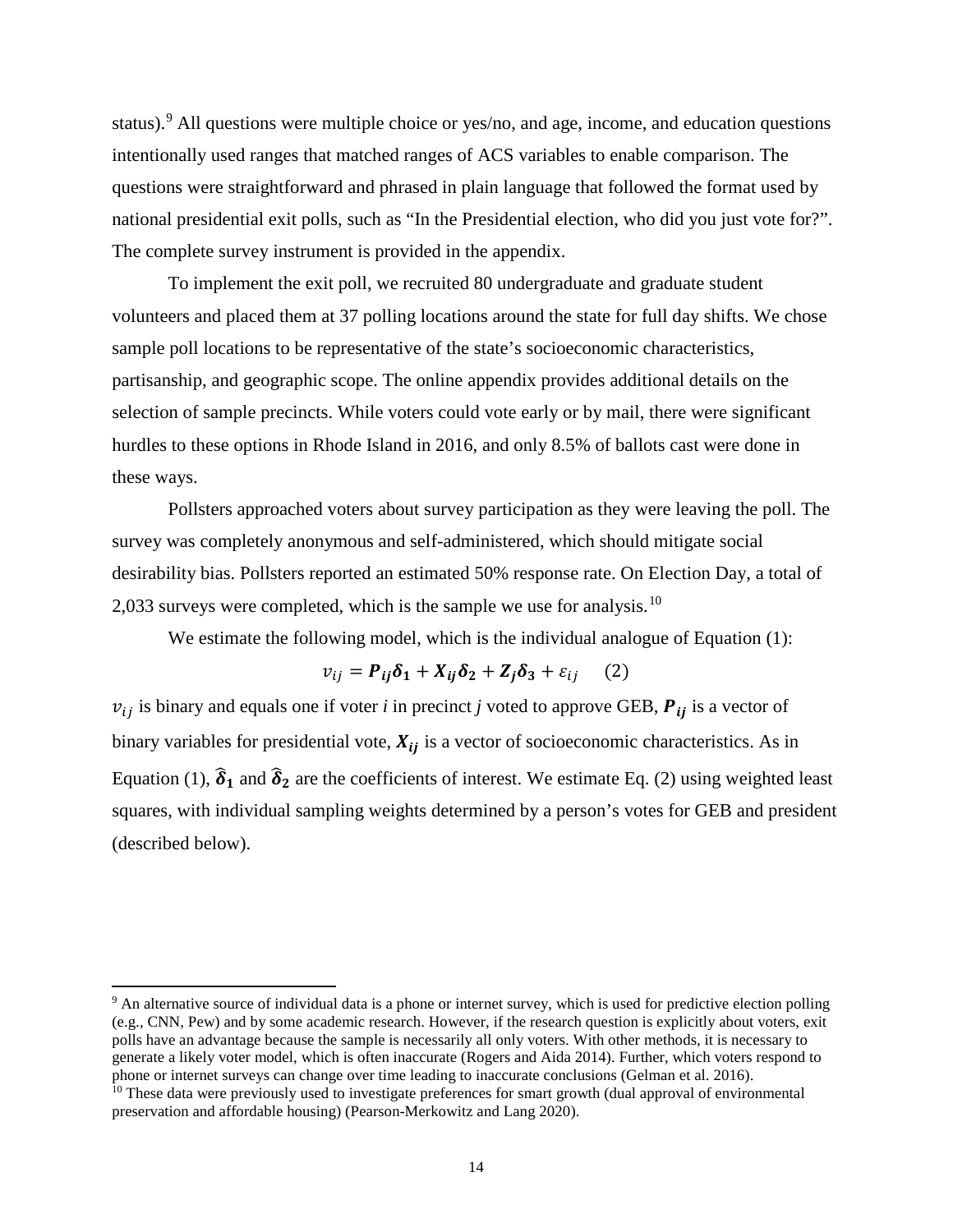## *3.3 Summary Statistics*

l

Table 1 provides means of voting and socioeconomic variables for both data sets. Column 1 presents means for the aggregate precinct data, which comprises the entire state of Rhode Island. The state leans liberal: GEB passed handily with 67.6% approval, and Hillary Clinton received 54.1% to Donald Trump's 39.2%. About two-thirds of residents are homeowners, just over half are female, and 18.8% are Hispanic or Black. The age distribution is fairly even. The income distribution shows a large mass of high earners, with 33.3% of households having an income above \$100,000. In terms of education, just over one-third of the adult population is a high school graduate or dropout, 26.4% have some college, 21.5% graduate college, and 14.9% have a graduate degree. Column 2 gives means for just the 37 precincts that we sampled for the exit poll. These precincts mirror the state as a whole well, which was our intention in choosing sampling locations.

Our exit poll sample voted disproportionately for Clinton and for GEB relative to their precincts, with 63.3% for Clinton and 81.7% approval of GEB. Correlation between partisanship and exit poll participation is consistent with prior research (Best and Krueger 2012).<sup>[11](#page-15-0)</sup> Given the results of Section 2.5 and the additional analysis in the online appendix, this selection is not a concern for estimating unbiased preferences. However, it does mean that demographic averages of the exit poll sample may not accurately reflect the averages of all voters in those precincts. To mitigate this inaccuracy, we calculate individual sampling weights that correct for the differential probability in exit poll participation. The weights equate voting percentages for the sample with the official results for the sampled precincts. Effectively, this gives a weight of less than one for those who voted for GEB or Hillary Clinton and a weight greater than one for those who voted against GEB or for Donald Trump, but also calculates a weight for every GEB-presidential vote combination. Given the correlation between demographics and vote choices, the weighted means provide a better estimate of the voting population characteristics.

<span id="page-15-0"></span> $11$  One concern specific to this election is that Trump voters may not honestly report their vote on our exit poll. The surprise outcome of the contest led many to believe that the pre-election polls were inaccurate due to "shy" Trump voters. Kennedy et al. (2018) examined many pre-election and post-election polls to assess this hypothesis. They argue that the pre-election polls relatively accurately predicted the popular vote. Forecasts "failed" in a handful of close states, but outcomes were within the margin of error. Instead, they find evidence of many late-deciding voters swinging for Trump, and post-election polls reflect this and the outcome accurately. Due to this conclusion and our use of an anonymous, self-administered survey, we are not too concerned about measurement error on the prudential vote. Empirically, while our survey respondents disproportionately voted for Clinton, they also disproportionately approved GEB and by similar margins, which reflects differences in willingness to participate in exit polls (Best and Krueger 2012) and not inaccurate responses.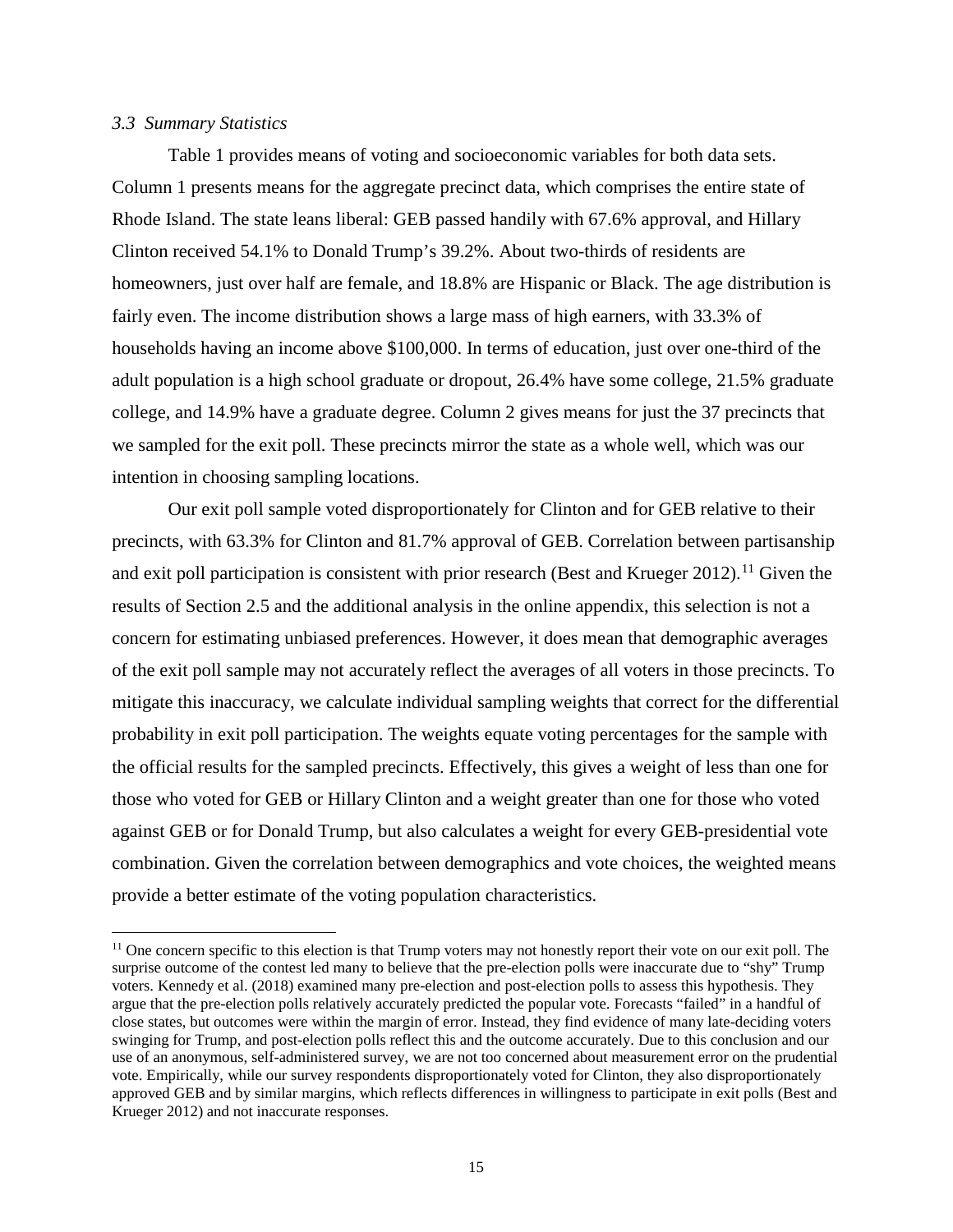Column 3 of Table 1 presents weighted means for the exit poll sample, and Column 4 presents differences in means between the exit poll and the population estimates of sampled precincts (Column 2). Differences in mean for the various votes cast are effectively set to zero through the application of weights, but even after weighting there are large differences in many of the socioeconomic variables. Individuals in households earning less than \$30K are 8.8 percentage points less likely to be present in the exit poll sample than the population at large, whereas those coming from households earning \$50-74K are 6.9 percentage points more likely to be present. The largest disparities in propensity to vote is seen by education level. Those with a high school degree or less are 21.8 percentage points less likely to be present in the exit poll sample, while those with a college or graduate degree are 9.2 percentage points more likely to be present.

The large disparities observed in Column 4 are a function of the selection process of who votes and the selection process of who responds to our survey. Leighley and Nagler (2013) document that the propensity to vote increases with age, income, and education. Because Column 4 patterns are consistent with these findings and we have applied weights to correct for uneven exit poll participation, we argue that Column 3 fairly accurately represents the voting population. Hence the large disparities observed in Column 4 suggest that the aggregate precinct data does not accurately measure the voting population. We can return to the Monte Carlo simulation results to assess coefficient bias in the aggregate model from mismeasurement alone. The Monte Carlo results indicate that the further the number in Column 4 is from zero and the further the number is in Column 2 from 50, then the larger the bias is, and the bias will be attenuation or amplification based on the sign in Column 4 and whether Column 2 is greater than or less than 50. For example, we would expect the aggregate model coefficient on household income less than \$30K and education level high school or less to be attenuated because both groups comprise less than half the population and are less likely to vote. On the other hand, the aggregate model coefficients on household income \$50-74K, education level college graduate and education level graduate degree are expected to be amplified because these groups comprise less than half the population and are more likely vote.

However, the bias predictions based on ignoring voter selection may not hold because the second source of bias, omitted spatial variables, may disrupt those patterns, as shown in Figure 3. While we of course cannot present statistics on possible omitted variables, one key element

16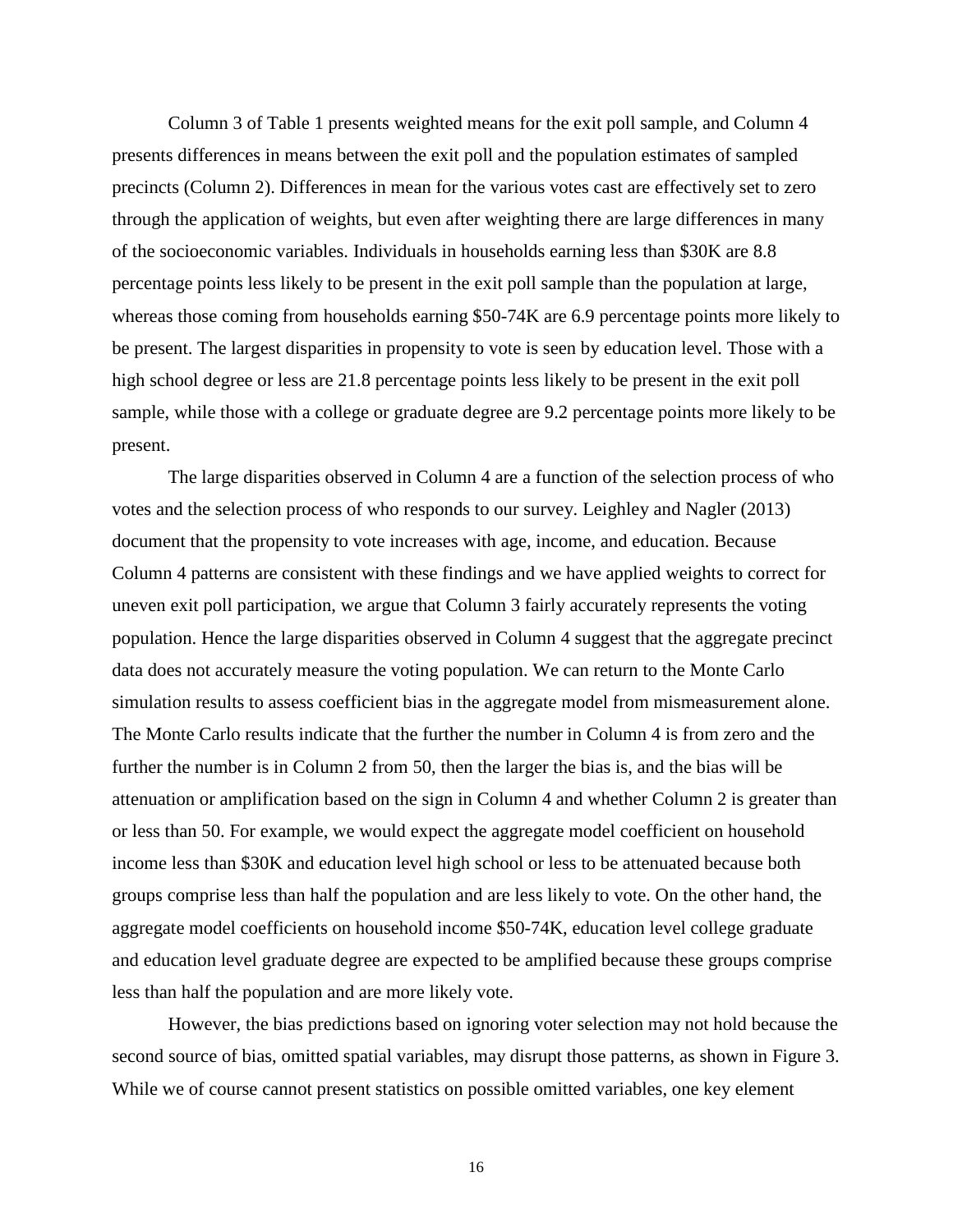determining the consistency of bias in the aggregate model and the amount of bias in the individual exit poll model is the amount of within-precinct variation. Column 5 presents this statistic for each variable derived from the exit poll.<sup>[12](#page-17-0)</sup> For all age and education groups, withinprecinct variation is above 95%. For middle income groups, it is over 97%, while it is 92% for less than \$30K and 90% for over \$100K. Even for presidential votes within-precinct variation is large at 90%, which is surprising given widespread evidence of sorting and polarization (e.g., Card et al. 2008, Lang and Pearson-Merkowitz 2015). We see the most sorting for Hispanic and Black, but still 77% of variation is within precinct. The second lowest is for homeowners at 86% within.

Given the high degree of within-precinct variation, we expect most variables in the individual exit poll model to be relatively immune from omitted spatial variable bias. Further, these numbers establish how little of the total variation is used for estimation in the aggregate model.

## **4 CASE STUDY RESULTS**

l

Table 2 presents voter preference regression results for both datasets. For both columns, the coefficients are interpreted the same: the percentage point change in likelihood of voting for GEB resulting from a one percentage point increase in that variable. For age, income, and education, which all have multiple categories, the omitted category is chosen as the one with the smallest difference between population mean and exit poll mean in order to minimize the bias affecting the omitted group.<sup>[13](#page-17-1)</sup> Precinct characteristics  $(Z_i)$  are included in both models, but not displayed.

Coefficients are considerably different across datasets. Consider first the coefficients on presidential voting. The coefficients on Voted for Hillary Clinton are both large, positive, and precisely estimated, implying that Democrats prefer environmental spending more than Republicans. However, the aggregate model coefficient is 32% larger than the individual model,

<span id="page-17-0"></span> $12$  Ideally, this would be measured at the population level. However, Monte Carlo evidence suggests that exit poll estimates of within-precinct variation are good approximation of population within-precinct variation, even in the presence of differential voting participation rates by groups.

<span id="page-17-1"></span><sup>&</sup>lt;sup>13</sup> If bias resulting from ignoring voter selection (mismeasurement of voter characteristics) affects the omitted group, then all estimated coefficients that are relative to that group will also be biased even if there is no mismeasurement for the other groups. For income, we use over \$100K as the omitted group even though the difference in means is slightly larger than \$30-49K because proportion of population with income over \$100K is over twice as large as \$30-49K and standard errors are smaller as a result.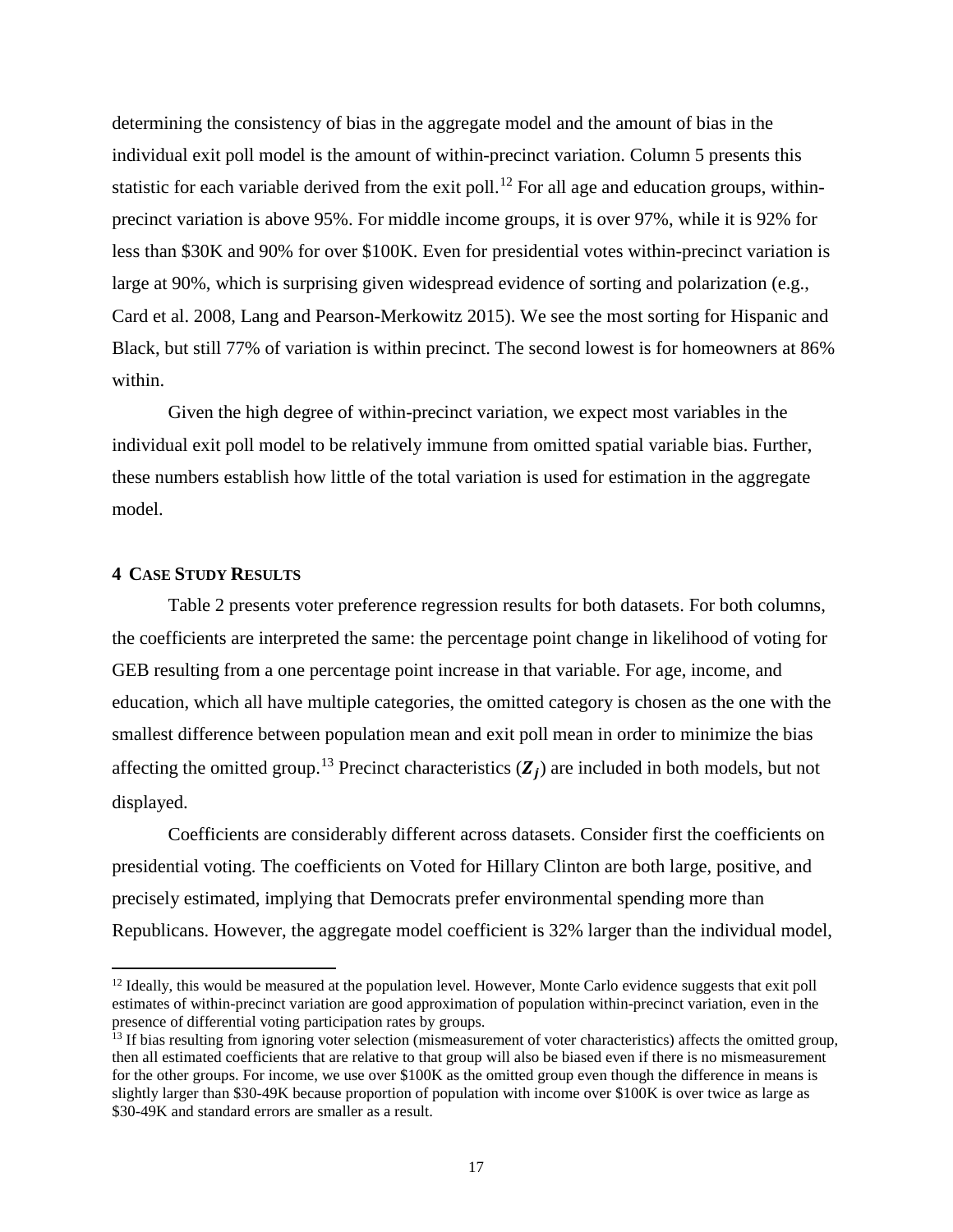and the point estimate from the exit poll would be rejected with over 99% confidence by the aggregate model. Coefficients on votes for third-party candidates are even more disparate across models. The aggregate model finds that Gary Johnson supporters are 46 percentage points more likely to vote for GEB than Trump voters, a similar margin as Clinton voters. However, the individual exit poll finds that Johnson voters are equally likely to vote for GEB as Trump voters, which is more intuitive given ideological stances of candidates and libertarians beliefs in small government. The aggregate model coefficient on Voted for Jill Stein is over 100 percentage points larger than the individual model and is implausible when interpreted as an individual preference: one vote for Jill Stein leads to 1.2 votes for GEB. Votes for alternative candidates are especially susceptible to omitted spatial variables because of how little between-precinct variation exists (less than 2% of total variation).

Socioeconomic characteristics yield different coefficients across models too. The coefficients on homeowner are both negative and highly significant, but the individual model coefficient is nearly twice as large in magnitude and the point estimate would be rejected with 99% confidence by the aggregate model. The aggregate model coefficient on Age 65 or over is -0.079 and is statistically significant, but the individual model yields an insignificant coefficient of -0.023. The aggregate model coefficients on income less than \$30K, \$30-49K, and \$50-74K are all negative and statistically significant, whereas no such pattern emerges in the individual model. The models also paint a very different picture in terms of preferences of people with different education levels. The aggregate model suggests that people with a high school degree or less and those with a college degree are more likely to vote for GEB than those with some college, but the coefficient on graduate degree is statistically zero. In complete contrast, the individual model indicates that those with a graduate degree are more likely to approve GEB, and the coefficients on high school degree or less and college degree are statistical zeros.

There are no other papers that execute the same type of analysis with both aggregate data and individual exit poll data, so a comparison of these results to prior literature is difficult. The most similar is Holian and Kahn (2015) that analyzes both aggregate voting data and an individual telephone survey, with both focused on two statewide referendums in California. While the authors interpret the results as corroborating each other, there are strong differences across datasets and some of the same trends appear as in this paper. For example, Holian and Kahn find that both data sets yield coefficients on presidential vote that are the same sign and

18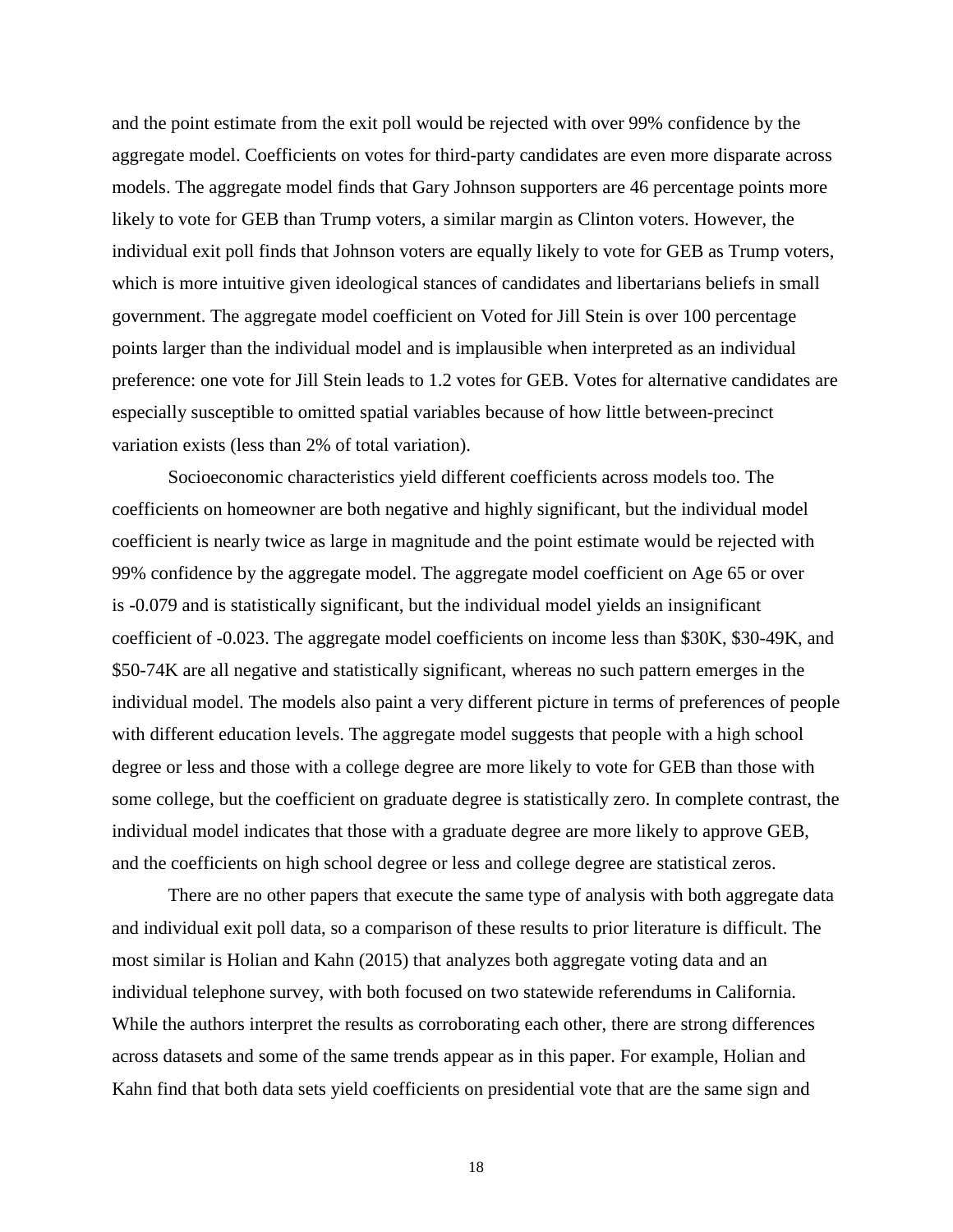both highly statistically significant, but the coefficient on voting for Bush in the aggregate model is 200% larger than the corresponding coefficient in the individual model for one referendum, and 50% larger for the second referendum. Further, almost all coefficients (e.g., income, race and age) change sign or significance or have a large change in magnitude across models. In a different context, Thalmann (2004) and Bornstein and Lanz (2008) analyze voter preferences on the same three Swiss referendums, but do so with different data. Thalmann uses an individual survey and Bornstein and Lanz use official precinct votes matched with Census data. The two datasets do not agree about estimated preferences for different age groups and language groups. A third point of comparison is Wu and Cutter (2011), who also examine voting on multiple California referendums. They estimate models at different levels of aggregation (block group, tract, county), and find large differences in coefficients across models, which they interpret as aggregation bias. Vossler and Kerkvliet (2003) actually find similar results using individual survey data and aggregate voting data, but they make an important methodological choice. Instead of relying on Census data in the aggregate model, they use the individual survey and additional data from individual voters to construct the precinct-level demographic means, which essentially eliminates the voter selection issue.

Table 2 establishes differences in the preference estimates of the two datasets. The online appendix presents several additional specifications, including using a logit model instead of linear probability model, and results are robust throughout. The following two sections seek to further establish that omitted spatial variables and voter selection are sources of bias in the aggregate model.

## *4.1 Assessing the role of spatial omitted variable bias*

We cannot directly test for the presence of spatial omitted variables by definition. Instead, we indirectly test for their presence by examining how coefficients change as various spatial variables are included. If coefficients do not change as spatial variables are included, then we judge the role of spatial omitted variable bias to be minimal.

Table 3 Columns 1-4 presents four different specifications using the aggregate precinct data. Column 1 includes only presidential votes and socioeconomic characteristics as independent variables, Column 2 adds precinct characteristics (this is the main specification from Table 2), Column 3 adds town fixed effects, and Column 4 adds quadratic functions of latitude

19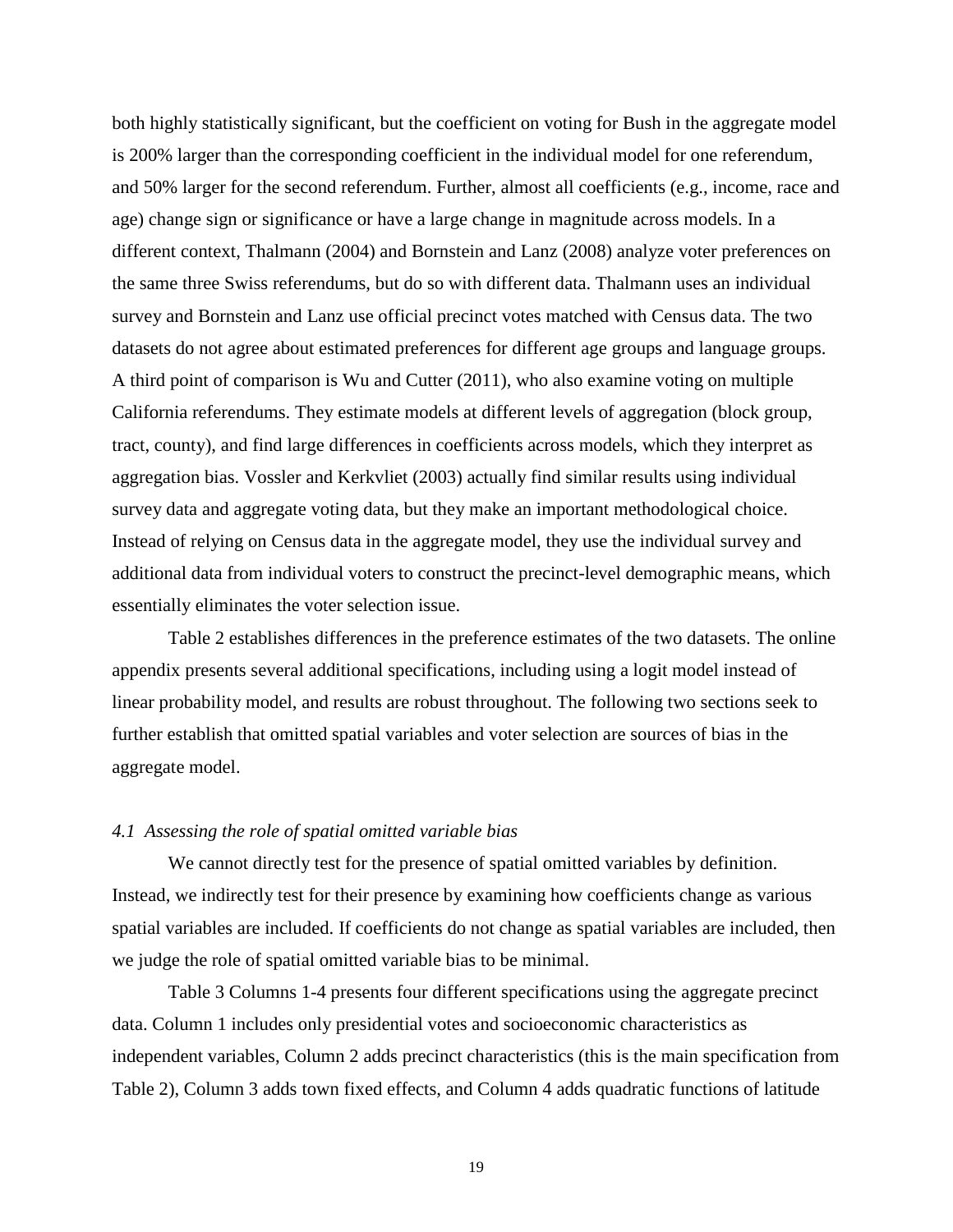and longitude of precinct centroids.<sup>[14](#page-20-0)</sup> Looking across columns at coefficients on presidential votes, there are small increases in the coefficients on Hillary Clinton and Gary Johnson as spatial covariates are added. The coefficients on Jill Stein and Other both increase substantially when town fixed effects are included. The coefficients on Homeowner and Age 65 or over decline in magnitude somewhat, but maintain their statistical significance as spatial variables are added. The largest changes are observed in the household income and education level variables. Coefficients on income less than \$30K, income \$30-49K, income \$50-74K, high school education or less, and college degree all sharply decline in magnitude and lose significance when town fixed effects are included.

These large changes observed in several variables suggest that the aggregate model independent variables are correlated with unobserved spatial variables. Particularly when town fixed effects are included, we see large changes in coefficient magnitudes and statistical significance. However, we see mixed evidence of whether adding spatial covariates moves aggregate coefficients closer to the individual coefficients. Income and education coefficients that are statistically significant move towards their individual model counterparts, but they also move towards zero, so the shift could merely reflect a reduction in the variance available for estimation. Further, the coefficient on graduate degree does not move at all, and the homeowner and presidential vote coefficients move further away. Thus, adding spatial controls is not a panacea and aggregate coefficients remain biased even with that addition.[15](#page-20-1)

Table 4 presents results from the individual model in the same vein as Table 3. Four specifications are given, with each column beyond the first adding spatial control variables. Column 1 includes only presidential votes and socioeconomic characteristics as independent variables. Column 2, which replicates Table 2 results, adds precinct characteristics. Column 3 adds town fixed effects, and Column 4 adds precinct fixed effects. Hence, Column 4 uses entirely within-precinct variation to estimate coefficients. In contrast to Table 3, the results show little change in coefficient magnitudes across columns and only one instance of lost statistical

l

<span id="page-20-1"></span><span id="page-20-0"></span><sup>&</sup>lt;sup>14</sup> Rhode Island has 39 towns, with an average of 10.7 precincts per town, and the median town has 7 precincts. <sup>15</sup> If spatial omitted variables are time-invariant, then using multiple vote outcomes for similar referend spatial fixed effects could alleviate bias. Some research has used this approach, though not always with the stated intent to control for unobservables. Brunner et al. (2011) and Altonji et al. (2016) essentially construct panel data with repeated vote approval observations by Census tract and include tract fixed effects in their regressions. Anderson et al. (2019) use changes in vote shares across two referendums to examine how changes in referendum design affects approval.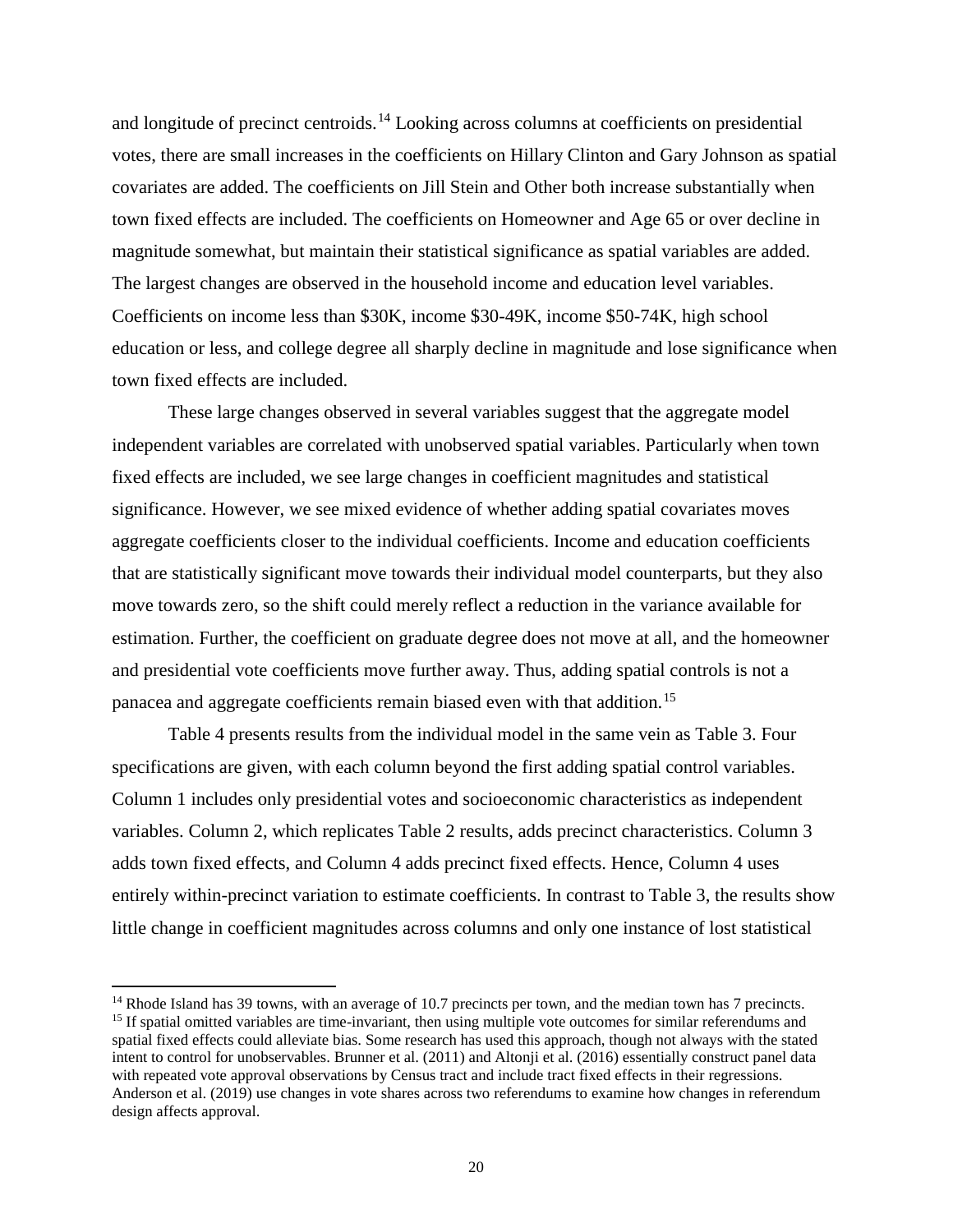significance. These results are intuitive because of the large proportion of variation that is within-precinct, and hence not susceptible to spatial omitted variable bias. Additionally, the results support the Monte Carlo findings that for high levels of within-precinct variation, the individual exit poll model is unlikely to be biased by spatial omitted variables.

### *4.2 Assessing the role of voter selection*

l

The aggregate model ignores the selection process of who decides to vote and in doing so mismeasures voter characteristics. In this section, we first present evidence of how mismeasurement of voter characteristics can cause biased coefficients by inducing mismeasurement in the exit poll data. Second, we test whether a simple adjustment of population characteristics in the aggregate model can reduce bias.

Using the individual exit poll data, we develop a procedure that induces systematic measurement error so that the demographic means of the exit poll sample match the Census population. For individuals with characteristics that are over- or under-represented among voters relative to the total population, we randomly reassign those individuals' characteristics until the sample mean equals the population mean. For example, relative to the general population, voters are more likely to have a college degree or graduate degree and less likely to have a high school degree or less. We randomly and iteratively assign sampled voters that have a college degree or graduate degree to instead have only a high school education until the proportions among voters and general population are the same across all education levels. We do the same reassignment for age, income, homeowner, female and Hispanic or Black. After reassignment, we estimate the main individual exit poll regression model from Table 2. We repeat the process of randomized reassignment and estimation 100 times in order to estimate a distribution of the coefficients with induced measurement error. By doing this exercise with the individual data, we are essentially purging the issue of omitted spatial variable bias and isolating bias due to ignoring voter selection.

Figure 5 plots the distribution of the coefficients with induced mismeasurement for a subset of variables, as well as the point estimates of the individual exit poll and aggregate precinct models from Table 2 for reference.<sup>[16](#page-21-0)</sup> In four of the six variables displayed, the distribution moves towards the aggregate coefficient and away from individual coefficient. The

<span id="page-21-0"></span><sup>&</sup>lt;sup>16</sup> Table A4 in the online appendix provides means and distribution statistics for all coefficients in the model.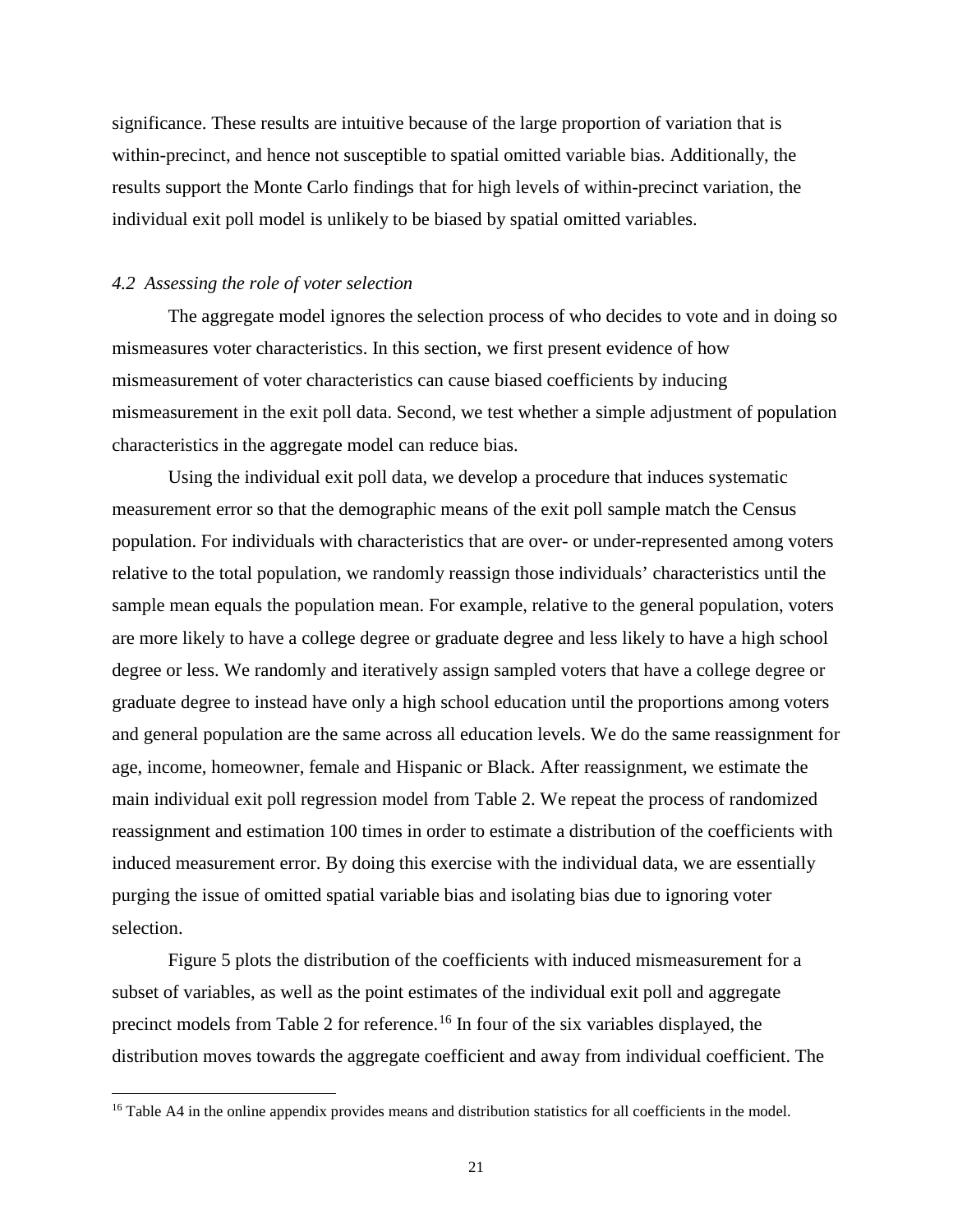largest shift is seen for high school or less education, which has a mean about halfway between the individual and aggregate coefficients. It is intuitive that we see the largest shift with this variable as it had the largest difference between exit poll sample and general population. Even the coefficient on voting for Hillary Clinton shifts towards the aggregate coefficient, and there was no reassignment of presidential votes, so this shift comes entirely from reassignment of other variables. This figure also illustrates how the systematic mismeasurement of the voting population differs from classical measurement error. Adding random noise to an independent variable causes attenuation bias in the coefficients. However, in two cases (Clinton, high school or less), the distribution of coefficients with induced measurement error shifts to be larger in magnitude.<sup>[17](#page-22-0)</sup> In sum, this figure shows that ignoring voter selection indeed accounts for some of the gap between the preference estimates of the exit poll and aggregate model.

We now attempt a solution to the mismeasurement problem of the aggregate model by adjusting demographics to reflect the selection process. We adjust all Census demographic variables such that the mean matches the exit poll means. For each characteristic, we calculate the ratio of exit poll mean to sampled precinct population mean (Column 3 divided by Column 2 in Table 1) and multiply the precinct values of the characteristic by that ratio. For example, for household income \$30K or less, the factor is  $12.2/21.0 = 0.581$ , so a precinct with 30% of the population with high school or less education is adjusted to have an estimated 17.4% (=30%\*0.581) high school or less education among the voting population. All precincts are adjusted using the same factors.

Column 5 of Table 3 presents results after the demographic adjustment. The specification is identical to Column 2 of Table 3, the only difference is the adjustment, so Column 2 is the relevant comparison. The adjustment has little impact on coefficients on presidential votes. However, the adjustment does impact coefficient magnitudes on socioeconomic characteristics, though coefficient sign never changes. The coefficients on homeowner, household income \$50- 74K, college graduate, and age 65 or over become slightly smaller in magnitude. Some changes are larger though; the coefficient on household income \$30K or less nearly doubles in magnitude, and the coefficient on education high school or less nearly triples. While covariate adjustment clearly affects coefficients, more often than not the coefficients move further from

l

<span id="page-22-0"></span> $17$  In other cases it is not possible to distinguish shifts in the distribution from attenuation because the aggregate coefficient is either smaller in magnitude or a different sign than the individual coefficient.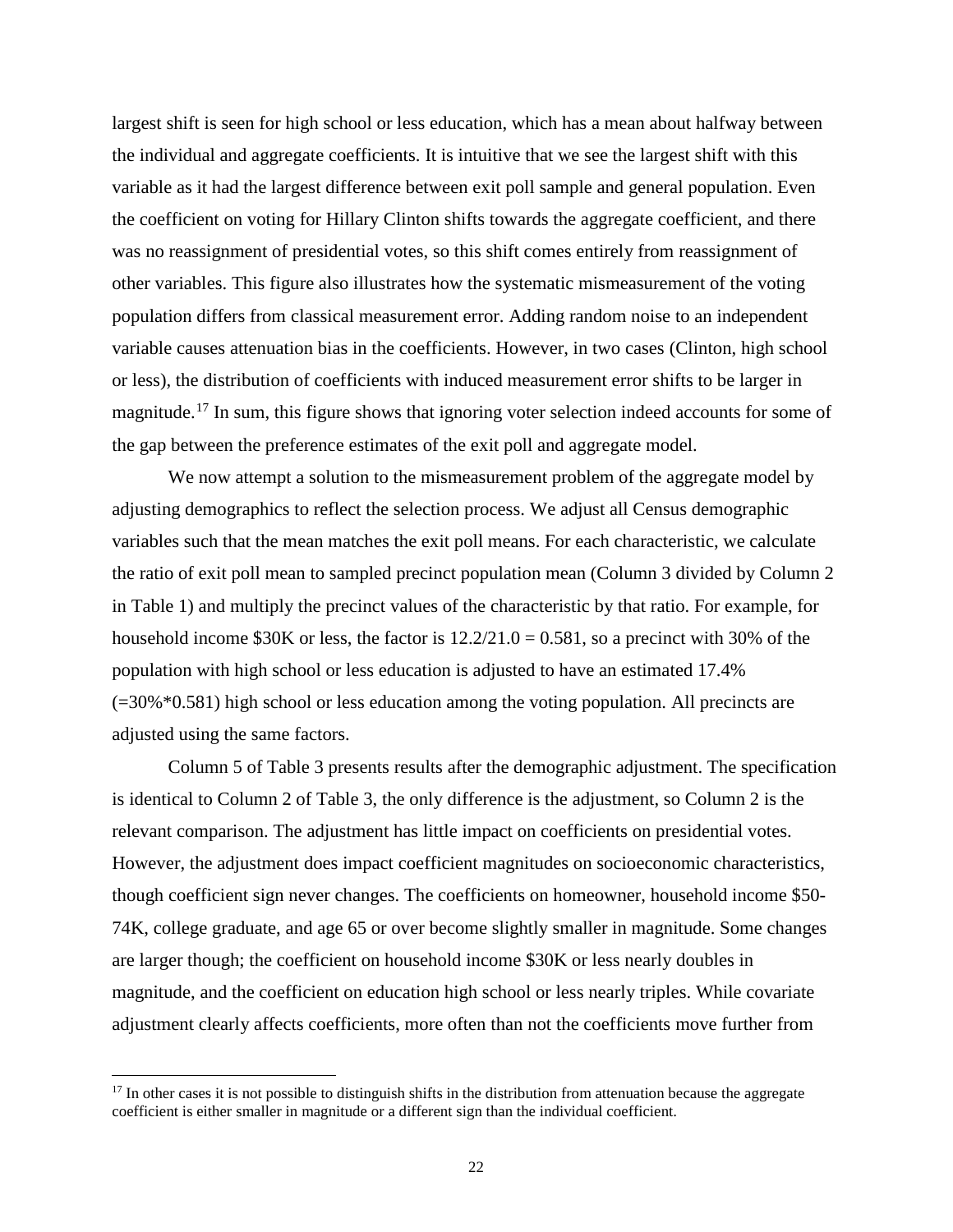the individual exit poll coefficients, rather than closer. Even with adjustments to demographics, the aggregate model still relies solely on between-precinct variation, which we argue incapacitates the aggregate model from generating unbiased estimates.<sup>[18](#page-23-0)</sup>

## *4.3 Impact of bias on valuation and distributional impact estimates*

In the previous several pages, we have established that aggregate model coefficients are biased and the reasons for that bias. This result by itself indicates that regression estimates using aggregate data give an incorrect assessment of various groups' propensity to vote for or against a given referendum. However, in addition to estimating willingness to vote, referendum outcomes can be used to estimate willingness to pay (WTP) for the proposed amenities or services (e.g., Vossler and Kerkvliet 2003, Burkhardt and Chan 2017). These WTP estimates can then be used in cost-benefit analysis to assess the efficiency and distributional implications of a policy, or for predicting the distribution of benefits of future spending. In this section we explore how the data type can influence WTP estimates.

Following referendum-style contingent valuation methods (Hanemann 1984, 1989), cost of the referendum must be included as an independent variable in the regression in order to derive WTP (Burkhardt and Chan 2017). The GEB will be paid for through general revenue, which is primarily income and sales taxes. We approximate household cost of GEB based on Rhode Island specific incidence of state income and sales taxes by income group from the Institute on Taxation and Economic Policy [ITEP]  $(2018)$ .<sup>[19](#page-23-1)</sup> We calculate that the cost of GEB for a household with the median income of \$61,000 is about \$82.03, and cost increases on average \$12.07 for every \$10,000 of additional income. Because estimated cost is highly collinear with income and homeowner status, these variables are excluded from the regression. Due to these necessary changes in the voter choice model, our WTP estimates are purely meant to illustrate possible disparities in estimates across data sources.<sup>[20](#page-23-2)</sup>

l

<span id="page-23-0"></span><sup>&</sup>lt;sup>18</sup> In the online appendix, we estimate a voter participation model using aggregate data, presented in Table A5. In addition to the strategy of adjusting precinct demographic levels shown in Table 3, we additionally adjust means using estimated propensities for different groups to vote. Neither this approach, nor including residuals from the participation model, nor including participation levels has a substantial impact on the aggregate model voter preference estimates. This reinforces our belief that a bias-correction solution does not exist for the aggregate model.  $19$  While state income tax rates are progressive, the incidence of sales taxes is regressive. ITEP (2018) calculates on net that state taxes are regressive, with the bottom quintile of the income distribution paying 6.5% of income in taxes

<span id="page-23-1"></span>and the top quintile paying about 5.2%.<br><sup>20</sup> Referendum-style contingent valuation surveys randomize hypothetical cost, and thus cost is orthogonal to

<span id="page-23-2"></span>income, which obviates this issue.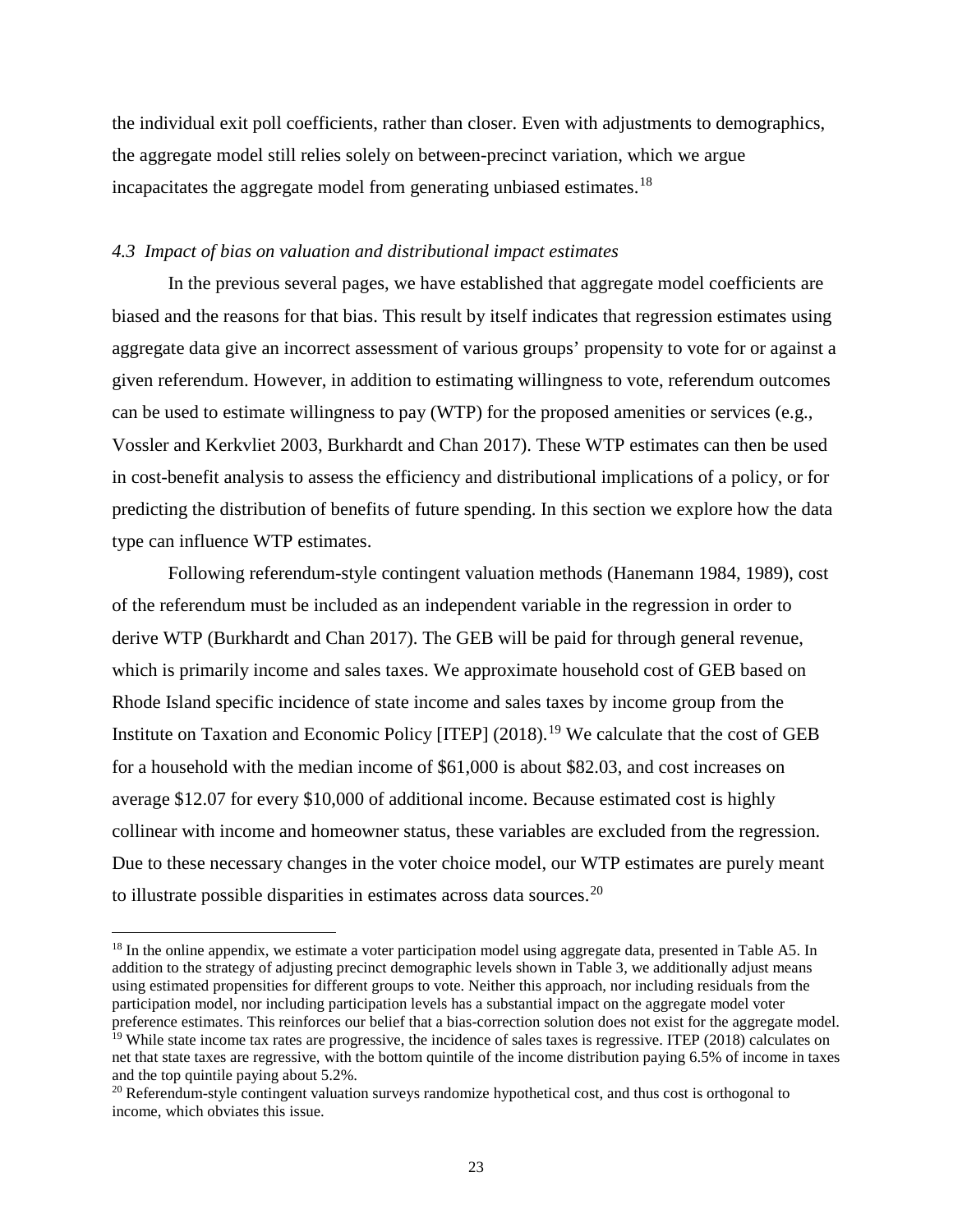Table 5 presents estimated WTP for the aggregate and individual models, as well as the deviation from average WTP for various groups, which also represents the distribution of benefits from GEB passage.<sup>[21](#page-24-0)</sup> The estimated WTP using aggregate precincts is \$848, which is 2.6 times larger than the estimate using the individual exit poll (\$323). The standard error in the aggregate model is large however, and the aggregate model does not reject the point estimate from the individual model. The individual model is more precisely estimated. In terms of the estimated distribution of benefits, often the models agree about which groups benefit more, but the magnitude can be different. Both models agree that Democrats have a larger WTP, but the estimated spread between Democrats and Republicans is about 67% larger for the aggregate model than the individual model, suggesting larger partisan divides in valuation than actually exist. Further, the aggregate model indicates that Republicans are actually harmed by GEB environmental improvements (WTP=-\$432), whereas the individual model indicates that Republicans still value the improvements, just much less than average (WTP=\$38). For age groups, the models agree on sign, but the aggregate model indicates a larger negative deviation for the old than the positive deviation for the young, but the individual model estimates that the deviation for the young is greater than that for the old. The most meaningful difference in models is for estimated benefit distributions between education groups. While the aggregate model suggests those with high school education or less have a higher WTP than those with a graduate degree, the individual model estimates the opposite and indicates a larger spread in WTP between these groups. The models also disagree about the distribution of benefits between racial and ethnic groups, with the aggregate model finding that Hispanics and Blacks benefit less than whites, whereas the individual model finds the opposite.

Returning to the initial motivation for estimating WTP and distributional impacts, Table 5 illustrates that using aggregate data could lead to incorrect assessment of efficiency and equity of a proposed or actual referendum, and thus an inefficient provision of public goods. For example, if a government is interested in creating environmental policy to address or at least consider racial injustice, the aggregate analysis may steer them away from spending similar to

 $\overline{a}$ 

<span id="page-24-0"></span> $21$  Table A6 in the online appendix provides regression results used to estimate WTP. Linear models are used similar to Table 2. In order to calculate WTP, we modify the Hanemann's (1984, 1989) logit formula for use with LPM. Average WTP is calculated as  $(\hat{\alpha} + \overline{X}\hat{\delta} - 0.5)/(-\hat{\gamma}_{cost})$ , where  $\hat{\alpha}$  and  $\hat{\delta}$  come from the regression,  $\overline{X}$  is the mean of all independent variables (other than cost) included in the regression, and  $\hat{\gamma}_{cost}$  is the estimated coefficient on cost. Distributional impacts are calculated by conditioning on specific values to  $X$  instead of sample means. WTP estimates derived from logit models and the standard Hanemann equation are near identical.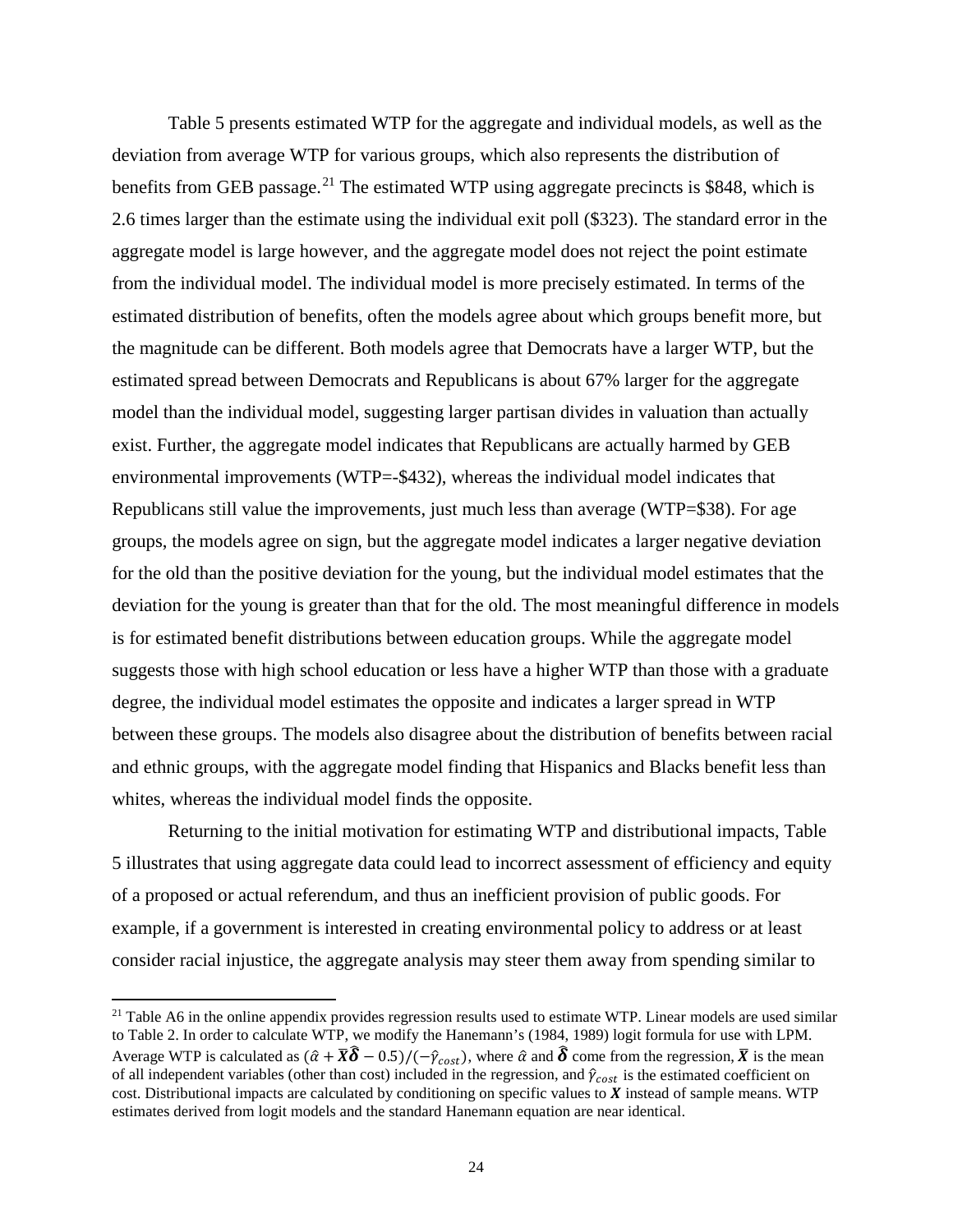GEB priorities. To be clear, it is not always the case that the aggregate model will overestimate WTP or underestimate differential benefits for minorities, these result are specific to this context. But given the biases that the aggregate model possesses, it is quite likely that WTP and distributional conclusions will be wrong in other contexts.

#### **5 CONCLUSIONS**

Understanding voter preferences and valuation of public goods and the distributional consequences of referendums are critical research areas. Many papers have developed revealed preference models that use publicly available aggregated votes matched with Census demographic data to address this research need. In this paper, we explore two potential sources of bias of the aggregate data approach, omitted spatial variables and ignoring voter selection, and then examine these sources through both a Monte Carlo simulation and a case study involving an actual statewide referendum.

In the simulation, we are able to cleanly confirm that both potential sources of bias do indeed lead to biased preference estimates when aggregate data are used. With only one source of bias present, the sign of bias is known. However, with both sources present, which is the case in real-world applications, the sign of bias in unknown. In addition to the aggregate data, we also model a hypothetical exit poll that gathers individual level information on a small subset of voters. The exit poll only samples from the voting population, so avoids one source of bias, and can rely on within-precinct variation to mitigate bias from omitted spatial variables. Even in the presence of exit poll participation selection issues, the exit poll is always less biased than the aggregate model, and typically unbiased under realistic parameters.

In the case study of a Rhode Island statewide environmental bond referendum, we mimic prior research and match aggregated, official votes to Census data at the precinct level and additionally undertake an extensive, statewide exit poll that is used for comparison. Results demonstrate large differences between preference estimates based on aggregate data and those based on exit polls, which we interpret as biased aggregate coefficients. While we cannot cleanly separate sources of bias, we perform additional tests that indicate both spatial omitted variables and ignoring voter selection lead to bias in the aggregate model. Lastly, we demonstrate that aggregate data produce an invalid assessment of valuation and distributional impacts.

25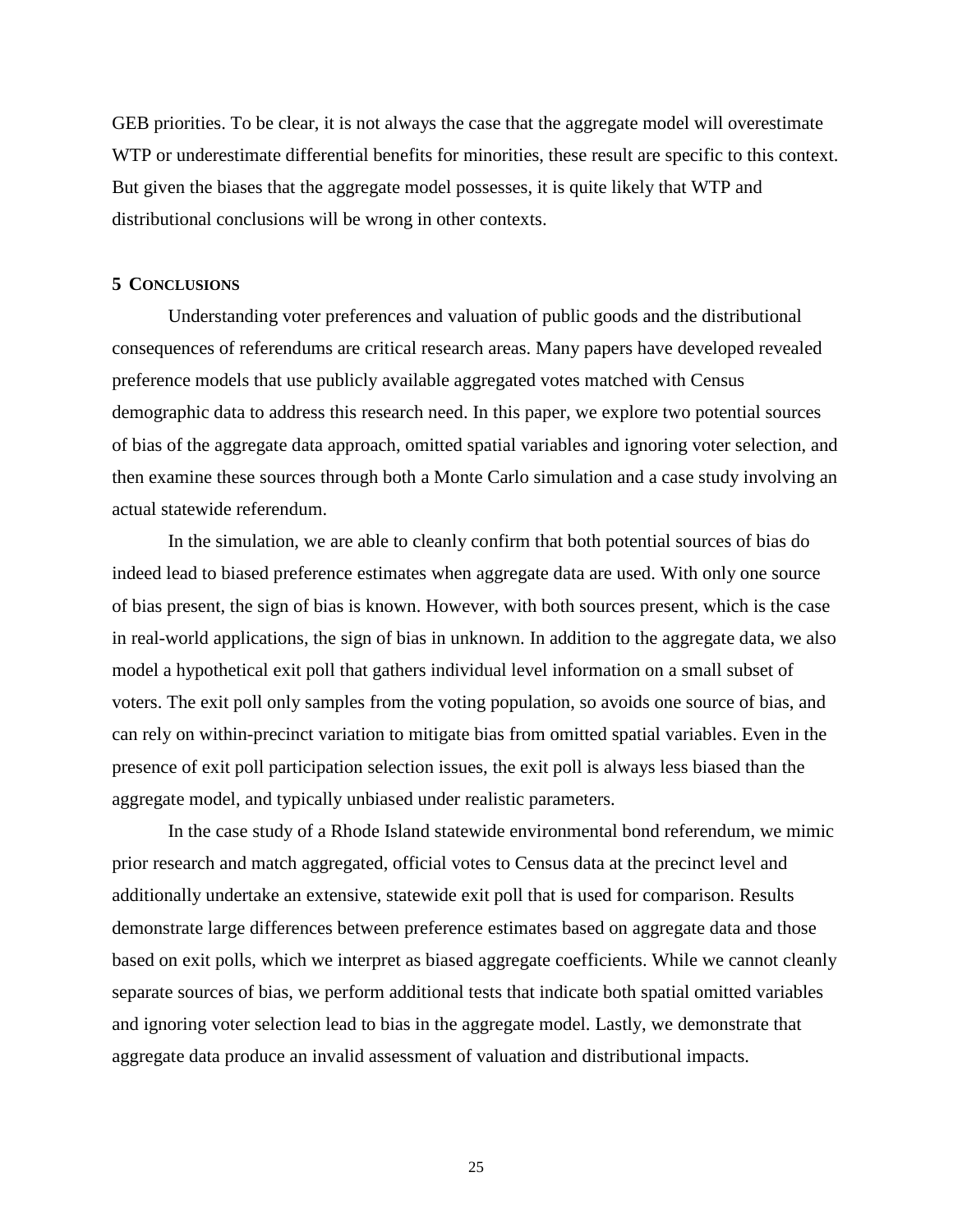The conclusion of this paper is that analysis of aggregate voting data matched with Census data is unlikely to yield unbiased voter preference estimates, and should be used only with this caveat. However, our results identify conditions when bias will likely be strongest, which can help future studies. For analysis of statewide referendums, states that are larger or more heterogeneous in terms of demographics and economy may have more unobserved determinants of approval, and hence aggregate data would be more susceptible to bias. California falls into this category and has been the focus of many studies due to the availability of data and the prevalence of referendums (e.g., Wu and Cutter 2011, Holian and Kahn 2015, Burkhardt and Chan 2017). Other research has compared votes on similar referendums across municipalities throughout the United States (e.g., Kotchen and Powers 2006, Banzhaf et al. 2010). One concern with this strategy is that local referendums are more likely than statewide referendums to be held in off-cycle (non-November) elections, which typically means even lower voter turnout.<sup>[22](#page-26-0)</sup> This in turn suggests voter selection forces may be stronger and disparities between the voting population and general population may be larger, which would increase bias when using aggregate data. Thus, analyzing voter preferences on a single citywide or statewide referendum in a small homogenous city or state held during a presidential election is when aggregate data will have the least bias. However, these are the conditions of our case study in Rhode Island, and bias is still substantial.

While we are pessimistic about the prospects of standard aggregate voting analysis, this paper presents the exit poll as a viable alternative. We have demonstrated that this method can be operationalized to cover an area the size of most MSAs and do so for a low monetary cost. We hope that others apply this method in other states and other referendums to replicate our findings and address important questions of voter behavior and political economy. However, given the broader use of early and mail-in voting, greatly accelerated by COVID-19, exit polls may become less viable. Other individual-level surveys by telephone, mail, or internet, are still feasible and commonly used in valuation settings.

 $\overline{a}$ 

<span id="page-26-0"></span><sup>&</sup>lt;sup>22</sup> According to the Land Vote Database, which is the data source for several studies on voter preferences for land conservation, only 22.3% of municipal referendums are held on presidential general election days, 20.2% are held on midterm election days, and 57.5% are held at other times. While about 55-60% of the voting age population (VAP) participate in presidential elections, midterm elections typically draw 10-15% less and only 25% or less of the VAP may participate in local elections (Hajnal and Lewis 2003). Thus, mismeasurement bias is likely worst for off-cycle municipal elections.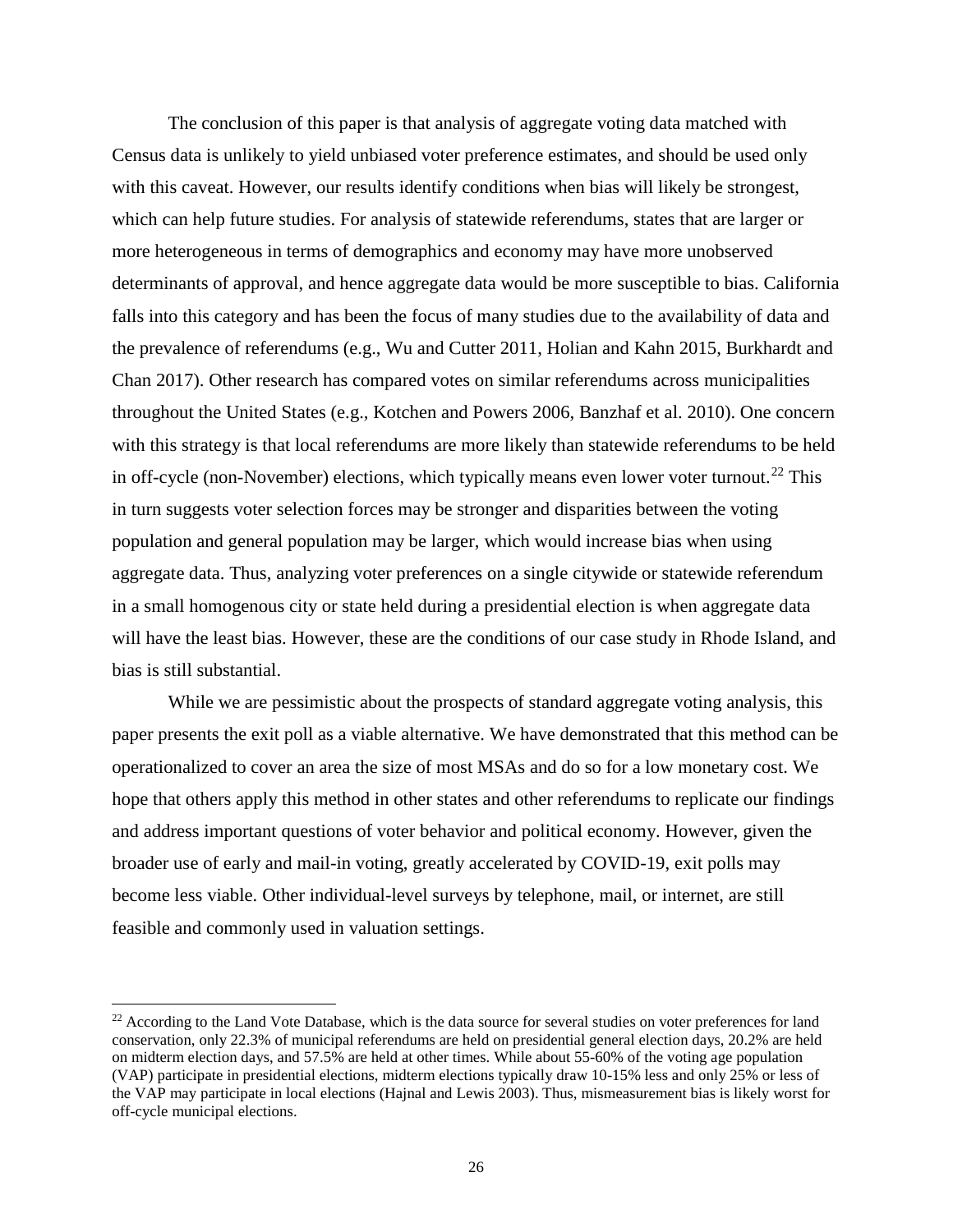Future methods may be developed, perhaps using big data or machine learning, to mitigate bias in aggregate models. Ghitza and Gelman (2018) develop a methodology that combines telephone surveys and voter registration databases to predict presidential and congressional votes for individuals. While promising, this is not a method for aggregate data alone, the survey is the workhorse for prediction, which suggests there is a fundamental necessity for individual-level variation.

#### **REFERENCES**

- Altonji, M., Lang, C., & Puggioni, G. (2016). Can urban areas help sustain the preservation of open space? Evidence from statewide referenda. *Ecological Economics*, *130*, 82-91.
- Anderson, S. T., Marinescu, I., & Shor, B. (2019). *Can Pigou at the Polls Stop Us Melting the Poles?* (No. w26146). National Bureau of Economic Research.
- Banzhaf, S., Ma, L., & Timmins, C. (2019). Environmental justice: The economics of race, place, and pollution. *Journal of Economic Perspectives*, *33*(1), 185-208.
- Banzhaf, H. S., Oates, W. E., & Sanchirico, J. N. (2010). Success and design of local referenda for land conservation. *Journal of Policy Analysis and Management*, *29*(4), 769-798.
- Best, Samuel J., and Brian S. Krueger. (2012). *Exit polls: Surveying the American electorate, 1972-2010*. CQ Press.
- Bornstein, N., & Lanz, B. (2008). Voting on the environment: Price or ideology? Evidence from Swiss referendums. *Ecological Economics*, *67*(3), 430-440.
- Brunner, E. J., & Ross, S. L. (2010). Is the median voter decisive? Evidence from referenda voting patterns. *Journal of Public Economics*, *94*(11-12), 898-910.
- Brunner, E., Ross, S. L., & Washington, E. (2011). Economics and policy preferences: causal evidence of the impact of economic conditions on support for redistribution and other ballot proposals. *Review of Economics and Statistics*, *93*(3), 888-906.
- Burkhardt, J., & Chan, N. W. (2017). The dollars and sense of ballot propositions: estimating willingness to pay for public goods using aggregate voting data. *Journal of the Association of Environmental and Resource Economists*, *4*(2), 479-503.
- Card, D., Mas, A., & Rothstein, J. (2008). Tipping and the Dynamics of Segregation. *The Quarterly Journal of Economics*, *123*(1), 177-218.
- Cho, W. K. Tam, & Gaines, B. J. (2004). The limits of ecological inference: the case of split‐ ticket voting. *American Journal of Political Science*, *48*(1), 152-171.
- Cutler, D. M., Elmendorf, D. W., & Zeckhauser, R. (1999). Restraining the Leviathan: property tax limitation in Massachusetts. *Journal of Public Economics*, *71*(3), 313-334.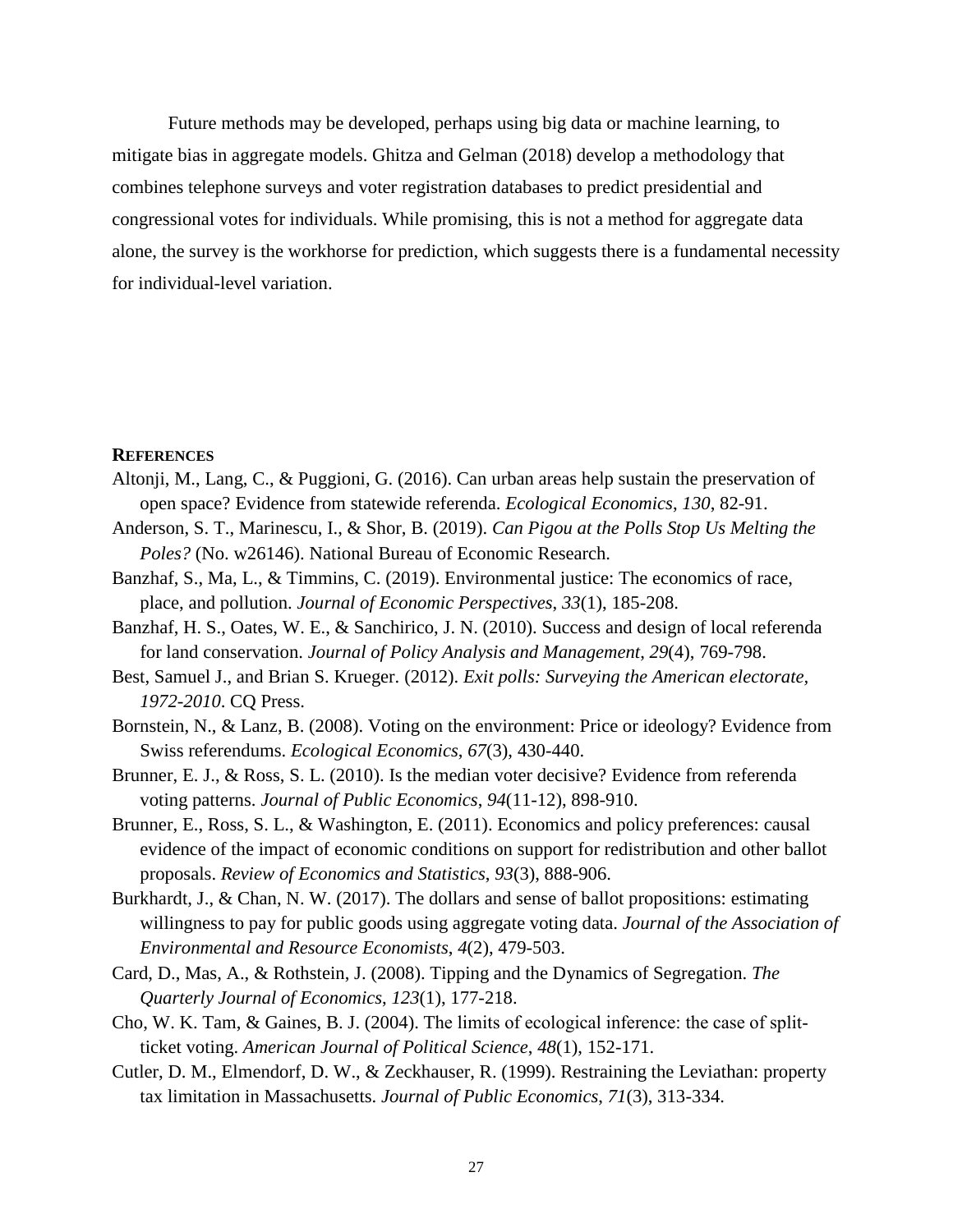- Deacon, R. T., & Schläpfer, F. (2010). The spatial range of public goods revealed through referendum voting. Environmental and resource economics, 47(3), 305-328.
- Deacon, R., & Shapiro, P. (1975). Private preference for collective goods revealed through voting on referenda. *The American Economic Review*, 943-955.
- DellaVigna, S., List, J. A., Malmendier, U., & Rao, G. (2016). Voting to tell others. *The Review of Economic Studies*, *84*(1), 143-181.
- Firebaugh, G. (1978). A rule for inferring individual-level relationships from aggregate data. *American sociological review*, 557-572.
- Fischel, W. A. (1979). Determinants of voting on environmental quality: a study of a New Hampshire pulp mill referendum. *Journal of Environmental Economics and Management*, *6*(2), 107-118.
- Gelman, A., Goel, S., Rivers, D., & Rothschild, D. (2016). The mythical swing voter. *Quarterly Journal of Political Science*, *11*(1), 103-130.
- Gerber, A. S., & Green, D. P. (2000). The effects of canvassing, telephone calls, and direct mail on voter turnout: A field experiment. *American political science review*, 653-663.
- Gerber, E. R., & Lewis, J. B. (2004). Beyond the median: Voter preferences, district heterogeneity, and political representation. *Journal of Political Economy*, *112*(6), 1364-1383.
- Ghitza, Y., & Gelman, A. (2018). Voter Registration Databases and MRP: Toward the Use of Large-Scale Databases in Public Opinion Research. *Political Analysis*, 1-25.
- Gotway, C. A., & Young, L. J. (2002). Combining incompatible spatial data. *Journal of the American Statistical Association*, *97*(458), 632-648.
- Greenland, S., & Morgenstern, H. (1989). Ecological bias, confounding, and effect modification. *International journal of epidemiology*, *18*(1), 269-274.
- Greiner, D. J., & Quinn, K. M. (2010). Exit polling and racial bloc voting: Combining individual-level and R x C ecological data. *The Annals of Applied Statistics*, 1774-1796.
- Hajnal, Z. L., & Lewis, P. G. (2003). Municipal institutions and voter turnout in local elections. *Urban Affairs Review*, *38*(5), 645-668.
- Hanemann, W. M. (1984). Welfare evaluations in contingent valuation experiments with discrete responses. *American journal of agricultural economics*, *66*(3), 332-341.
- Hanemann, W. M. (1989). Welfare evaluations in contingent valuation experiments with discrete response data: reply. *American journal of agricultural economics*, *71*(4), 1057-1061.
- Holian, M. J., & Kahn, M. E. (2015). Household demand for low carbon policies: Evidence from California. *Journal of the Association of Environmental and Resource Economists*, *2*(2), 205- 234.
- Institute on Taxation and Economic Policy [ITEP]. (2018). *Who Pays? A distributional analysis of the tax system in all 50 states, sixth edition*. Downloaded from https://itep.org/wpcontent/uploads/whopays-ITEP-2018.pdf
- Kahn, M. E., & Matsusaka, J. G. (1997). Demand for environmental goods: Evidence from voting patterns on California initiatives. *The Journal of Law and Economics*, *40*(1), 137-174.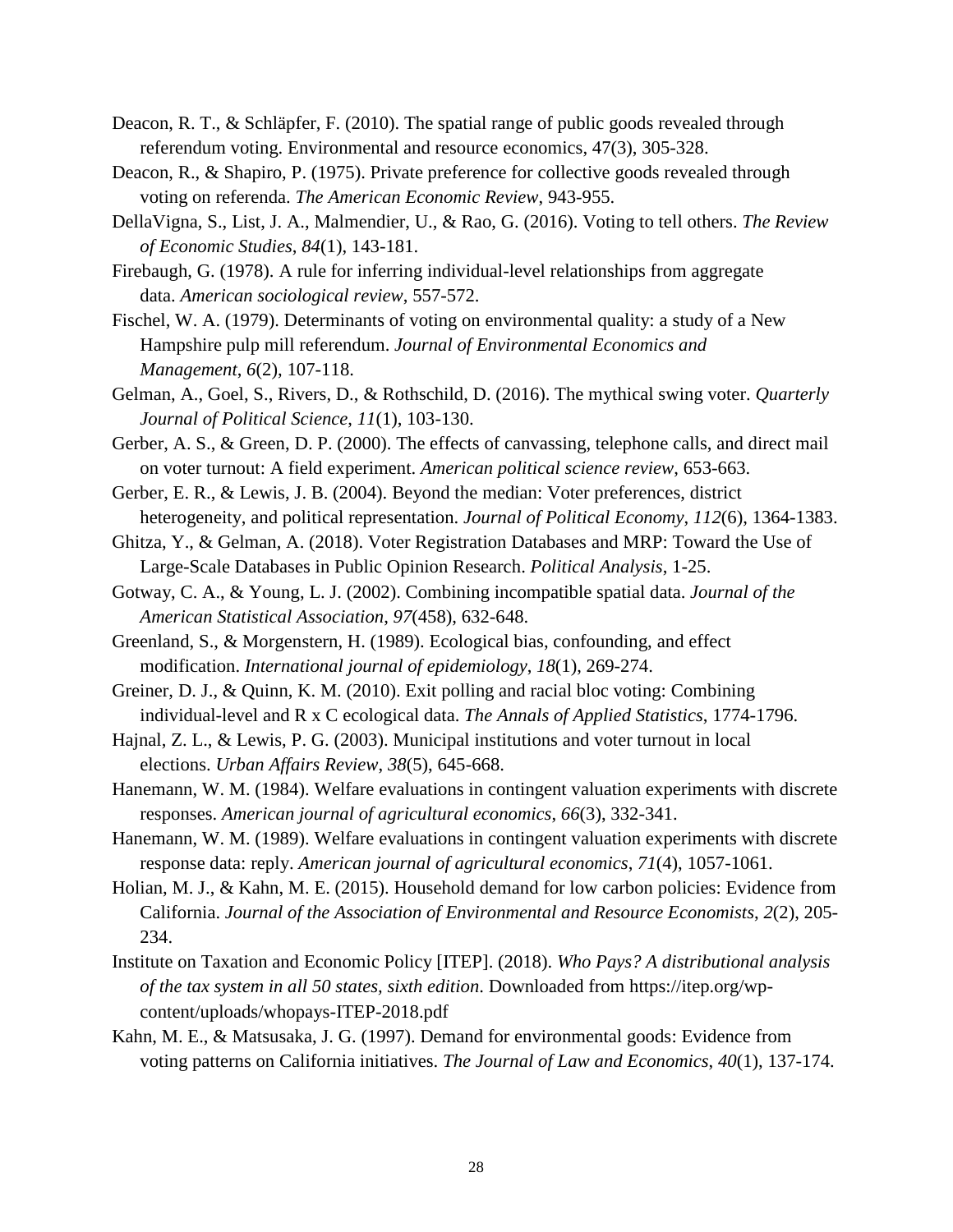- Kennedy, C., Blumenthal, M., Clement, S., Clinton, J. D., Durand, C., Franklin, C., ... & Wlezien, C. (2018). An evaluation of the 2016 election polls in the United States. *Public Opinion Quarterly*, *82*(1), 1-33.
- King, Gary. *A solution to the ecological inference problem: Reconstructing individual behavior from aggregate data*. Princeton University Press, 2013.
- Kotchen, M. J., & Powers, S. M. (2006). Explaining the appearance and success of voter referenda for open-space conservation. *Journal of Environmental Economics and Management*, *52*(1), 373-390.
- Kuminoff, N. V., Parmeter, C. F., & Pope, J. C. (2010). Which hedonic models can we trust to recover the marginal willingness to pay for environmental amenities?. *Journal of Environmental Economics and Management*, *60*(3), 145-160.
- Lang, C., & Pearson-Merkowitz, S. (2015). Partisan sorting in the United States, 1972–2012: new evidence from a dynamic analysis. *Political Geography*, *48*, 119-129.
- Leighley, J. E., & Nagler, J. (2013). *Who votes now?: Demographics, issues, inequality, and turnout in the United States*. Princeton University Press.
- Matsa, D. A., & Miller, A. R. (2018). *Who Votes for Medicaid Expansion? Lessons from Maine's 2017 Referendum* (No. w25109). National Bureau of Economic Research.
- Matsusaka, J. G. (2005). Direct democracy works. *Journal of Economic perspectives*, *19*(2), 185- 206.
- McDonald, M. P., & Popkin, S. L. (2001). The myth of the vanishing voter. *American Political Science Review*, *95*(4), 963-974.
- Pearson-Merkowitz, S., & Lang, C. (2020). Smart Growth at the Ballot Box: Understanding Voting on Affordable Housing and Land Management Referendums. *Urban Affairs Review*, *56*(6), 1848-1875.
- Piantadosi, S., Byar, D. P., & Green, S. B. (1988). The ecological fallacy. *American journal of epidemiology*, *127*(5), 893-904.
- Robinson, W. S. (1950). Ecological Correlations and the Behavior of Individuals. *American Sociological Review*, *15*(3), 351-357.
- Rogers, T., & Aida, M. (2014). Vote self-prediction hardly predicts who will vote, and is (misleadingly) unbiased. *American Politics Research*, *42*(3), 503-528.
- Thalmann, P. (2004). The public acceptance of green taxes: 2 million voters express their opinion. *Public Choice*, *119*(1-2), 179-217.
- Vossler, C. A., & Kerkvliet, J. (2003). A criterion validity test of the contingent valuation method: comparing hypothetical and actual voting behavior for a public referendum. *Journal of Environmental Economics and Management*, *45*(3), 631-649.
- Wu, X., & Cutter, B. (2011). Who votes for public environmental goods in California?: Evidence from a spatial analysis of voting for environmental ballot measures. *Ecological Economics*, *70*(3), 554-563.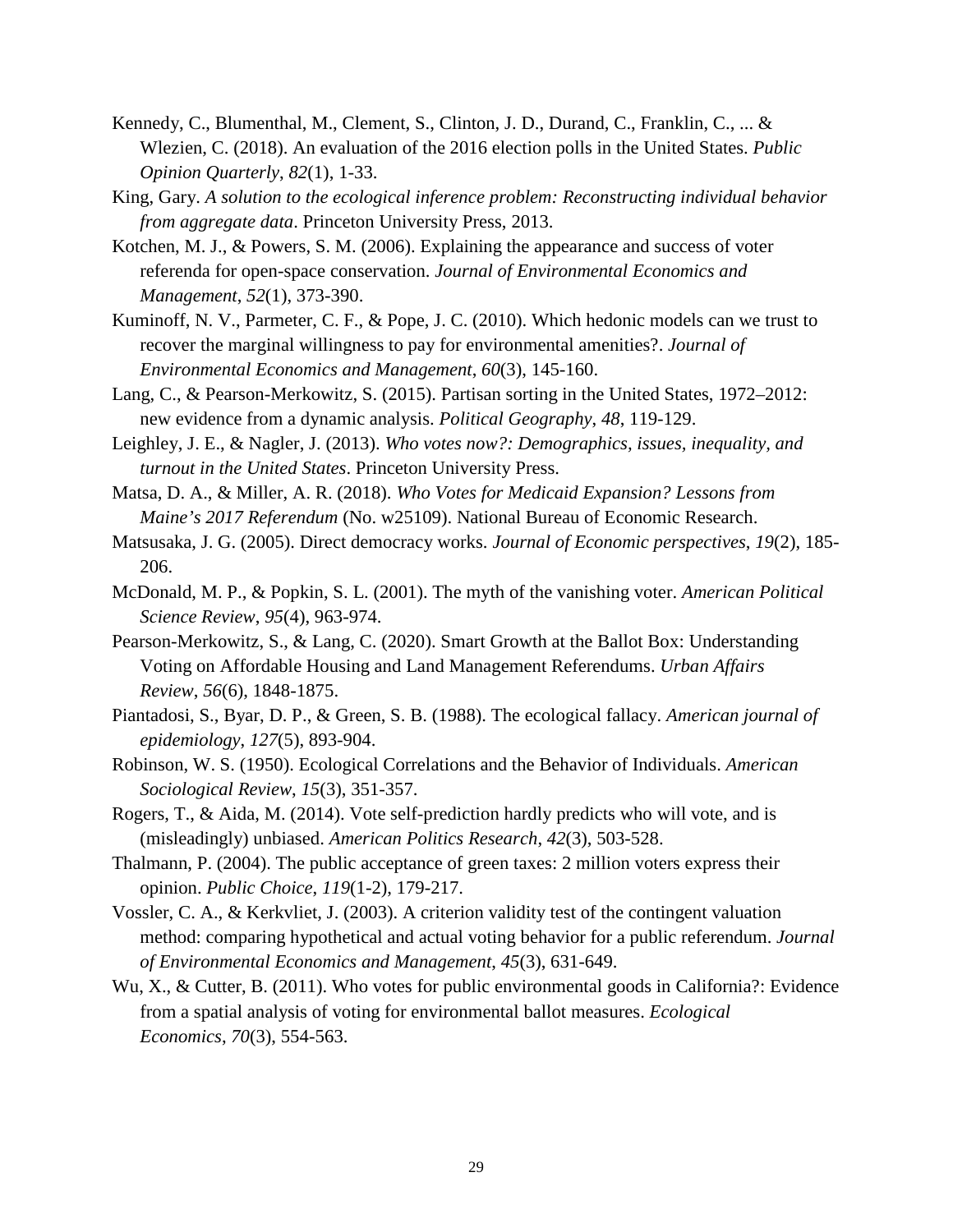### **Figures and Tables**



Figure 1: Effect of spatial omitted variable and within precinct variation on coefficient bias

Notes: Results come from Monte Carlo simulation described in text. Vertical axis is the difference between the unbiased estimate and the estimate derived from either the aggregate data or exit poll data. Horizontal axis is different values of parameter  $\rho$ ; negative (positive) values represent a negative (positive) correlation between a spatial omitted variable and the variable of interest, x. For the left plot, mean  $\omega$  is 95.7% (sd=0.81), and for the right plot, mean  $\omega$  is 79.9% (sd=1.21). Other parameters are set as follows:  $N = 250,000, J = 500, N<sub>j</sub> = 500, p = 0.1$ ,  $\pi_1 = 0.5$ ,  $\pi_2 = 0.05$ ,  $\beta = 1$ ,  $\sigma = 2$ ,  $\mu = 0.2$ ,  $\theta_1 = 0$  and  $\theta_2 = 0$ . Box plot boundaries indicate  $25^{th}$ -75<sup>th</sup> percentile with the middle line being the median and the whiskers are the 5<sup>th</sup> and 95<sup>th</sup> percentiles. The mean of the unbiased estimates is 0.176.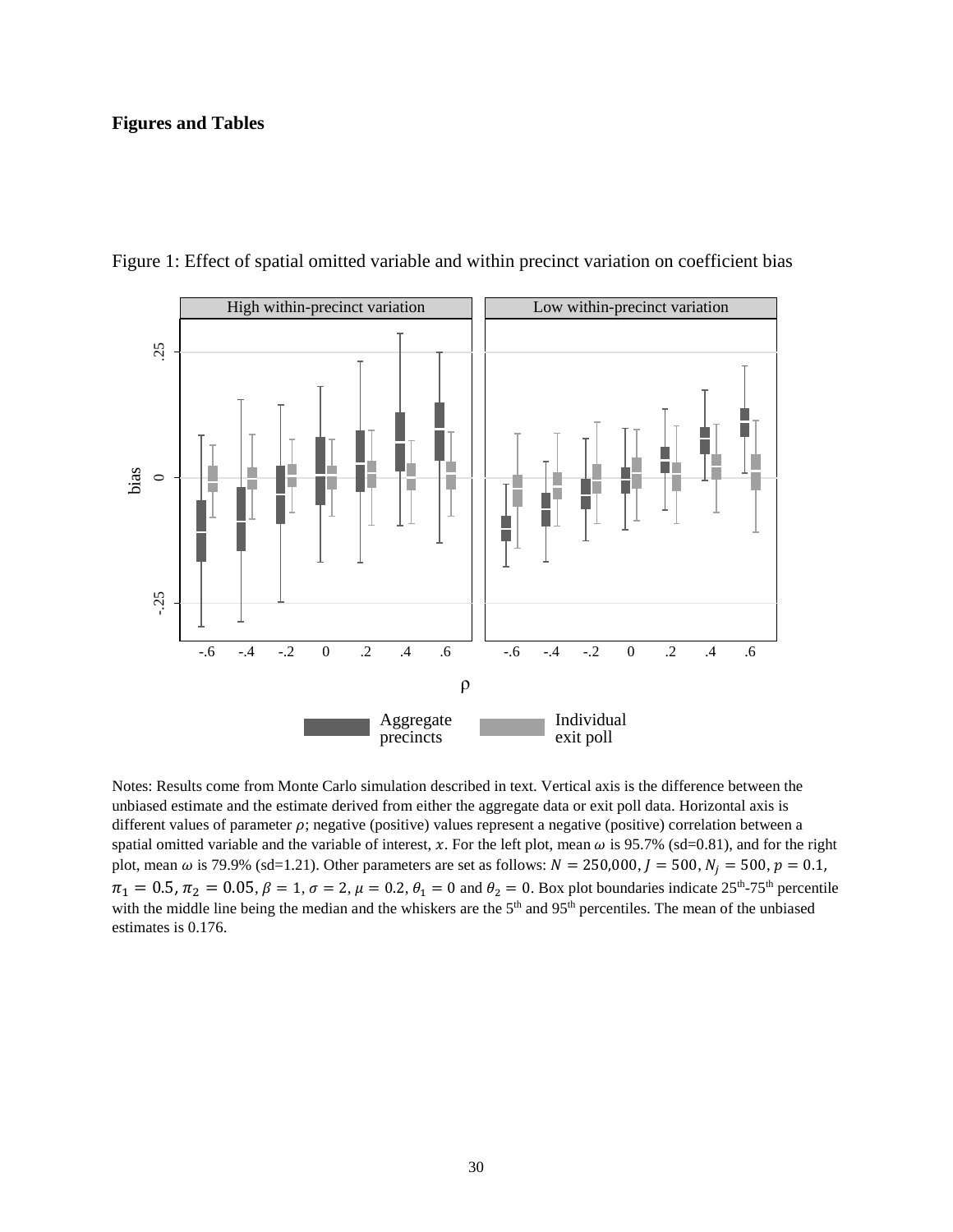

Figure 2: Effect of selection into voting on coefficient bias

Notes: Results come from Monte Carlo simulation described in text. Vertical axis is the difference between the unbiased estimate and the estimate derived from either the aggregate data or exit poll data. The left plot sets  $\theta_1$  =  $-0.2$ , and the right plot sets  $\theta_1 = 0.2$ . Box plot boundaries indicate 25<sup>th</sup>-75<sup>th</sup> percentile with the middle line being the median and the whiskers are the  $5<sup>th</sup>$  and  $95<sup>th</sup>$  percentiles. The mean of the unbiased estimates is 0.176. Other parameters are set as follows:  $N = 250,000, J = 500, N<sub>j</sub> = 500, p = 0.1, \pi<sub>1</sub> = 0.5, \pi<sub>2</sub> = 0.05, \theta<sub>2</sub> = 0, \beta = 1,$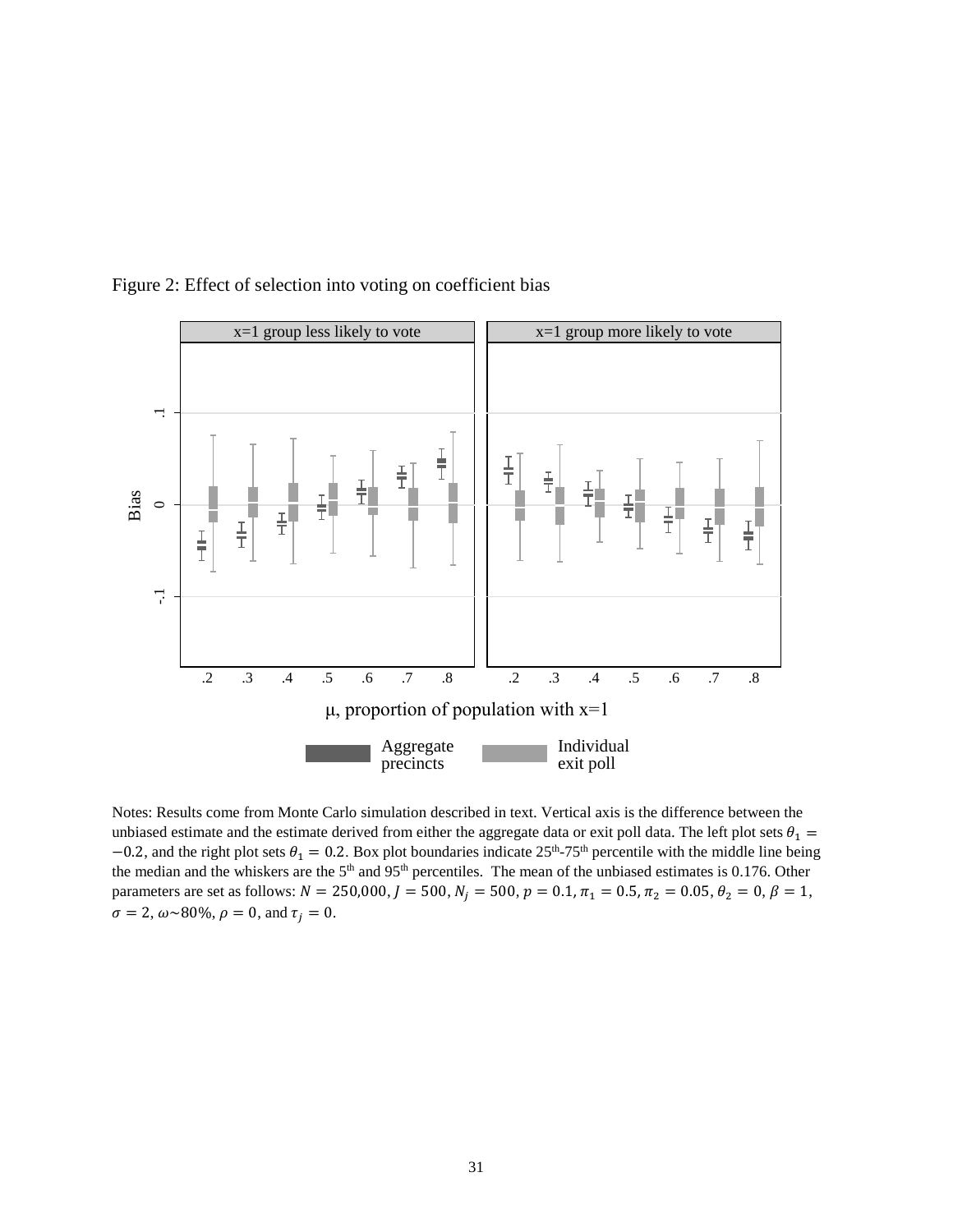

Figure 3: Effect of selection into voting and spatial omitted variables on coefficient bias in aggregate model

Notes: Results come from Monte Carlo simulation described in text. Vertical axis is the difference between unbiased estimate and the estimate derived from the aggregate model. The left plot sets  $\mu = 0.2$ , and the right plot sets  $\mu =$ 0.8. Box plot boundaries indicate  $25<sup>th</sup>-75<sup>th</sup>$  percentile with the middle line being the median and the whiskers are the  $5<sup>th</sup>$  and 95<sup>th</sup> percentiles. The mean of the unbiased estimates is 0.176. Other parameters are set as follows:  $N =$ 250,000,  $J = 500$ ,  $N_i = 500$ ,  $\pi = 0.5$ ,  $\beta = 1$ ,  $\sigma = 2$ , and  $\omega \sim 80\%$ .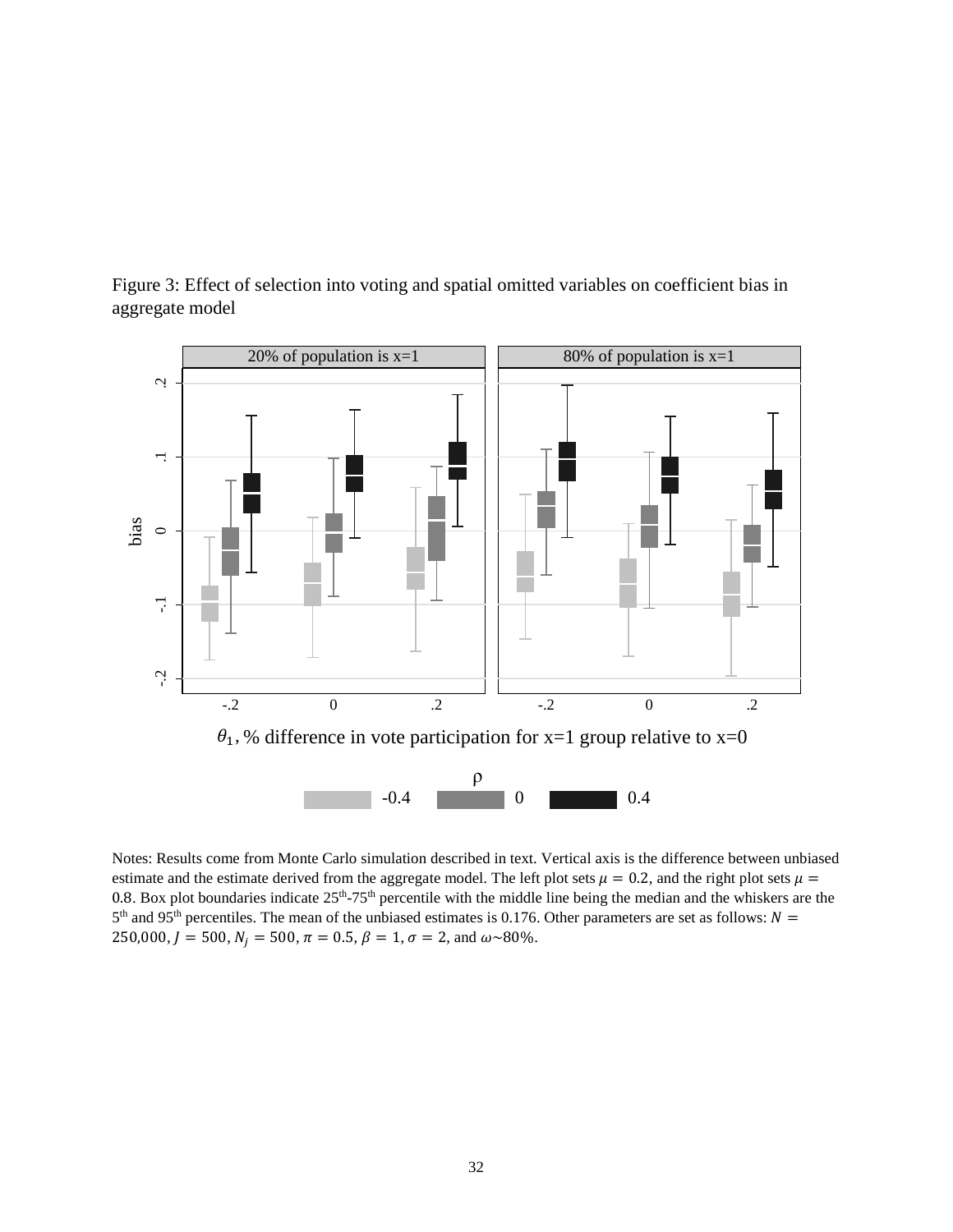

Figure 4: Effect of selection into exit poll participation on coefficient bias



Notes: Results come from Monte Carlo simulation described in text. Vertical axis is the difference between the unbiased estimate and the estimate derived from the exit poll model. Horizontal axis is different values of  $\theta_2$ , with  $\theta_2 > 0$  implying  $x = 1$  more likely to participate in the exit poll. Box plot boundaries indicate  $25^{th}$ -75<sup>th</sup> percentile with the middle line being the median and the whiskers are the 5<sup>th</sup> and 95<sup>th</sup> percentiles. The mean of the unbiased estimates is 0.176. Other parameters are set as follows:  $N = 250,000, J = 500, N<sub>j</sub> = 500, \pi<sub>1</sub> = 0.5, \pi<sub>2</sub> = 0.05,$  $\theta_1 = 0$ ,  $\beta = 1$ ,  $\sigma = 2$ , and  $\omega \sim 95\%$ .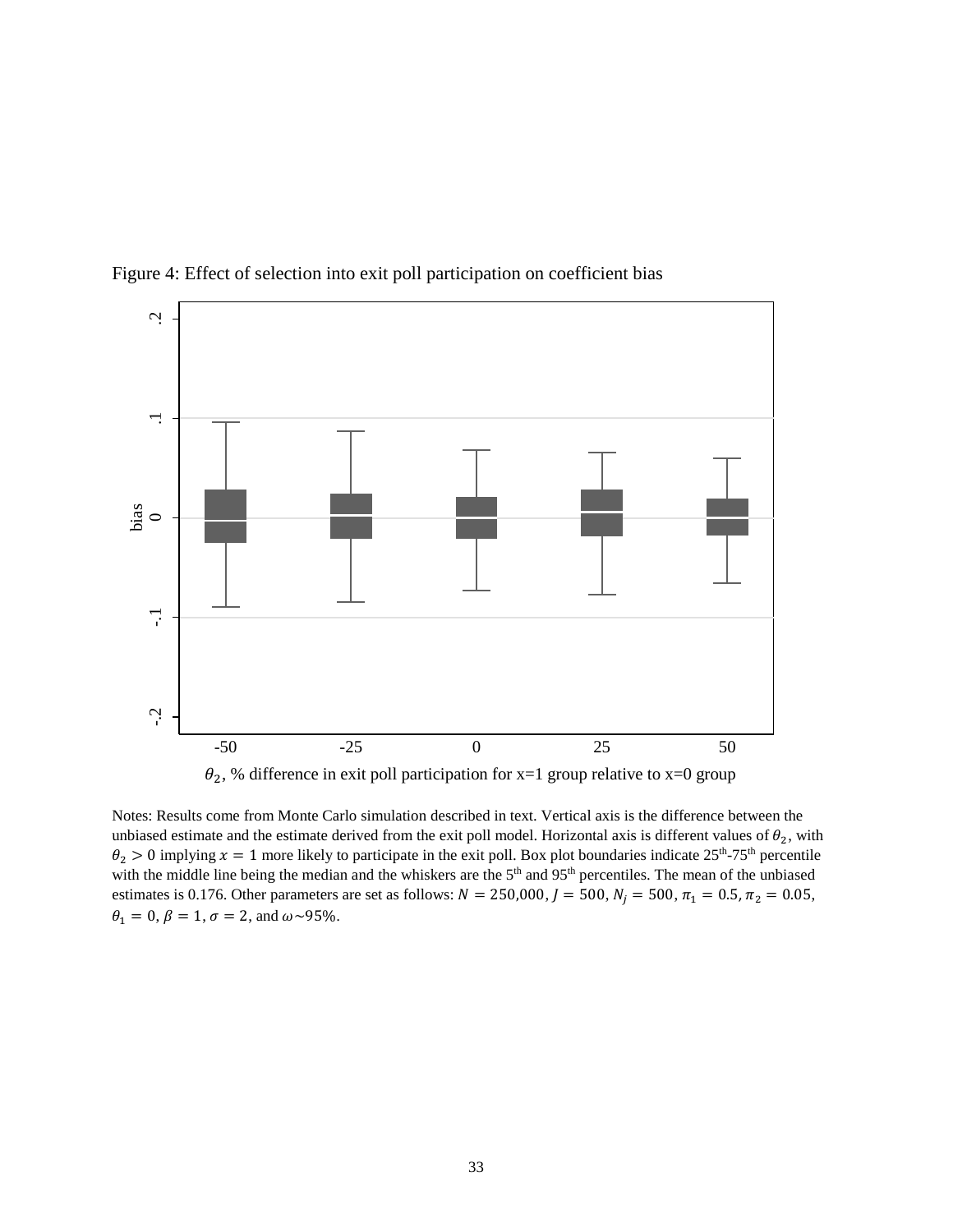

Figure 5: Distribution of individual exit poll estimated coefficients when socioeconomic characteristics are randomly re-assigned to match population proportions

Notes: Socioeconomic characteristics of exit poll participants are randomly and iteratively changed from groups that are disproportionately more likely to vote relative to their population to groups that are disproportionately less likely to vote. Main specification is estimated on re-assigned sample and coefficients recorded. Process is repeated 200 times to estimate distribution of coefficients with mismeasured population characteristics. Aggregate precinct and individual exit poll coefficients come directly from Table 2.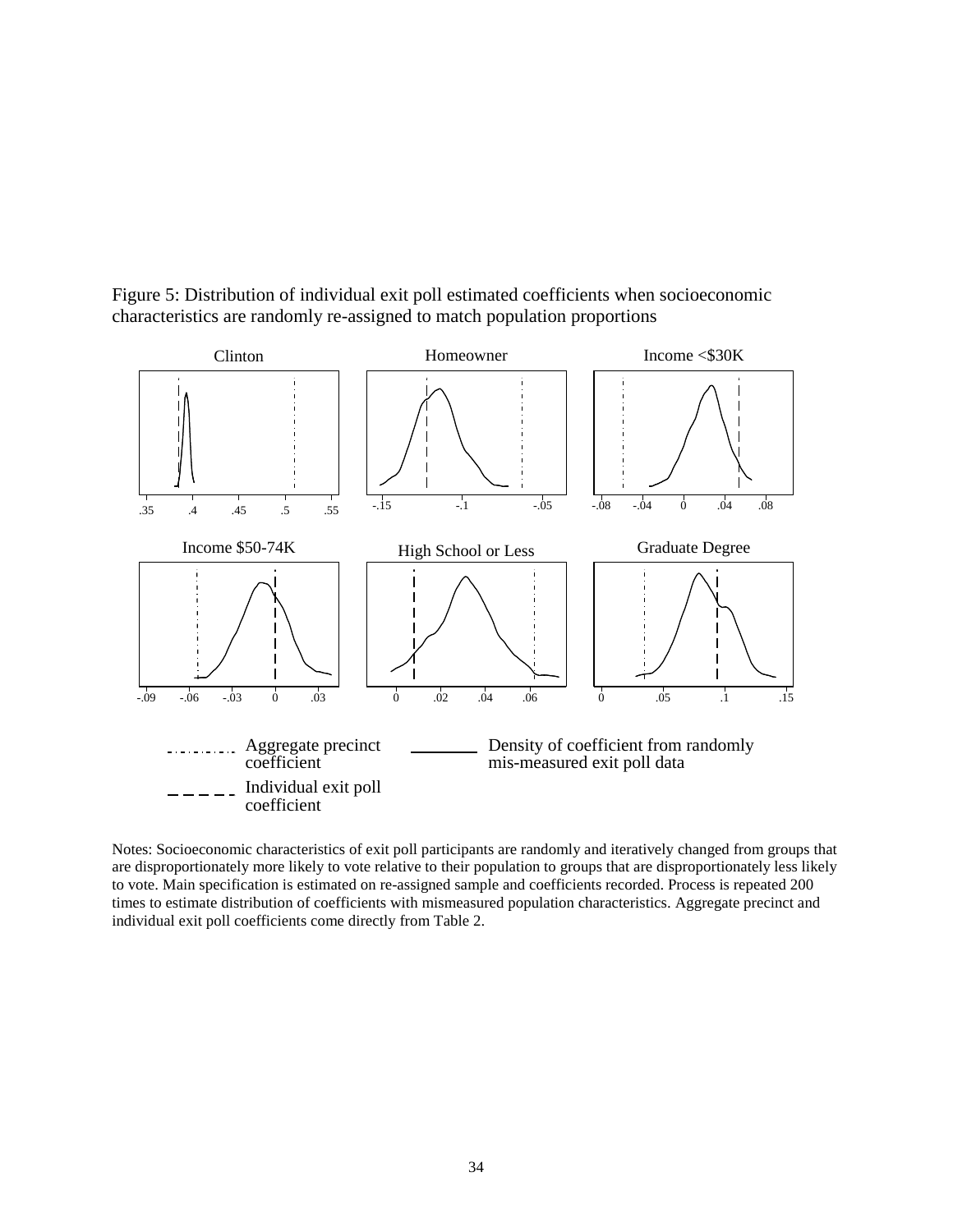Table 1: Summary statistics for aggregate data and exit poll

|                                             | <b>Aggregate Precincts</b>   |                             | <b>Individual Exit Poll</b> |                                             |                                                |
|---------------------------------------------|------------------------------|-----------------------------|-----------------------------|---------------------------------------------|------------------------------------------------|
| Variables (%)                               | Whole<br><b>State</b><br>(1) | Sampled<br>Precincts<br>(2) | Means<br>(3)                | Difference in<br>means<br>$(4) = (3) - (2)$ | Within-<br>precinct<br>variation $(\%)$<br>(5) |
| Voted in favor of Green Economy Bonds (GEB) | 67.6                         | 66.3                        | 66.3                        | 0.0                                         | 92.7                                           |
| Voted for Hillary Clinton                   | 54.1                         | 52.7                        | 52.7                        | 0.0                                         | 90.6                                           |
| Voted for Donald Trump                      | 39.2                         | 40.3                        | 40.3                        | 0.0                                         | 90.6                                           |
| Voted for Gary Johnson                      | 3.2                          | 3.4                         | 3.4                         | 0.0                                         | 98.3                                           |
| Voted for Jill Stein                        | 1.3                          | 1.4                         | 1.4                         | 0.0                                         | 98.6                                           |
| Voted for other presidential candidate      | 2.2                          | 2.2                         | 2.2                         | 0.0                                         | 98.9                                           |
| Homeowner                                   | 67.3                         | 70.2                        | 73.2                        | 3                                           | 86.3                                           |
| Female                                      | 52.2                         | 51.1                        | 52.6                        | 1.5                                         | 97.2                                           |
| Hispanic or Black                           | 18.8                         | 15.8                        | 10.7                        | $-5.1***$                                   | 75.6                                           |
| Age 18 to 29                                | 19.3                         | 18.2                        | 13.3                        | $-4.9***$                                   | 95.8                                           |
| Age 30 to 44                                | 22.0                         | 21.2                        | 21.9                        | 0.7                                         | 96.6                                           |
| Age 45 to 54                                | 18.4                         | 19.2                        | 22.5                        | $3.3***$                                    | 96.1                                           |
| Age 55 to 64                                | 18.4                         | 18.9                        | 22.3                        | $3.4***$                                    | 97.7                                           |
| Age 65 or over                              | 21.9                         | 22.5                        | 20.0                        | $-2.5**$                                    | 95.3                                           |
| Household income less than \$30K            | 22.3                         | 21.0                        | 12.2                        | $-8.8$ ***                                  | 91.7                                           |
| Household income \$30-49K                   | 14.9                         | 14.8                        | 15.8                        |                                             | 97.7                                           |
| Household income \$50-74K                   | 16.0                         | 14.7                        | 21.6                        | $6.9***$                                    | 97.3                                           |
| Household income \$75-99K                   | 13.5                         | 13.7                        | 16.7                        | $3**$                                       | 97.6                                           |
| Household income over \$100K                | 33.3                         | 35.8                        | 33.7                        | $-2.1$                                      | 89.7                                           |
| Education level is high school or less      | 37.2                         | 35.1                        | 13.3                        | $-21.8***$                                  | 96.3                                           |
| Education level is some college             | 26.4                         | 26.7                        | 27.7                        |                                             | 97.0                                           |
| Education level is college graduate         | 21.5                         | 22.7                        | 34.4                        | $11.7***$                                   | 97.5                                           |
| Education level is graduate degree          | 14.9                         | 15.5                        | 24.7                        | $9.2***$                                    | 95.0                                           |
| Observations (Precincts, Individuals)       | 416                          | 37                          | 2033                        |                                             |                                                |

Notes: For Columns 1 and 2, weighted means are displayed with precincts weighted by the total number of GEB votes. For Column 3, weighted means are displayed with individuals weighted by their sampling weight, which is determined by GEB and presidential vote (described in the main text). Column 4 presents differences in means and statistical significance of differences (\*\*\* p<0.01, \*\* p<0.05, \* p<0.1). Statistical significance is determined using margin of error calculations by the American Community Survey and the standard error from the survey mean. Column 5 is calculated as 1-R-squared, with the R-squared coming from a weighted regression of each variable on precinct fixed effects.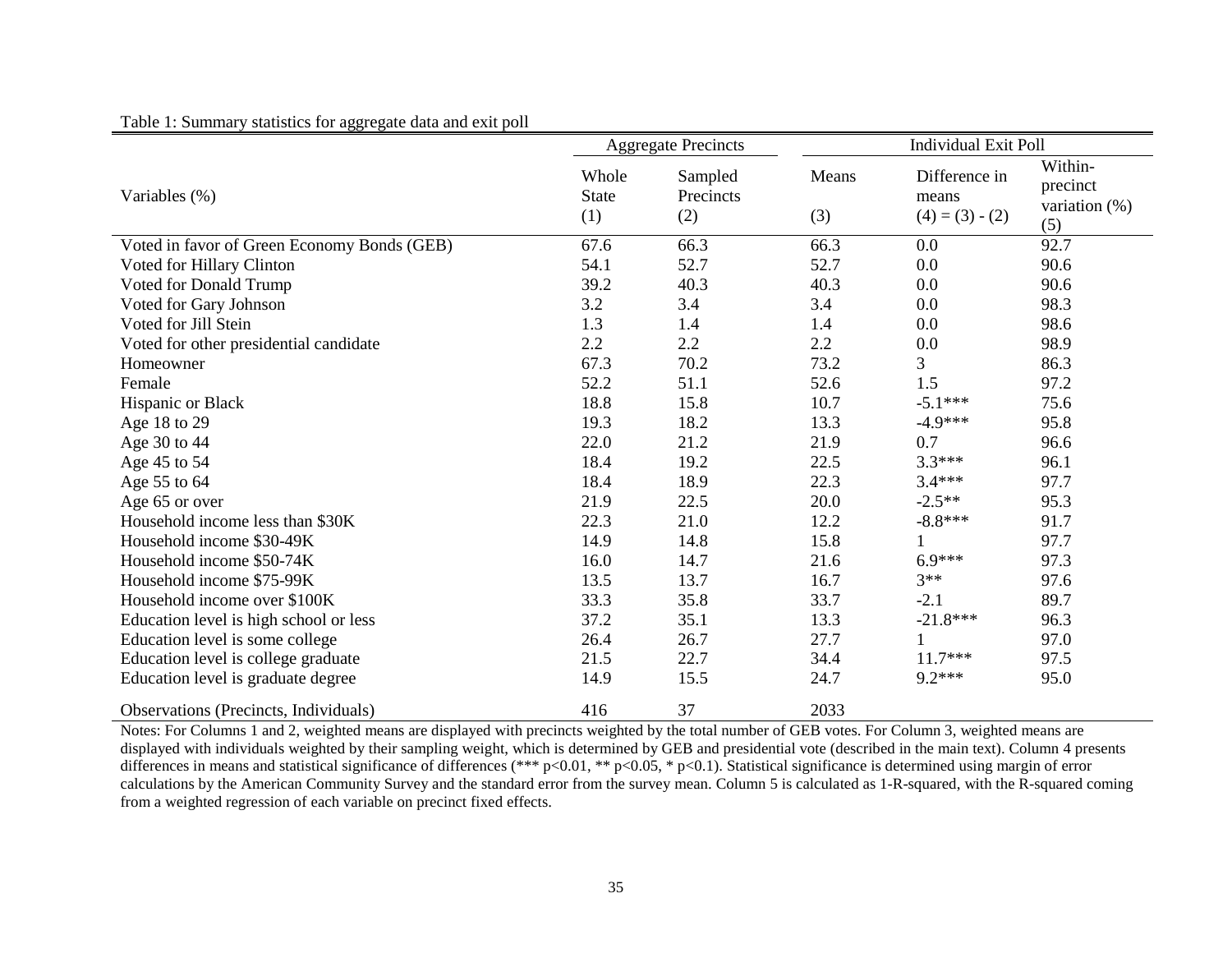| Variables                              | Aggregate   | Individual  |
|----------------------------------------|-------------|-------------|
| % of precinct (column 1) or            | precincts   | exit poll   |
| binary (column 2)                      | (1)         | (2)         |
| Voted for Hillary Clinton              | $0.510***$  | $0.385***$  |
|                                        | (0.021)     | (0.031)     |
| Voted for Gary Johnson                 | $0.461**$   | 0.032       |
|                                        | (0.179)     | (0.063)     |
| Voted for Jill Stein                   | 1.211***    | $0.156*$    |
|                                        | (0.252)     | (0.090)     |
| Voted for other presidential candidate | 0.148       | $0.135*$    |
|                                        | (0.189)     | (0.074)     |
| Homeowner                              | $-0.063***$ | $-0.122***$ |
|                                        | (0.017)     | (0.031)     |
| Female                                 | $0.059**$   | $0.033*$    |
|                                        | (0.028)     | (0.018)     |
| Hispanic or Black                      | $-0.007$    | $-0.038$    |
|                                        | (0.010)     | (0.044)     |
| Age 18 to 29                           | 0.001       | 0.013       |
|                                        | (0.024)     | (0.040)     |
| Age 45 to 54                           | 0.036       | $-0.019$    |
|                                        | (0.042)     | (0.031)     |
| Age 55 to 64                           | 0.046       | $-0.014$    |
|                                        | (0.038)     | (0.034)     |
| Age 65 or over                         | $-0.079**$  | $-0.023$    |
|                                        | (0.032)     | (0.035)     |
| Household income less than \$30K       | $-0.059**$  | 0.054       |
|                                        | (0.027)     | (0.043)     |
| Household income \$30-49K              | $-0.046*$   | $-0.020$    |
|                                        | (0.027)     | (0.044)     |
| Household income \$50-74K              | $-0.054**$  | $-0.000$    |
|                                        | (0.027)     | (0.029)     |
| Household income \$75-99K              | 0.003       | 0.023       |
|                                        | (0.037)     | (0.028)     |
| Education level is high school or less | $0.062**$   | 0.008       |
|                                        | (0.029)     | (0.040)     |
| Education level is college graduate    | $0.073**$   | 0.027       |
|                                        | (0.032)     | (0.031)     |
| Education level is graduate degree     | 0.035       | $0.094**$   |
|                                        | (0.030)     | (0.040)     |
| R-squared                              | 0.926       | 0.234       |
| Observations (Precincts, Individuals)  | 416         | 2,033       |

Table 2: Determinants of voting in favor of Green Economy Bonds using different data sources

Notes: For Column 1, the unit of observation is precinct, the dependent variable is the proportion voting in favor of GEB, and observations are weighted by the total number of GEB votes. For Column 2, the unit of observation is the individual, the dependent variable is a binary indicator of voting in favor of GEB, and observations are weighted by their sampling weight, which is determined by GEB and presidential vote (described in the main text). Both columns are estimated using OLS. Additional control variables (measured at the precinct level) not displayed are: population density, residential property tax rate, average house sales price, distance to existing bike path, open space acres previously preserved by state funds, and number of remediated brownfields. Robust standard errors are used in Column 1, and precinct-clustered standard errors are used in Column 2. \*\*\*  $p<0.01$ , \*\*  $p<0.05$ , \*  $p<0.1$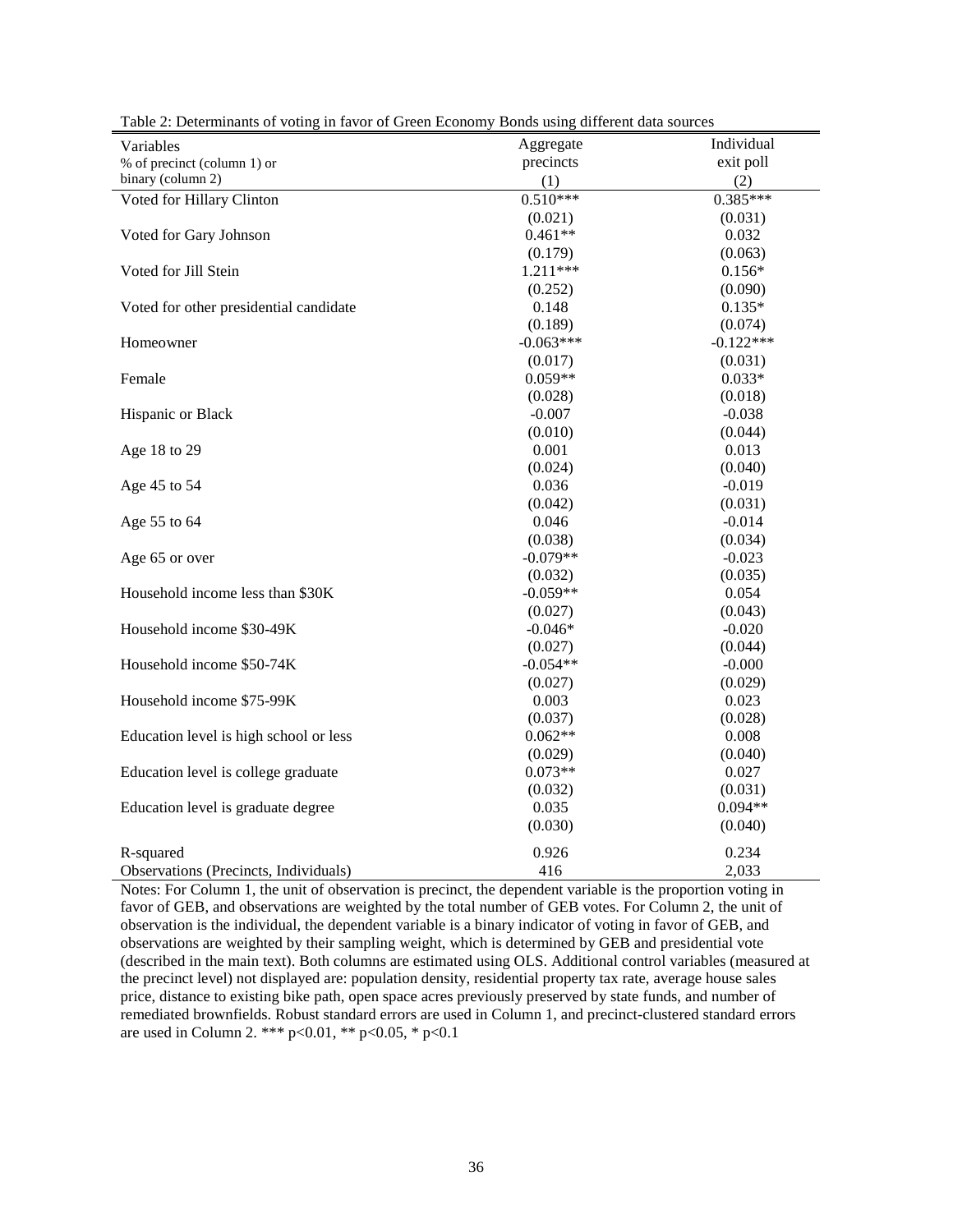| Variables (% of precinct)              | (1)         | (2)         | (3)         | (4)         | (5)         |
|----------------------------------------|-------------|-------------|-------------|-------------|-------------|
| Voted for Hillary Clinton              | $0.528***$  | $0.510***$  | $0.539***$  | $0.533***$  | $0.514***$  |
|                                        | (0.020)     | (0.021)     | (0.023)     | (0.024)     | (0.022)     |
| Voted for Gary Johnson                 | $0.382**$   | $0.461**$   | $0.613***$  | $0.565***$  | $0.566***$  |
|                                        | (0.169)     | (0.179)     | (0.181)     | (0.184)     | (0.184)     |
| Voted for Jill Stein                   | 1.190***    | 1.211***    | 1.503***    | 1.446***    | 1.194***    |
|                                        | (0.253)     | (0.252)     | (0.271)     | (0.276)     | (0.259)     |
| Voted for other presidential candidate | 0.074       | 0.148       | $0.419**$   | $0.431**$   | 0.109       |
|                                        | (0.183)     | (0.189)     | (0.172)     | (0.172)     | (0.193)     |
| Homeowner                              | $-0.055***$ | $-0.063***$ | $-0.041***$ | $-0.042***$ | $-0.053***$ |
|                                        | (0.016)     | (0.017)     | (0.015)     | (0.015)     | (0.016)     |
| Female                                 | $0.066**$   | $0.059**$   | 0.029       | 0.028       | 0.050       |
|                                        | (0.027)     | (0.028)     | (0.027)     | (0.026)     | (0.032)     |
| Hispanic or Black                      | $-0.006$    | $-0.007$    | $-0.004$    | $-0.004$    | $-0.006$    |
|                                        | (0.010)     | (0.010)     | (0.012)     | (0.012)     | (0.018)     |
| Age 18 to 29                           | $-0.008$    | 0.001       | 0.018       | 0.017       | 0.004       |
|                                        | (0.023)     | (0.024)     | (0.023)     | (0.023)     | (0.031)     |
| Age 45 to 54                           | 0.013       | 0.036       | 0.034       | 0.030       | 0.016       |
|                                        | (0.043)     | (0.042)     | (0.040)     | (0.039)     | (0.034)     |
| Age 55 to 64                           | 0.015       | 0.046       | 0.063       | $0.066*$    | 0.024       |
|                                        | (0.036)     | (0.038)     | (0.038)     | (0.038)     | (0.030)     |
| Age 65 or over                         | $-0.103***$ | $-0.079**$  | $-0.050*$   | $-0.050*$   | $-0.078**$  |
|                                        | (0.028)     | (0.032)     | (0.029)     | (0.029)     | (0.034)     |
| Household income less than \$30K       | $-0.044*$   | $-0.059**$  | $-0.011$    | $-0.012$    | $-0.113**$  |
|                                        | (0.026)     | (0.027)     | (0.025)     | (0.026)     | (0.048)     |
| Household income \$30-49K              | $-0.033$    | $-0.046*$   | $-0.029$    | $-0.024$    | $-0.026$    |
|                                        | (0.027)     | (0.027)     | (0.027)     | (0.027)     | (0.028)     |
| Household income \$50-74K              | $-0.040$    | $-0.054**$  | $-0.010$    | $-0.004$    | $-0.052***$ |
|                                        | (0.027)     | (0.027)     | (0.026)     | (0.027)     | (0.019)     |
| Household income \$75-99K              | 0.019       | 0.003       | $-0.011$    | $-0.015$    | $-0.020$    |
|                                        | (0.035)     | (0.037)     | (0.028)     | (0.028)     | (0.027)     |
| Education level is high school or less | $0.065**$   | $0.062**$   | 0.019       | 0.014       | $0.169**$   |
|                                        | (0.029)     | (0.029)     | (0.027)     | (0.027)     | (0.083)     |
| Education level is college graduate    | $0.065**$   | $0.073**$   | 0.027       | 0.025       | $0.053***$  |
|                                        | (0.031)     | (0.032)     | (0.031)     | (0.031)     | (0.020)     |
| Education level is graduate degree     | 0.030       | 0.035       | 0.015       | 0.016       | 0.015       |
|                                        | (0.030)     | (0.030)     | (0.030)     | (0.031)     | (0.020)     |
| Precinct characteristics               |             | yes         | yes         | yes         | yes         |
| Town fixed effects                     |             |             | yes         | yes         |             |
| Latitude/Longitude controls            |             |             |             | yes         |             |
| <b>Adjusted Demographics</b>           |             |             |             |             | yes         |
| R-squared                              | 0.924       | 0.926       | 0.949       | 0.950       | 0.925       |

Table 3: Additional specifications for aggregate model

Notes: For all columns, the unit of observation is precinct, the dependent variable is the proportion voting in favor of GEB, observations are weighted by the total number of GEB votes, models are estimated using OLS, and the sample size is 416. Precinct characteristics are: population density, residential property tax rate, average house sales price, distance to existing bike path, open space acres previously preserved by state funds, and number of remediated brownfields. Latitude/Longitude controls are quadratic functions of latitude and longitude and the interaction of latitude and longitude. For Column 5, census demographics are adjusted proportionately for each precinct so that the aggregate sample means are identical to those of the exit poll. Robust standard errors are used. \*\*\* p<0.01, \*\* p<0.05, \* p<0.1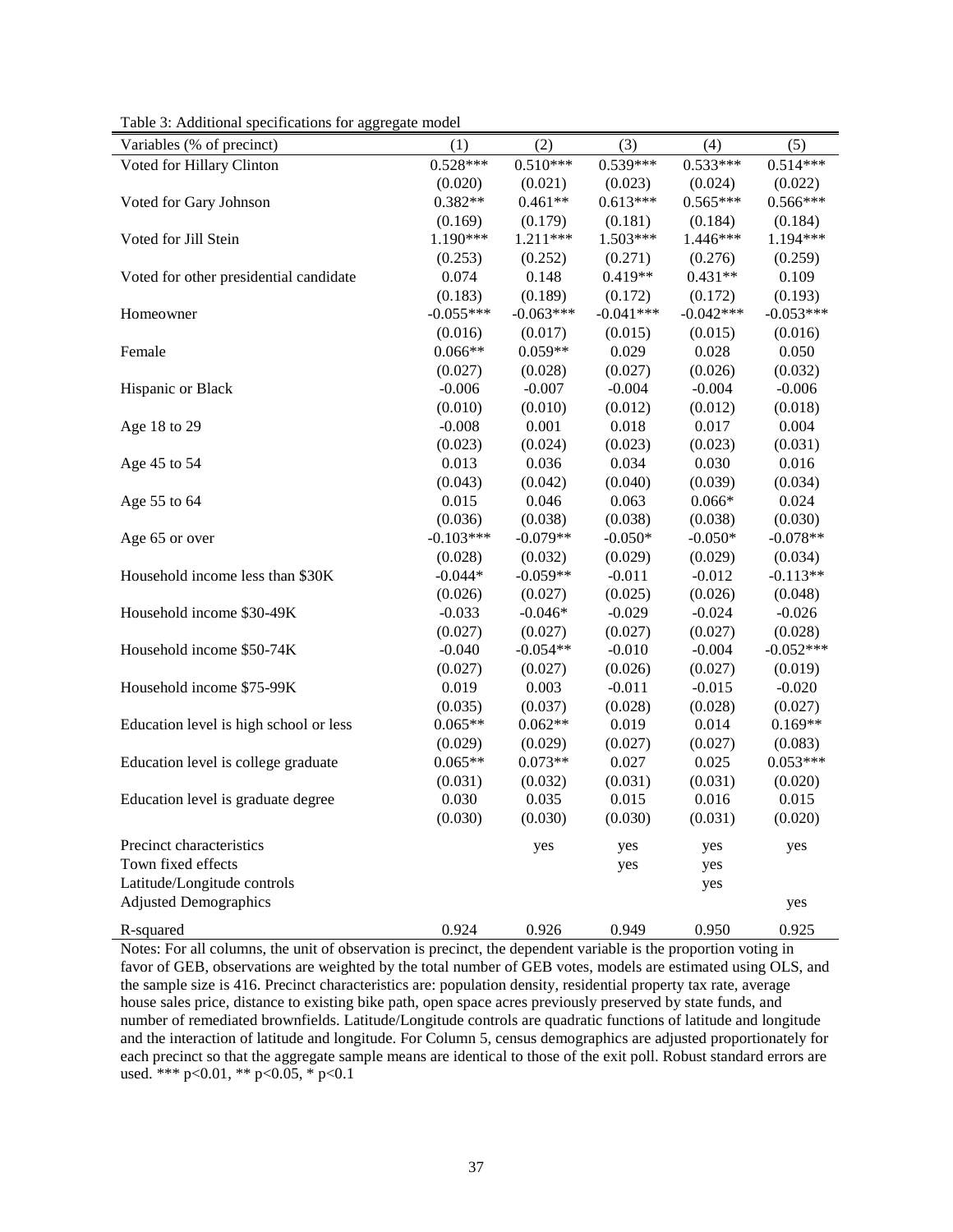| Variables                              | (1)         | (2)         | (3)         | (4)         |
|----------------------------------------|-------------|-------------|-------------|-------------|
| Voted for Hillary Clinton              | $0.397***$  | $0.385***$  | $0.391***$  | $0.390***$  |
|                                        | (0.031)     | (0.031)     | (0.031)     | (0.031)     |
| Voted for Gary Johnson                 | 0.035       | 0.032       | 0.043       | 0.041       |
|                                        | (0.061)     | (0.063)     | (0.063)     | (0.063)     |
| Voted for Jill Stein                   | $0.164*$    | $0.156*$    | $0.168*$    | $0.166*$    |
|                                        | (0.091)     | (0.090)     | (0.095)     | (0.095)     |
| Voted for other presidential candidate | $0.142*$    | $0.135*$    | 0.129       | 0.130       |
|                                        | (0.075)     | (0.074)     | (0.077)     | (0.077)     |
| Homeowner                              | $-0.134***$ | $-0.122***$ | $-0.111***$ | $-0.109***$ |
|                                        | (0.031)     | (0.031)     | (0.031)     | (0.032)     |
| Female                                 | $0.031*$    | $0.033*$    | 0.031       | 0.030       |
|                                        | (0.018)     | (0.018)     | (0.019)     | (0.019)     |
| Hispanic or Black                      | $-0.014$    | $-0.038$    | $-0.034$    | $-0.038$    |
|                                        | (0.039)     | (0.044)     | (0.045)     | (0.047)     |
| Age 18 to 29                           | 0.006       | 0.013       | 0.007       | 0.009       |
|                                        | (0.039)     | (0.040)     | (0.041)     | (0.041)     |
| Age 45 to 54                           | $-0.023$    | $-0.019$    | $-0.016$    | $-0.017$    |
|                                        | (0.032)     | (0.031)     | (0.031)     | (0.031)     |
| Age 55 to 64                           | $-0.019$    | $-0.014$    | $-0.016$    | $-0.016$    |
|                                        | (0.034)     | (0.034)     | (0.035)     | (0.035)     |
| Age 65 or over                         | $-0.028$    | $-0.023$    | $-0.020$    | $-0.021$    |
|                                        | (0.035)     | (0.035)     | (0.036)     | (0.036)     |
| Household income less than \$30K       | 0.064       | 0.054       | 0.058       | 0.056       |
|                                        | (0.040)     | (0.043)     | (0.044)     | (0.044)     |
| Household income \$30-49K              | $-0.014$    | $-0.020$    | $-0.007$    | $-0.009$    |
|                                        | (0.044)     | (0.044)     | (0.044)     | (0.044)     |
| Household income \$50-74K              | 0.006       | $-0.000$    | 0.002       | 0.000       |
|                                        | (0.029)     | (0.029)     | (0.030)     | (0.030)     |
| Household income \$75-99K              | 0.030       | 0.023       | 0.025       | 0.023       |
|                                        | (0.029)     | (0.028)     | (0.030)     | (0.030)     |
| Education level is high school or less | 0.006       | 0.008       | 0.004       | 0.005       |
|                                        | (0.040)     | (0.040)     | (0.041)     | (0.041)     |
| Education level is college graduate    | 0.026       | 0.027       | 0.022       | 0.020       |
|                                        | (0.030)     | (0.031)     | (0.031)     | (0.031)     |
| Education level is graduate degree     | $0.092**$   | $0.094**$   | $0.089**$   | $0.088**$   |
|                                        | (0.040)     | (0.040)     | (0.040)     | (0.040)     |
| Precinct characteristics               |             | yes         | yes         |             |
| Town fixed effects                     |             |             | yes         |             |
| Precinct fixed effects                 |             |             |             | yes         |
|                                        |             |             |             |             |
| R-squared                              | 0.227       | 0.234       | 0.254       | 0.257       |

Table 4: Additional specifications for individual model

Notes: For all columns, the unit of observation is the individual, the sample size is 2033, the dependent variable is a binary indicator of voting in favor of GEB, observations are weighted by their sampling weight, which is determined by GEB and presidential vote (described in the main text), and models are estimated using OLS. Precinct characteristics are: population density, residential property tax rate, average house sales price, distance to existing bike path, open space acres previously preserved by state funds, and number of remediated brownfields. Standard errors are clustered at the precinct level. \*\*\*  $p<0.01$ , \*\*  $p<0.05$ , \*  $p<0.1$